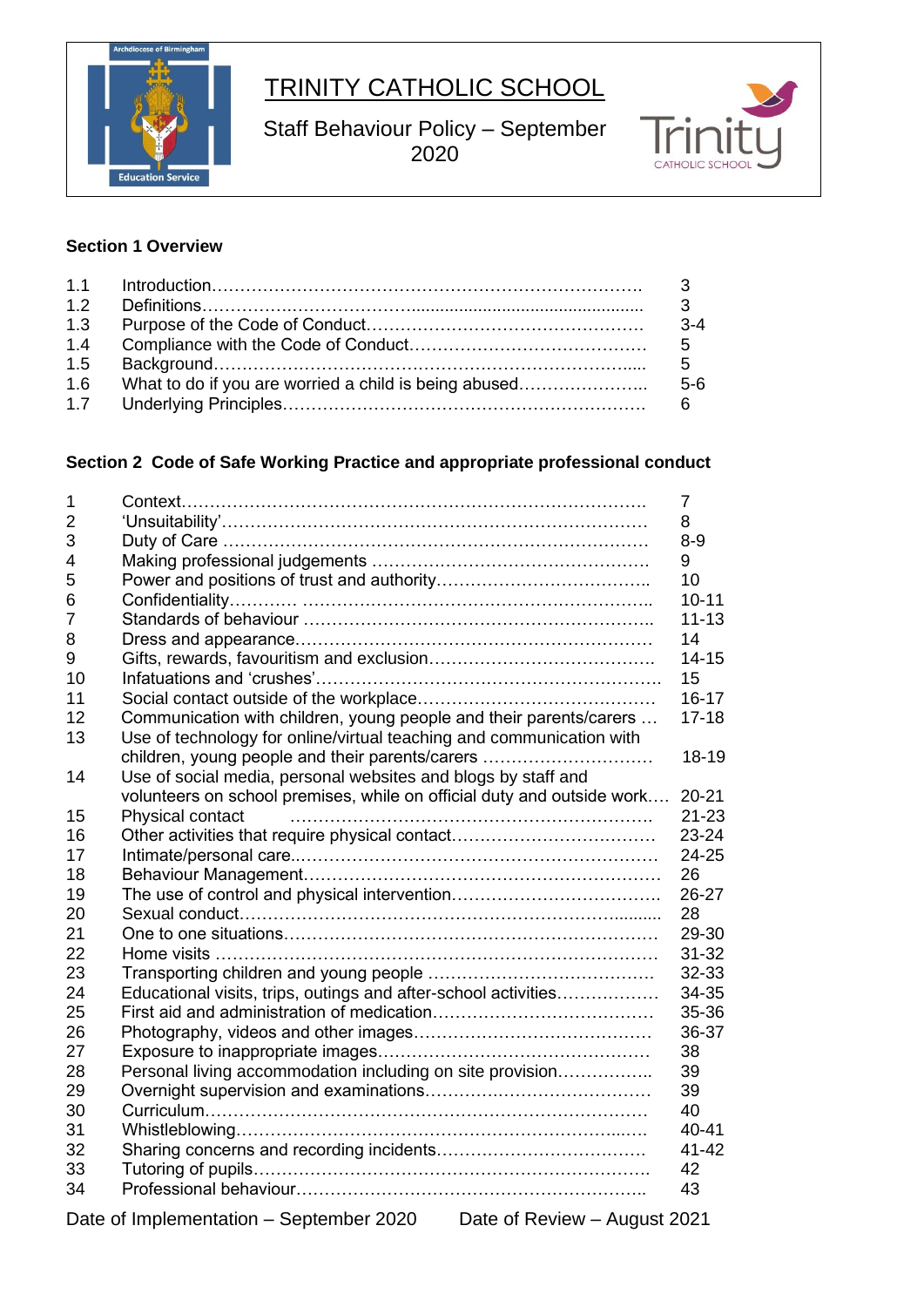| 35<br>36<br>37<br>38<br>39<br>40<br>41<br>42<br>43 | Use of school premises, equipment & communication systems | 43<br>43<br>44<br>44-45<br>45<br>45<br>46<br>46<br>47-48 |
|----------------------------------------------------|-----------------------------------------------------------|----------------------------------------------------------|
| Appendix 1                                         |                                                           | 49                                                       |
| Appendix 2                                         |                                                           | 50                                                       |

For further information, please contact your line manager, HR provider

or the **MASH Education Lead on 01926 418608** or [MASHeducationlead@warwickshire.gov.uk.](mailto:MASHeducationlead@warwickshire.gov.uk)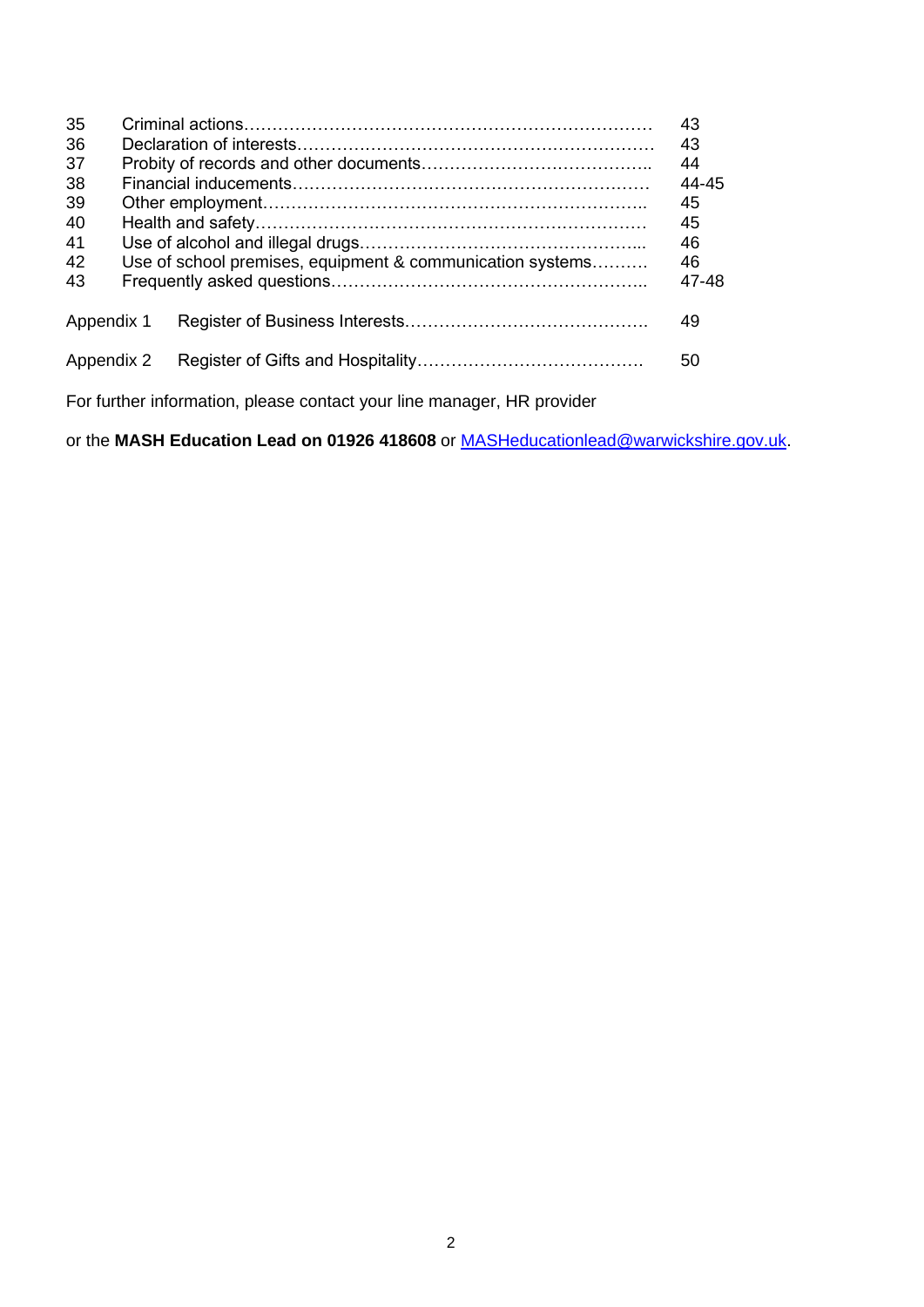#### **Section 1: Overview**

#### **1.1 Introduction**

This Code of Conduct is the school's Staff Behaviour Policy as required by statutory guidance *Keeping Children Safe in Education* (DfE 2020). It is a core component of the school's strategy to fulfil its statutory responsibilities to safeguard and promote the welfare of all pupils/students. The Code of Conduct is referred to throughout the document as 'the Code'*.* 

All employees and volunteers have personal and legal responsibilities that are wider than their safeguarding responsibilities, including treating others with dignity and respect; acting honestly; using public funds and school equipment appropriately; adhering to health and safety guidelines; and practising equal opportunities at all times. These expectations are also set out in the Code and should be fully observed by all staff and volunteers, including the Headteacher/ Principal, Senior Management team and any volunteers permitted to work in the school/setting.

Employees and volunteers should ensure they are familiar with other specific policies that underpin these expectations, which are referred to as "Required Reading" throughout the Code.

#### **1.2 Definitions**

Note - for ease of reading, references will be made to 'school' and 'setting'. This term encompasses all types of educational establishment including academies, independent and free schools

References made to 'child' and 'children' refer to children and young people under the age of 18 years. However, the principles of the Code apply to professional behaviours towards all pupils, including those over the age of 18 years. 'Child' should therefore be read to mean **any pupil** at the school or setting.

References made to adults and staff refer to all those who work with pupils in an educational establishment, in either a paid or unpaid capacity. This would also include, for example, those who are not directly employed by the school or setting, e.g. Local Authority staff, independent/ peripatetic sports coaches and music tutors, governors, trustees and volunteers.

The term 'allegation' may be interpreted to include any breach of or failure to comply with this code but will always include behaviour that would warrant referral to the Designated Officer (DO) in the Local Authority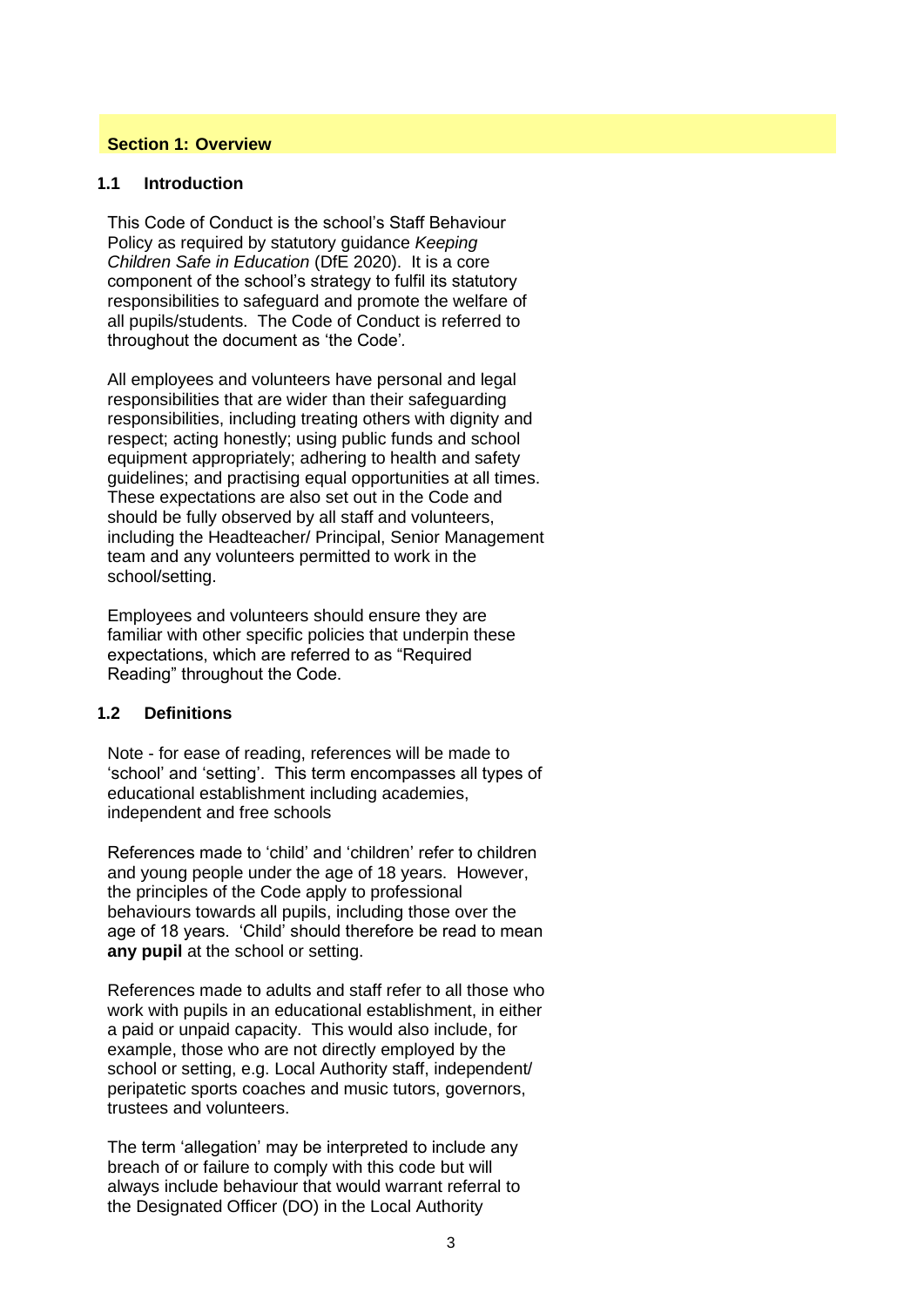(formerly known as the LADO<sup>1</sup>). Please refer to 1.3 below for criteria for referral to the Designated Officer.

# **1.3 Purpose of the Code of Conduct**

This Code is based on an update by the Safer Recruitment Consortium of a document previously published for schools by DfES. It was initially issued as those working with children had expressed concern about their vulnerability and requested clearer advice about what constitutes illegal behaviour and what might be considered as misconduct. Education staff asked for practical guidance about which behaviours constitute safe practice and which behaviours should be avoided.

The Code seeks to ensure that the responsibilities of school and education settings leaders towards children and staff are discharged by:

- raising awareness of illegal, unsafe, unprofessional and unwise behaviour;
- clarifying which behaviours constitute safe practice and which behaviours should be avoided;
- assisting staff to monitor their own standards and practice and reduce the risk of allegations being made against them;
- reducing the incidence of positions of trust being abused or misused;
- supporting safer recruitment practice.

It is also recognised that not all people who work with children work as paid or contracted employees. It is important that all adults working with children understand that the nature of their work and the responsibilities related to that work place them in a position of trust. The principles and guidance outlined in the Code apply and should be followed by any person whose work brings them into contact with children.

The Code is intended to provide a clear message that unacceptable behaviour will not be tolerated and that, where appropriate, legal or disciplinary action is likely to follow. The school/setting may refer to the Code in any disciplinary proceedings.

Whilst every attempt has been made to cover a wide range of situations, it is recognised that any guidance cannot cover all eventualities. There may be times when professional judgements are made in situations not covered by this Code, or which directly contravene the Code. It is expected that in these circumstances staff will

<sup>&</sup>lt;sup>1</sup> Working Together 2018 refers to the Designated Officer. Agencies in Warwickshire continue to refer to the LADO (Local Authority Designated Officer).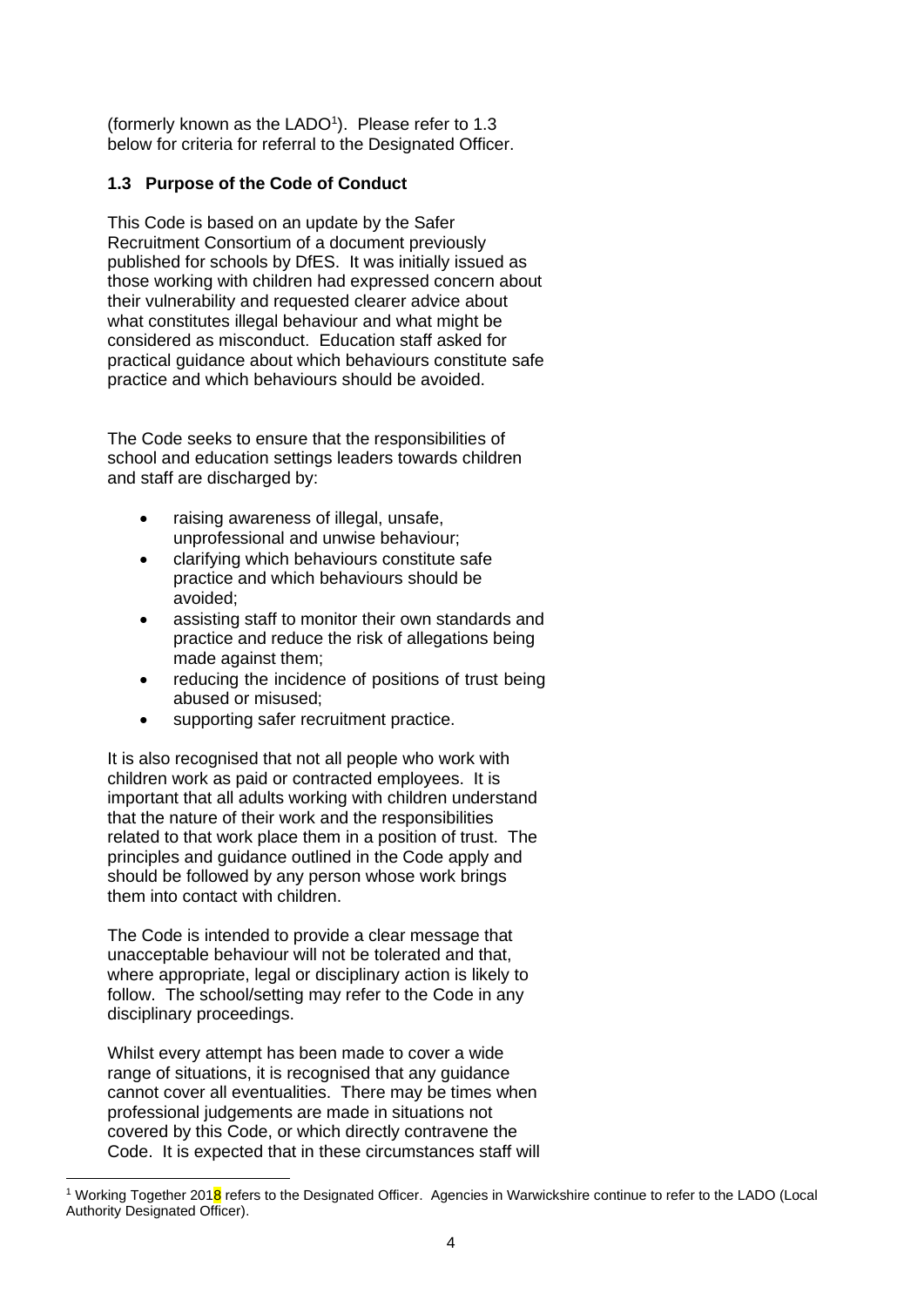always advise their senior colleagues of the justification for any such action already taken or proposed.

All adults who work with children have a responsibility to be aware of systems within their school/setting which support safeguarding and these should be explained to them as part of staff induction and in regular staff training sessions. That includes this Code and the school's safeguarding and child protection policy.

It is recognised that the vast majority of adults who work with children act professionally and aim to provide a safe and supportive environment which secures the well-being and very best outcomes for children in their care. However, it is also recognised that achieving those aims is not always straightforward, as much relies on child and staff interactions where tensions and misunderstandings can occur. This Code aims to reduce the risk of those misunderstandings.

It must be recognised that some allegations will be genuine as there are people who seek out, create or exploit opportunities to harm children. However, allegations may also be false or misplaced and may arise from differing perceptions of the same event. When they occur, they are inevitably distressing and difficult for all concerned. It is therefore essential that all possible steps are taken to safeguard children and ensure that the adults working with them do so safely.

The Designated Officer (DO) in the Local Authority (formerly known as the LADO<sup>2</sup>) will be informed within one working day of all allegations that a member of staff or volunteer has:

- o behaved in a way that has harmed a child, or may have harmed a child;
- o possibly committed a criminal offence against or related to a child;
- o behaved towards a child or children in a way that indicates he or she would pose a risk of harm if they work regularly or closely with children; or
- o behaved or may have behaved in a way that indicates they may not be suitable to work with children.

# **1.4 Compliance with the Code of Conduct**

The Code forms part of an employee's contract of employment. Failure to comply with it and with the associated school policies as highlighted in 'Required Reading' may result in disciplinary action being taken where breaches of the Code warrant such action.

<sup>&</sup>lt;sup>2</sup> Working Together 2018 refers to the Designated Officer. Agencies in Warwickshire continue to refer to the LADO (Local Authority Designated Officer).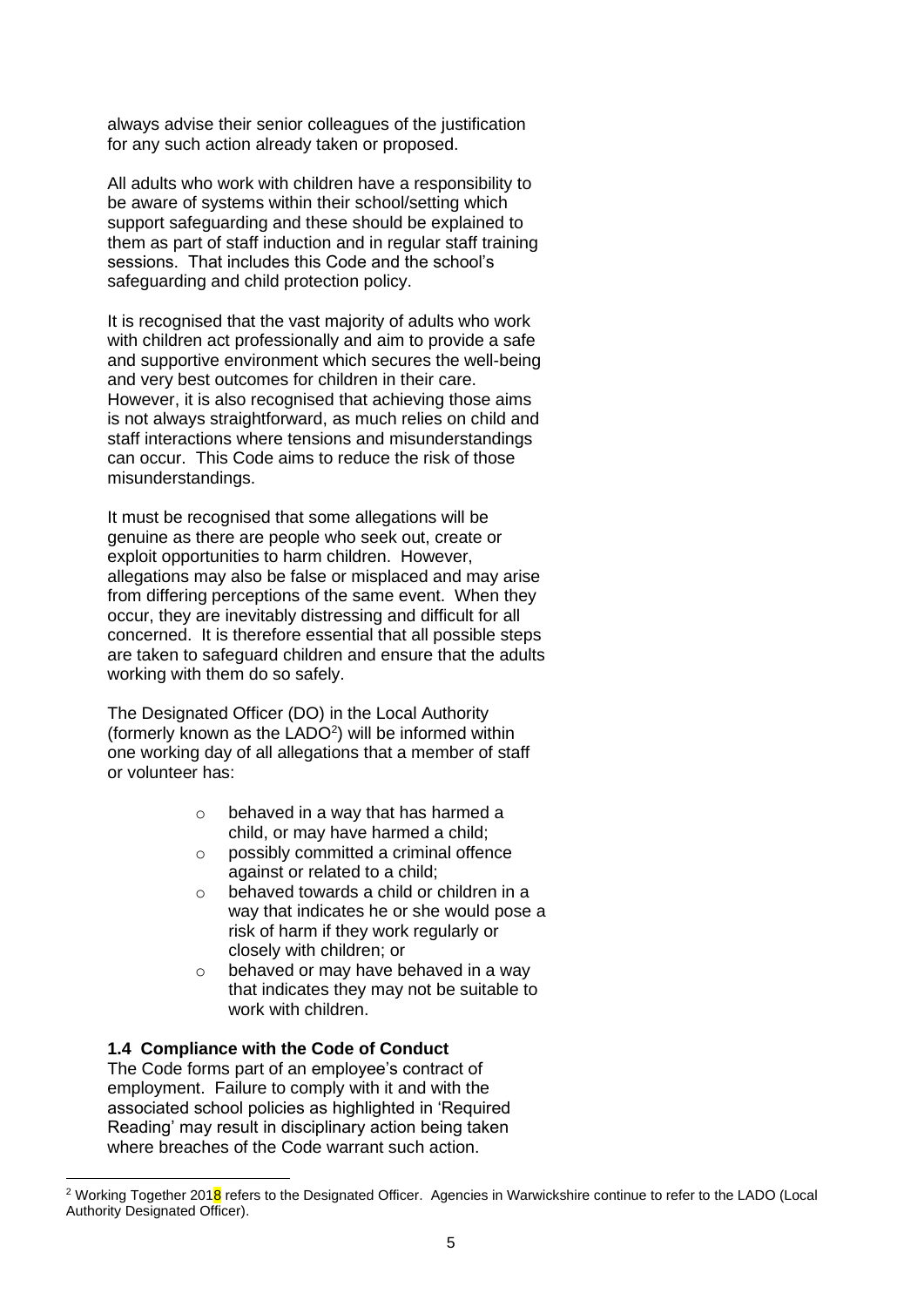The Code should be provided for all staff and volunteers (either electronically or by providing a paper copy) to read before they commence work at the school or setting. Before having any contact with pupils, all staff and volunteers should be given an opportunity to discuss the Code with a member of the school leadership team and ask any questions in order to clarify understanding. They should then be asked to sign a pro forma to confirm that they have read, understood and agree to comply with the Code.

All employees are expected to treat pupils, other colleagues, parents and external contacts with dignity and respect and to comply with all relevant school policies. Unacceptable behaviour such as discrimination, bullying, harassment or intimidation will not be tolerated in the school. This includes physical and verbal abuse and use of inappropriate language or unprofessional behaviour with colleagues, pupils and parents.

# **1.5 Background**

All adults who come into contact with children in their work whether paid or unpaid have a duty of care<sup>3</sup> to safeguard and promote their welfare.

The Education Act 2002 (section 175), the Education (Independent School Standards) Regulations 2014 and the Education (Non-Maintained Special Schools) (England) Regulations 2015 place duties upon all schools and colleges to carry out their duties with regard to safeguarding and promoting the welfare of children.

The Children Act 2004 places a duty on organisations to safeguard and promote the well-being of children and young people. This includes the need to ensure that all adults who work with or on behalf of children and young people in these organisations are competent, confident and safe to do so.

Working Together to Safeguard Children<sup>4</sup> (DfE2018) and *Keeping Children Safe in Education*<sup>5</sup> (DfE 2020) define safeguarding as 'protecting children from maltreatment; preventing impairment of children's mental and physical health or development; ensuring that children grow up in circumstances consistent with the provision of safe and effective care; and taking action to enable all children to have the best outcomes'.

The Code has due regard to current legislation and statutory guidance.

# **1.6 What to do if you are worried a child is being abused**

Staff and volunteers must be familiar with the school's child protection & safeguarding policy and whistle blowing policy. If a member of staff or a volunteer has a concern about a child they should raise that concern with the school's Designated Safeguarding Lead as set out in the child

<sup>&</sup>lt;sup>3</sup> The duty which rests upon an individual to ensure that all reasonable steps are taken to ensure the safety of a child or young person involved in any activity, or interaction for which that individual is responsible. Any person in charge of,or working with children and young people in any capacity is considered, both legally and morally, to owe them a duty of care.

<sup>4</sup> Working Together to Safeguard Children - A guide to interagency working to safeguard and promote the welfare of children - DfE 2018

<sup>&</sup>lt;sup>5</sup> Keeping Children Safe in Education - statutory guidance for schools and colleges – DfE 2020.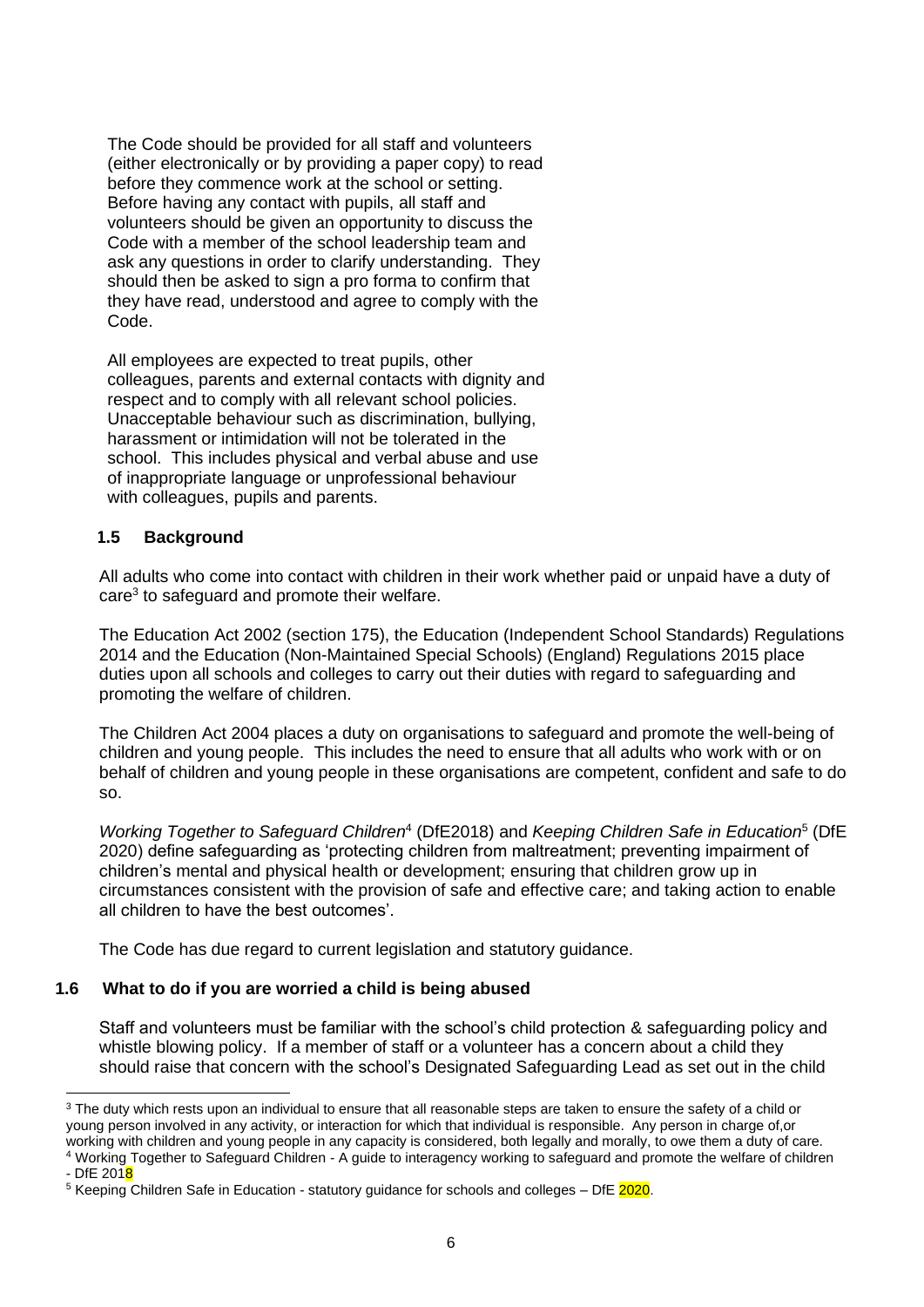protection and safeguarding policy.

However, **concerns about abuse of children by or the conduct of staff members must be referred to the Headteacher or Principal using yellow forms.** Concerns about the conduct of the Headteacher or Principal should be referred to the Chair of Governors, Board of Trustees or Academy Trust. Such referrals can also be made directly to the Designated Officer in the Local Authority (formerly known as the LADO). Please refer to section 31 'Sharing concerns and recording incidents'.

**If, at any point, there is a risk of immediate serious harm to a child a referral should be made to the Multi-Agency Safeguarding Hub (MASH) or – in extreme circumstances – to the Police directly. Anybody can make a referral. If the child's situation does not appear to be improving the staff member/volunteer with concerns should press for reconsideration.** 

# **1.7 Underpinning Principles**

- The welfare of the child is paramount. $6$
- Staff and volunteers should understand their responsibilities to safeguard and promote the welfare of pupils.
- Staff and volunteers are responsible for their own actions and behaviour and should avoid any conduct which would lead any reasonable person to question their motivation and intentions.
- Staff and volunteers should work, and be seen to work, in an open and transparent way.
- Staff and volunteers should acknowledge that deliberately invented/malicious allegations by children are extremely rare and that all concerns should be reported and recorded.
- Staff and volunteers should discuss and/or take advice promptly from their line manager if they have acted in a way which may give rise to concern.
- Staff and volunteers should apply the same professional standards regardless of culture, disability, gender, language, racial origin, religious belief and sexual orientation.
- Staff and volunteers should not consume or be under the influence of alcohol or any substance, including prescribed medication, which may affect their ability to care for children.
- Staff and volunteers should be aware that breaches of the law and other professional guidelines could result in disciplinary action being taken against them, criminal action and/or other proceedings including barring by the Disclosure & Barring Service (DBS) from working in regulated activity, or, for acts of serious misconduct by teachers, prohibition from teaching by the Teaching Regulation Agency (TRA).
- Staff and managers should continually monitor and review practice to ensure this guidance is followed.
- Staff and volunteers should be aware of and understand the school/setting's child protection and safeguarding policy, arrangements for managing allegations against staff, staff behaviour policy, whistle blowing procedure and the local inter-agency safeguarding procedures established by the local multi-agency partnership Warwickshire Safeguarding

# **Section 2: Code of Safe Working Practice and appropriate professional conduct**

<sup>6</sup> Children Act 1989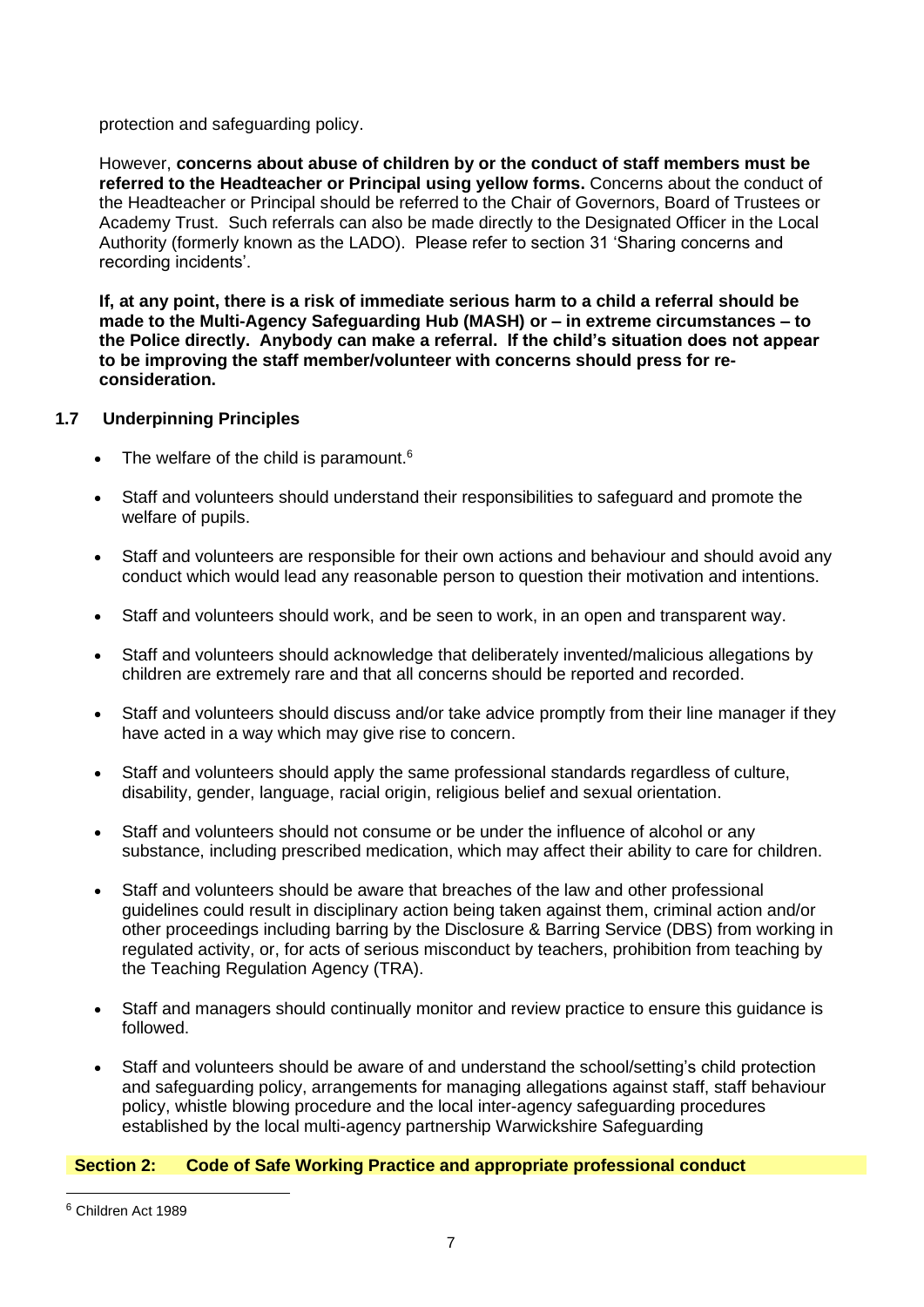# 1. **Context**

All adults who work with children and young people have a crucial role to play in their lives. They have a unique opportunity to interact with children and young people in ways that are both affirming and inspiring. This guidance has been produced to help them establish the safest possible learning and working environments which safeguard children and reduce the risk of them being falsely accused of improper or unprofessional conduct.

COVID-19 – DfE guidance issued during the COVID-19 pandemic makes it very clear that whilst acknowledging the pressure that schools and colleges are under, it remains essential that as far as possible they and other education settings continue to be safe places for children. This guidance has been updated to support all adults who work in education settings to maintain the safest possible learning and working environments which safeguard children and reduce the risk of staff being falsely accused of improper or unprofessional conduct at times when they may be called upon to work in different ways from the norm, e.g. delivering lessons virtually or online and working with small groups of children in 'bubbles' .

Whilst every attempt had been made to cover a wide range of situations, it should be recognised that any guidance cannot cover all eventualities. The COVID-19 pandemic with its associated closure of schools to most children is one such example of a circumstance which had not been foreseen and where Government, local authorities, school leaders and staff are having to review and amend guidance rapidly and repeatedly.

In that situation more than ever before, professional judgements may need to be made in situations not covered by existing guidance, or which directly contravene guidance previously issued. In such circumstances, staff are expected always to advise their headteacher, Designated Safeguarding lead, officer in charge or line manager of the justification for any such action already taken or proposed.

All staff have a responsibility to be aware of systems within their school which support safeguarding and any temporary amendment to these should be explained to them by senior managers. This includes the school's safeguarding and child protection policy, this staff behaviour policy (or code of conduct) and the online safety/acceptable use policy.

*This means that this Code:*

applies to **all** adults working in all *education and early years settings, whatever their position, role, or responsibilities*

*This means that employees and volunteers should:*

▪ *inform their headteacher, officer in charge, designated safeguarding lead or line manager immediately of any situation or action taken that is in contravention of any school/ setting policy and the reasons/ justification for taking that action*

*This means that Managers/ Proprietors/ Governing Bodies should:* 

▪ *communicate all updates and temporary changes to policies and systems to support safeguarding to staff; and check that staff have received and understood any changes*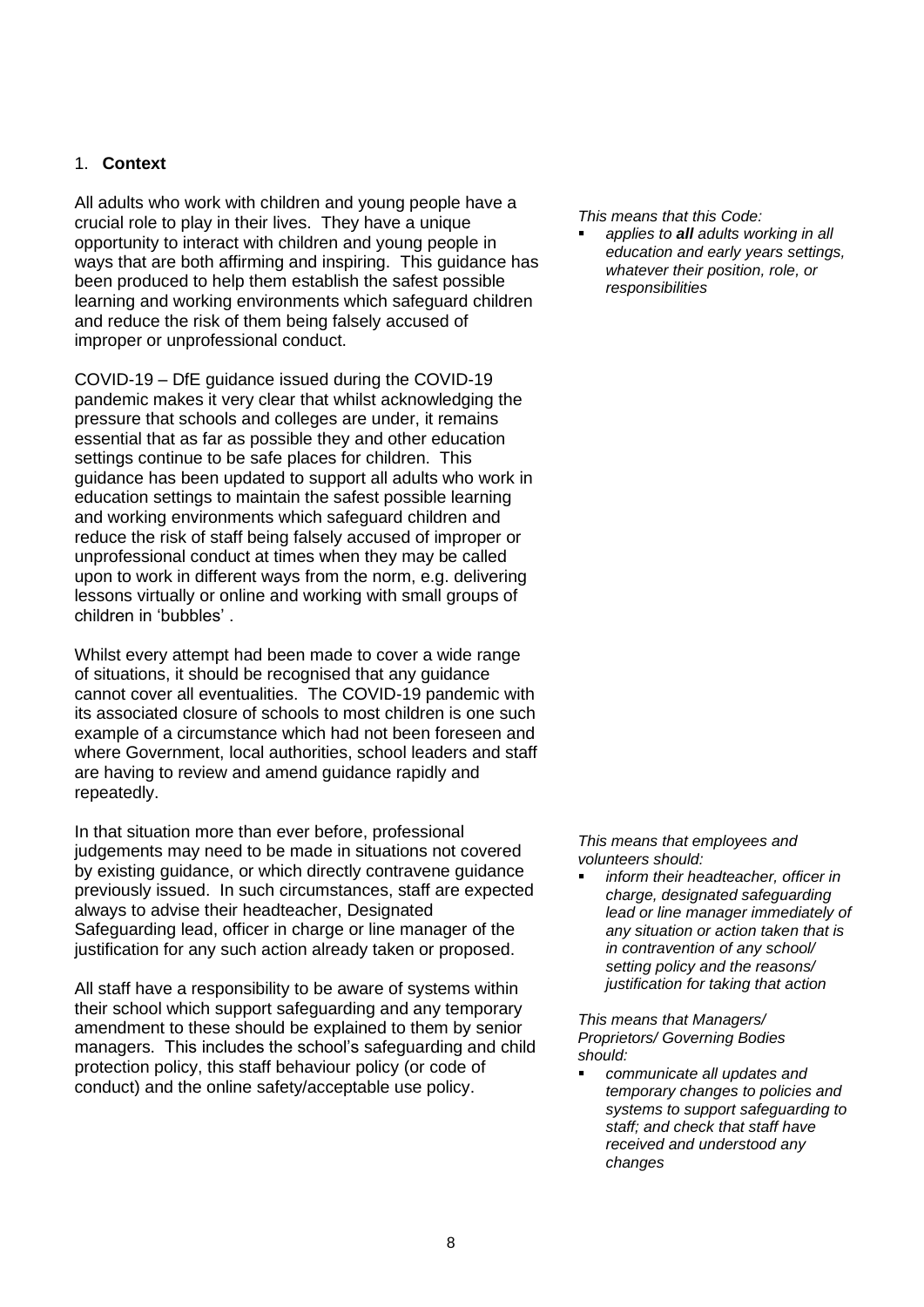# 2. **'Unsuitability'**

The guidance contained in this Code is an attempt to identify what behaviours are expected of staff and volunteers who work with children and young people in or on behalf of the school/setting. Adults whose practice deviates from this Code may bring into question their suitability to work with children and young people. The guidance may be used as reference by managers and the Designated Officers in the Local Authority when responding to allegations made against *or concerns about the behaviour of* staff in education and early years settings.

# 3. **Duty of Care**

All adults who work with and on behalf of children are accountable for the way in which they exercise authority; manage risk; use resources; and safeguard children and young people.

Whether working in a paid or voluntary capacity, those adults have a responsibility to keep children and young people safe and to protect them from sexual, physical and emotional harm, neglect and contextual safeguarding concerns including sexual and criminal exploitation. Children and young people have a right to be safe and to be treated with respect and dignity. It follows that trusted adults are expected to take reasonable steps to ensure the safety and well-being of children and young people. Failure to do so may be regarded as professional misconduct.

The safeguarding culture of a school or setting is, in part, exercised through the development of respectful, caring and professional relationships between adults and children and young people. It is also exercised through the behaviour of adults, which at all times should demonstrate integrity, maturity and good judgement.

The public, local authorities, employers and parents/carers will have expectations about the nature of professional involvement in the lives of children and young people. When individuals accept a role working in an education or early years setting, they should understand and acknowledge the responsibilities and trust involved in that role.

Employers also have a duty of care towards their employees, both paid and unpaid, under Health and Safety legislation which requires them to provide a safe working environment for staff.

Legislation also imposes a duty on employees<sup>7</sup> to take care

*This means that employees and volunteers should:*

- have a clear understanding *about the nature and content of this Code*
- *discuss any uncertainties or confusion with their line manager*
- *understand what behaviours may call into question their suitability to continue to work with children and young people*

*This means that employees and volunteers should:*

- *understand the responsibilities that are part of their employment or role including any temporary amendments in extraordinary circumstances and be aware that sanctions will be applied if those responsibilities are breached*
- *always act and be seen to act in the best interests of children*
- *avoid any conduct which would lead any reasonable person to question their motivation and intentions*
- *take responsibility for their own actions and behaviour*

*This means that employers should:*

- *promote a culture of openness and support*
- ensure that systems are in place for *concerns to be raised*
- ensure that adults are not placed in *situations which render them particularly vulnerable*
- ensure *that all adults are aware of expectations, policies and procedures*
- *ensure that this Code of Conduct and safer working practices are continually monitored and reviewed*
- ensure *that, where services or activities are provided by another body, the body concerned has appropriate safeguarding polices and procedures*
- ensure all employees and *volunteers have access to and understand this Code and related policies and procedures*
- ensure that all job and role *descriptions and person*

<sup>7</sup> Health and Safety at Work Act 1974 Part I, Section.7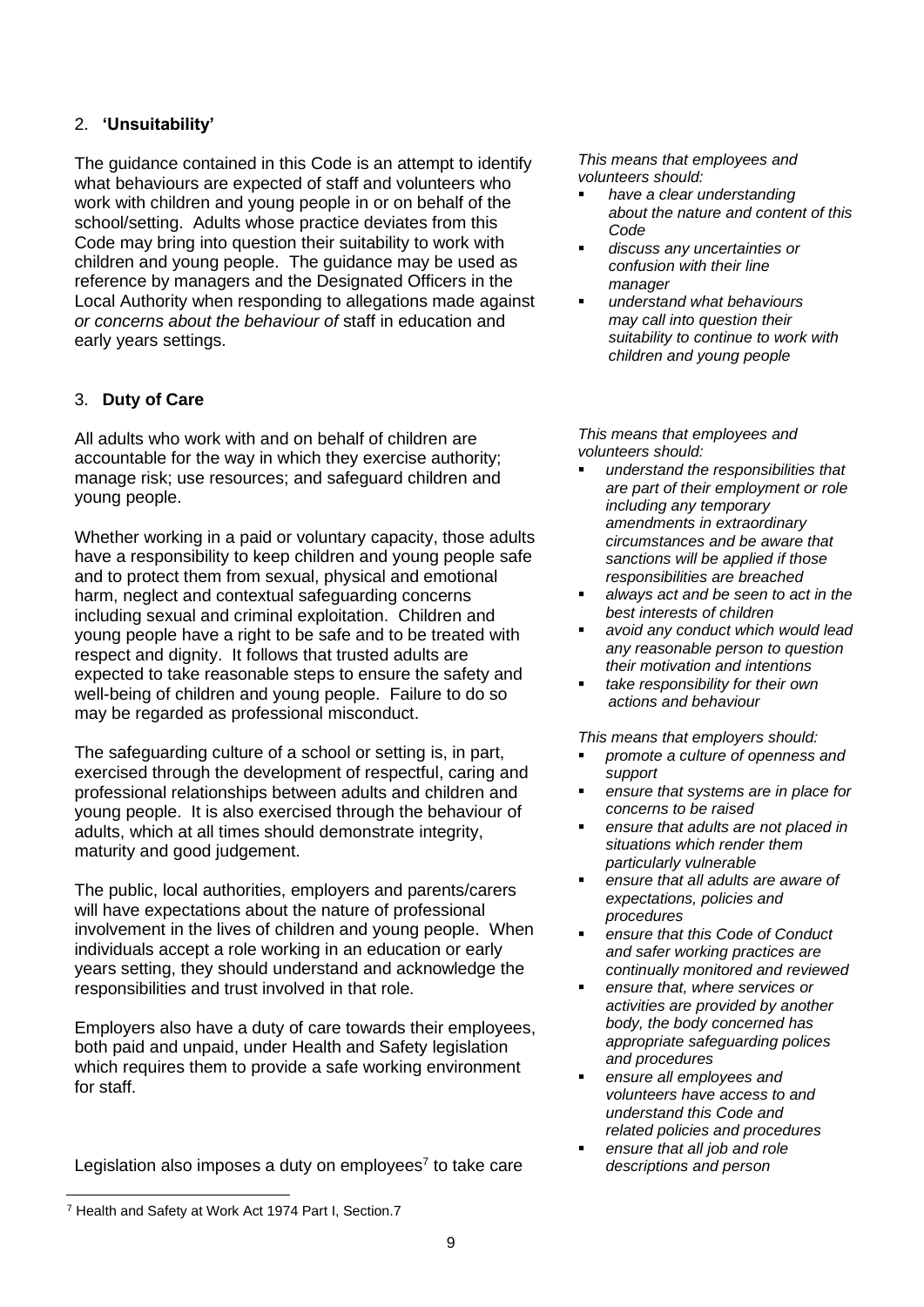of themselves and anyone else who may be affected by their actions or failings. Health and Safety duties and the adults' responsibilities towards children should not conflict. Safe practice can be demonstrated through the use and implementation of this guidance.

*specifications clearly identify each member of staff and volunteer's responsibility for safeguarding children in school and the competences necessary to fulfil the school's and the individual's duty of care*

*This means that Managers/ Proprietors/ Governing Bodies should:* 

- *ensure that appropriate safeguarding and child protection policies and procedures are distributed, adopted, implemented and monitored* 
	- ensure there is a senior member of *staff who is identified to be the recipient of safeguarding issues in relation to the behaviour of staff in the headteacher's absence; and to respond to any other safeguarding concerns in the absence of a trained DSL*

#### 4. **Making professional judgements**

This guidance cannot provide a complete checklist of what is or is not appropriate behaviour for employees and volunteers in all circumstances. It does highlight, however, behaviour which is illegal, inappropriate or inadvisable. There will be rare occasions and circumstances in which employees or volunteers have to make decisions or take action in the best interests of a pupil/student which could contravene this guidance or where no guidance exists. Individual members of staff and volunteers are expected to make judgements about their behaviour in order to secure the best interests and welfare of the pupils/students in their charge and, in so doing, will be seen to be acting reasonably. Such judgements, in those circumstances, should always be recorded and shared with a senior manager. Staff and volunteers should always consider whether their actions are warranted, proportionate, safe and applied equitably.

*This means that where no specific guidance exists employees and volunteers should:*

- *discuss the circumstances that informed their action, or their proposed action, with a senior manager or, where appropriate, the school's Designated Safeguarding Lead. This will help to ensure that the safest practices are employed and reduce the risk of actions being misinterpreted*
- *always discuss any action which could be misinterpreted, misunderstanding, accident or threat with the Headteacher or Designated Safeguarding Lead.*
- *always record discussions and actions taken with their justifications.*
- *record any areas of disagreement about a course of action taken and, if necessary, refer to another agency/the LA/DO/Ofsted/ TRA/ other regulatory body*

#### 5. **Power and positions of trust and authority**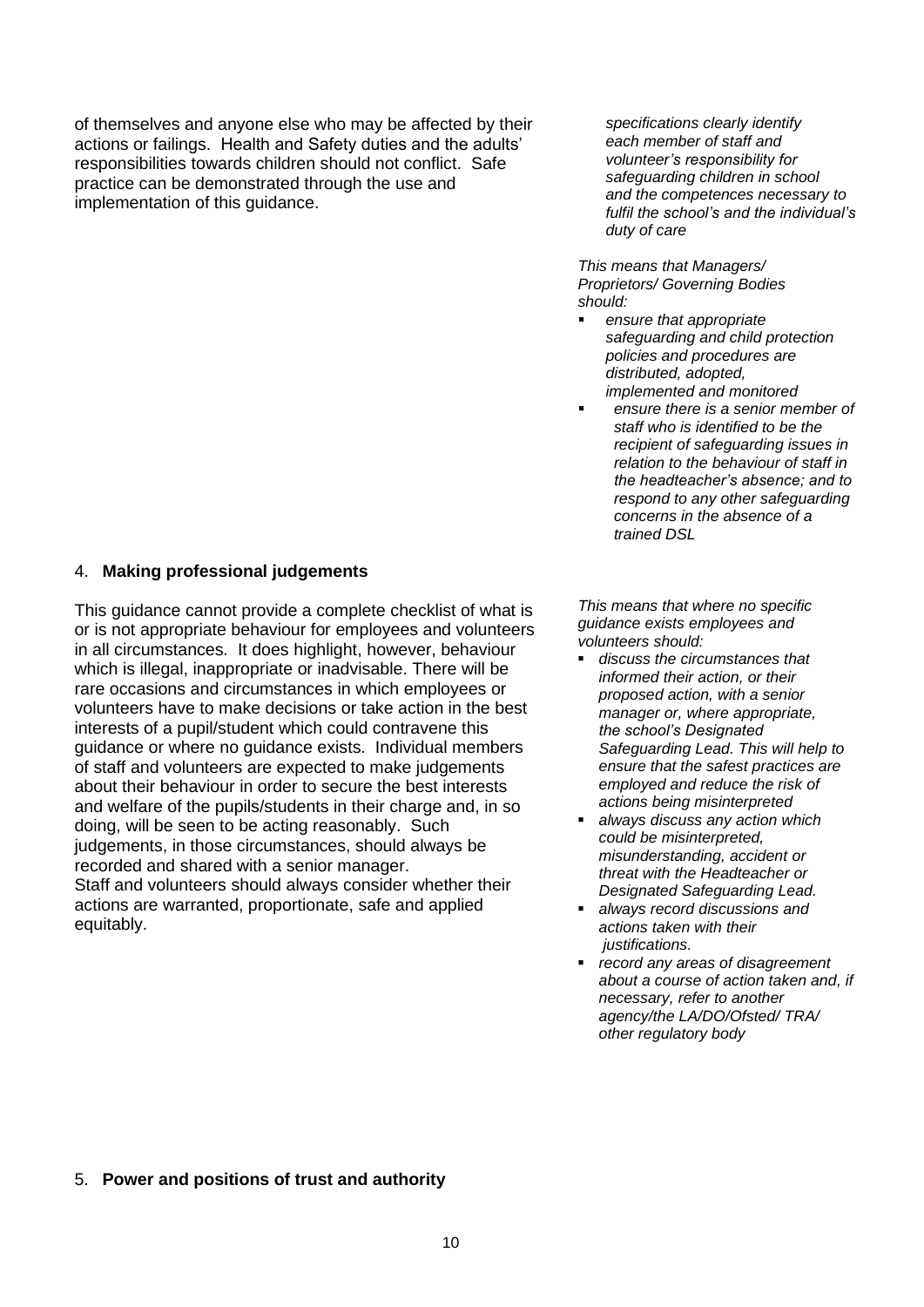As a result of their knowledge, position and/or the authority invested in their role, all adults working with children in a school are in positions of trust in relation to those children.

The relationship between an adult working with a child/ren is one in which the adult has a position of power or influence. It is vital for all such adults to understand this power; that the relationship cannot be one between equals and the responsibility they must exercise as a consequence.

The potential for exploitation and harm of vulnerable children and young people means that adults have a responsibility to ensure that an unequal balance of power is not used for personal advantage or gratification.

Employees and volunteers should always maintain appropriate professional boundaries and avoid behaviour which could be misinterpreted by others. They should report and record any such incident. This is as relevant in the online world as it is in the classroom. Staff engaging with pupils and/or parents online have a responsibility to model safe practice at all times. Please also see sections 12 & 13.

Where a person aged 18 or over is in a specified position of trust with a child under 18, it is an offence<sup>8</sup> for that person to engage in sexual activity with or in the presence of that child, or to cause or incite that child to engage in or watch sexual activity.

# 6. **Confidentiality**

The storing and processing of personal information is governed by the General Data Protection Regulations 2017 (GDPR) and Data Protection Act 2018. Employers should provide clear advice to employees and volunteers about their responsibilities under this legislation so that, when considering sharing confidential information, those principles are applied.

Employees and volunteers may have access to special category personal data about children, young people and their families which must be kept confidential at all times and only shared when legally permissible to do so and in the interests of the child or young person. Records should only be shared with those who have a legitimate professional need to see them.

Employees and volunteers should never use confidential or personal information about a pupil or her/his family for their own, or others' advantage (including that of partners, friends, relatives or other organisations). Information must never be used to intimidate, humiliate, or embarrass the child. Confidential information should never be used casually in conversation or shared with any person other than on a

*This means that employees and volunteers should not:*

- *use their position to gain access to information for their own or others' advantage and/or a child or family's detriment*
- *use their position to intimidate, bully, humiliate, threaten, coerce or undermine pupils/students*
- use their status and standing to form *or promote relationships with children or young people which are of a sexual nature or which may become so*

#### *This means that Managers/ Proprietors/ Governing Bodies should:*

*Ensure that all staff who need to share 'special category personal data' are aware that the DPA 2018 contains 'safeguarding of children and individuals at risk' as a processing condition that allows practitioners to share information without consent, if it is not possible to gain consent, it cannot be reasonably expected that a practitioner gains consent or if to gain consent would place a child at risk* 

*This means that employees and volunteers:*

- *need to know the name of their Designated Safeguarding Lead and be familiar with WSB child protection procedures and guidance*
- *are expected to treat information they receive about children, young*

<sup>8</sup> Sexual Offences Act 2003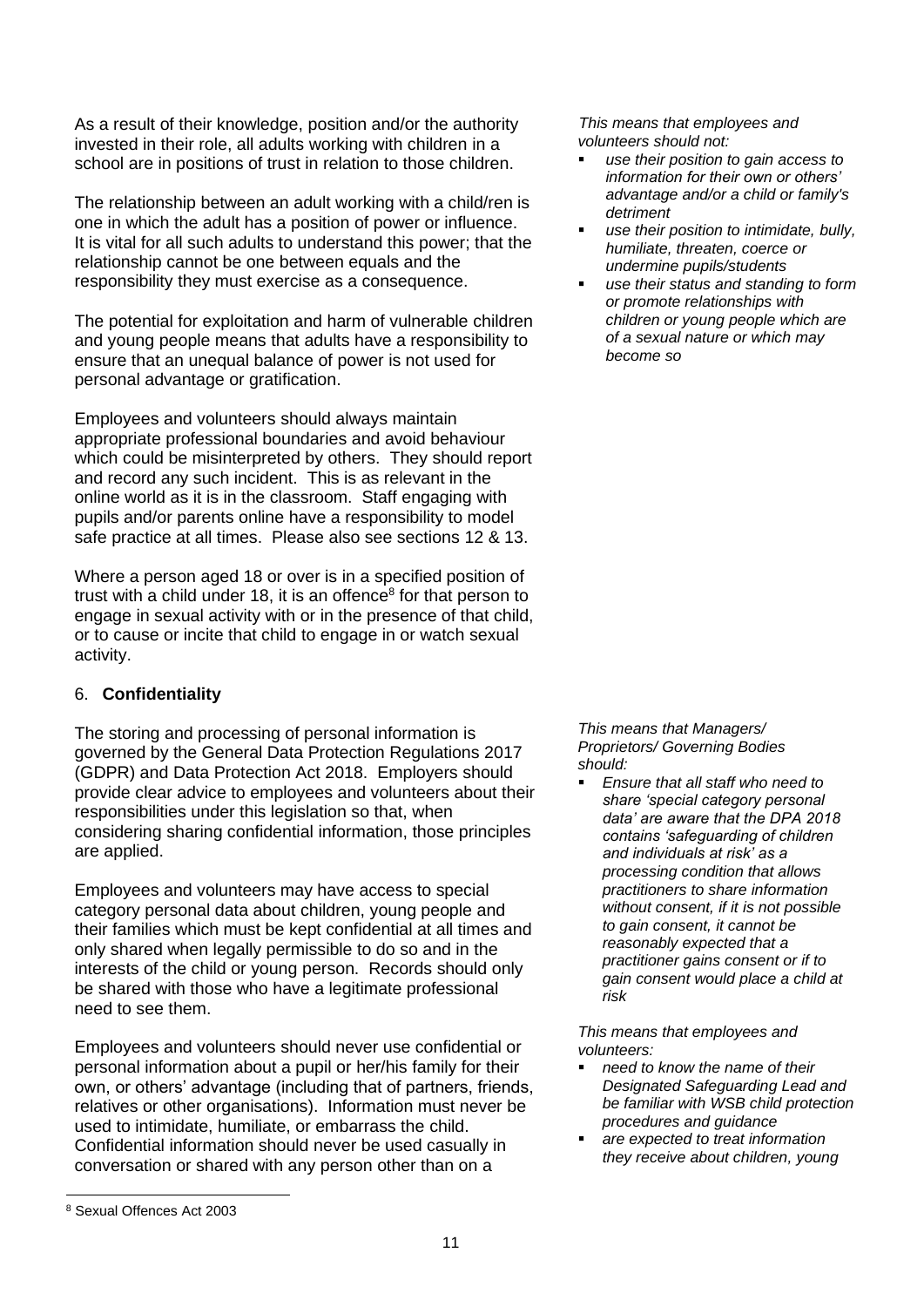need-to-know basis. In circumstances where the child's identity does not need to be disclosed, the information should be used anonymously.

There are some circumstances in which an employee or volunteer may be expected to share information about a child, for example when abuse is alleged or suspected. In such cases, individuals have a duty to pass information on without delay but only to those with designated safeguarding responsibilities or to statutory services.

If a child – or their parent / carer – makes a disclosure regarding abuse or neglect, the member of staff or volunteer should follow the school/setting's procedures. Whilst employees and volunteers need to be aware of the need to listen to and support children and young people, they must also understand the importance of not promising a child or parent/carer that they will keep secrets that relate in any way to the safety or well-being of any individual but should give reassurance that the information will be treated sensitively.

If a member of staff or volunteer is in any doubt about whether to share information or keep it confidential he or she should seek guidance from the Designated Safeguarding Lead. Any media or legal enquiries should be passed to senior management.

Additionally, concerns and allegations about adults should be treated as confidential and passed to the Headteacher or Principal (or the Chair of Governors, Board of Trustees, Academy Trust or DO if the concerns are about the Headteacher or Principal) without delay.

There are circumstances in which staff are obliged to release pupil data, e.g. parents seeking information about pupil progress or other colleagues in the school. Staff should be aware that, from time to time, information about employees' salaries is matched with other public sector information (tax office records, police) in terms of a legal obligation and in order to prevent fraudulent claims.

Everyone has the right to request access to data that is held about them and such requests should be made to the headteacher/principal.

# 7. **Standards of Behaviour**

All employees and volunteers have a responsibility to maintain public confidence in their ability to safeguard the welfare and best interests of children and young people. They should adopt high standards of personal conduct in order to maintain the confidence and respect of the general public and all those with whom they work.

This includes the way in which staff and volunteers speak to pupils/students. A positive, respectful and encouraging tone *people and families in a discreet and confidential manner*

- *should seek advice from a Designated Safeguarding Lead if they are in any doubt about sharing information they hold or which has been requested of them*
- *need to be clear about when information can/must be shared and in what circumstances*
- *need to know the procedures for responding to allegations against staff and volunteers and to whom any concerns or allegations should be reported*
- *need to ensure that where personal information is recorded electronically that systems and devices are kept secure*

*This means that employees and volunteers should not:*

- behave in a manner which would *lead any reasonable person to question their suitability to work with children or to act as an appropriate role model*
- make, or encourage others to make *sexual remarks to, or about, a pupil*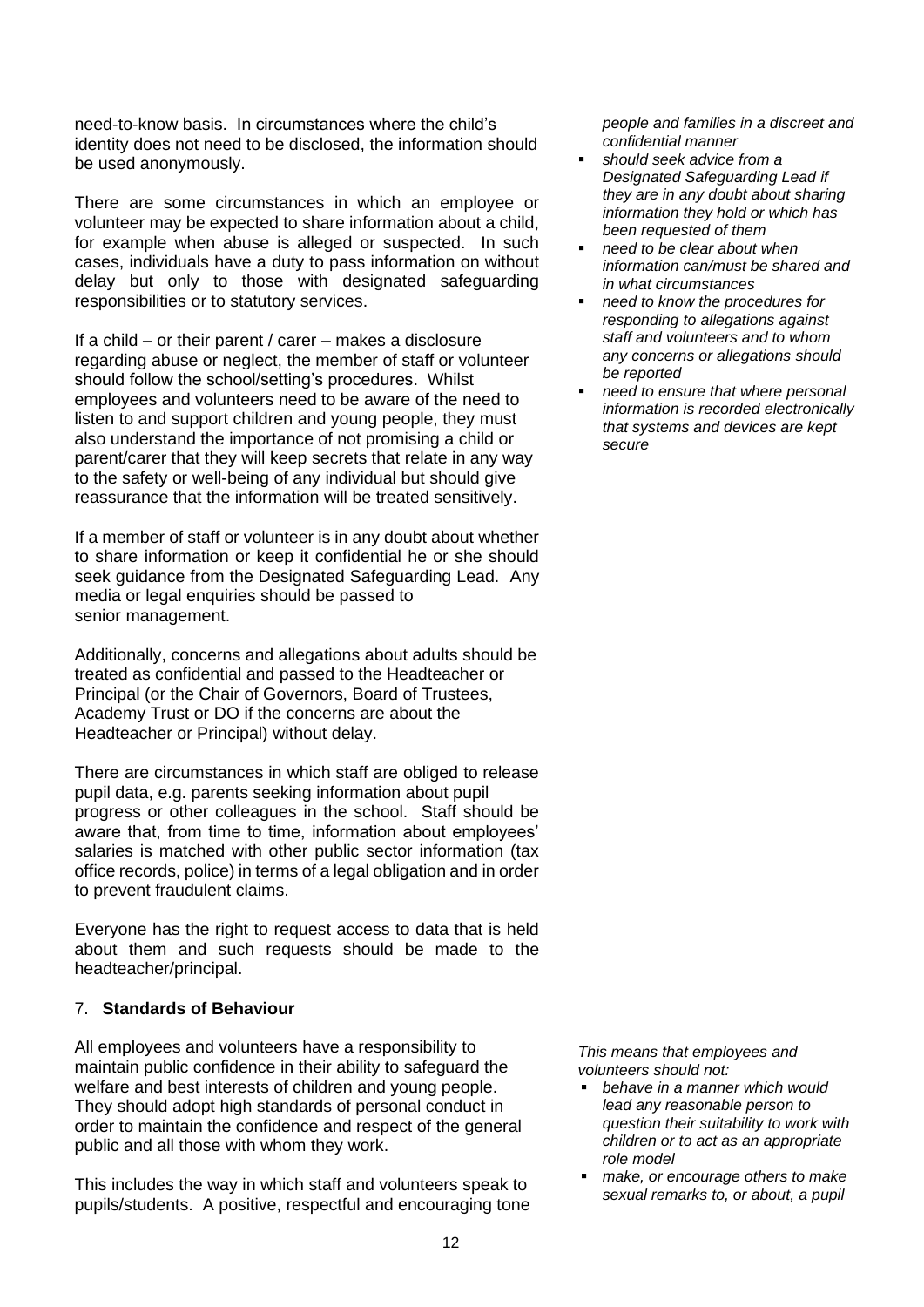should be used at all times. Where it is necessary to challenge inappropriate behaviour or to get pupils/students' attention, it is reasonable for staff and volunteers to raise their voices and/or use an authoritative tone. However, it is not appropriate for employees/volunteers to shout at pupils/students habitually or speak to them disrespectfully.

Employees/volunteers should never set out to cause a pupil/student to feel frightened, ashamed or humiliated. Admonishments should focus on behaviour rather than the pupil/student's personality or character and targets for desired behaviour should be described by the member of staff or volunteer.

Employees and volunteers should refer to pupils/students by name. Disrespectful nicknames, words and terms should be avoided. Staff and volunteers should exercise caution in referring to pupils/students by affectionate nicknames and more general terms of endearment or familiarity such as 'Dear, Love, Petal, Mate, Dude'.

Employees and volunteers should be aware that use of such terms might cause some pupils/students to feel confused and/or uncomfortable, could be construed as being part of a 'grooming' process and as such will give rise to concerns about their behaviour.

If members of staff or volunteers choose to speak to pupils/students using such informal language, they should ensure it is not reserved for particular individuals in order to avoid any allegations of favouritism or concern about grooming behaviour. Staff and volunteers should be particularly careful not to refer to pupils/students using words that are specifically associated with grooming such as 'Sweetheart, Princess, Angel, Darling'.

Employees and volunteers should understand and comply with the expectations of them in relation to their use of and behaviour when using telephones (both landline and mobile) when working with children on the school site and during offsite visits and residentials.

There may be times when an employee or volunteer's behaviour or actions in their personal life come under scrutiny from local communities, the media or public authorities, including with regard to their own children, or children or adults in the community. This could be because their behaviour is considered to compromise their position in the school/setting or indicates an unsuitability to work with children or young people. Misuse of drugs, alcohol or acts of violence would be examples of such behaviour.

Employees and volunteers should therefore understand and be aware that safe practice also involves using judgement

- *use inappropriate language to or in the presence of pupils*
- *discuss their personal or sexual relationships with or in the presence of pupils*
- *make (or encourage others to make) unprofessional personal comments which scapegoat, demean or humiliate, or might be interpreted as such*
- *withhold information about any issues in respect of their relationships, associations or any other matters both within and outside of the school (including online) which may have implications for the safeguarding of children in school*
- *use personally owned mobile telephones or landlines while working with children in a manner that compromises the safety and wellbeing of children; or in any way that contravenes this code and/or any other school policy*

*This means that employees and volunteers should:* 

- *inform the headteacher/principal or specified person of any cautions, convictions or relevant orders accrued and/or if they are charged with a criminal offence; and/or any matter which might have implications for the safeguarding of children in school during their employment*
- *be aware that behaviour including online behaviour by themselves, those with whom they have a relationship or association or others in their personal lives may impact upon their work with children and young people*

*This means that school leaders should:* 

- *have a clear expectation that staff will discuss with the headteacher/principal/specified person any relationship/ association (in or out of school or online) that may have implications for the safeguarding of children in school*
- *create a culture where staff feel able to raise these issues*
- *safeguard their employees' welfare and contribute to their duty of care towards their staff*
- *identify whether arrangements are needed to support these staff*
- *consider whether there are measures that need to be put in place to safeguard children (e.g. by*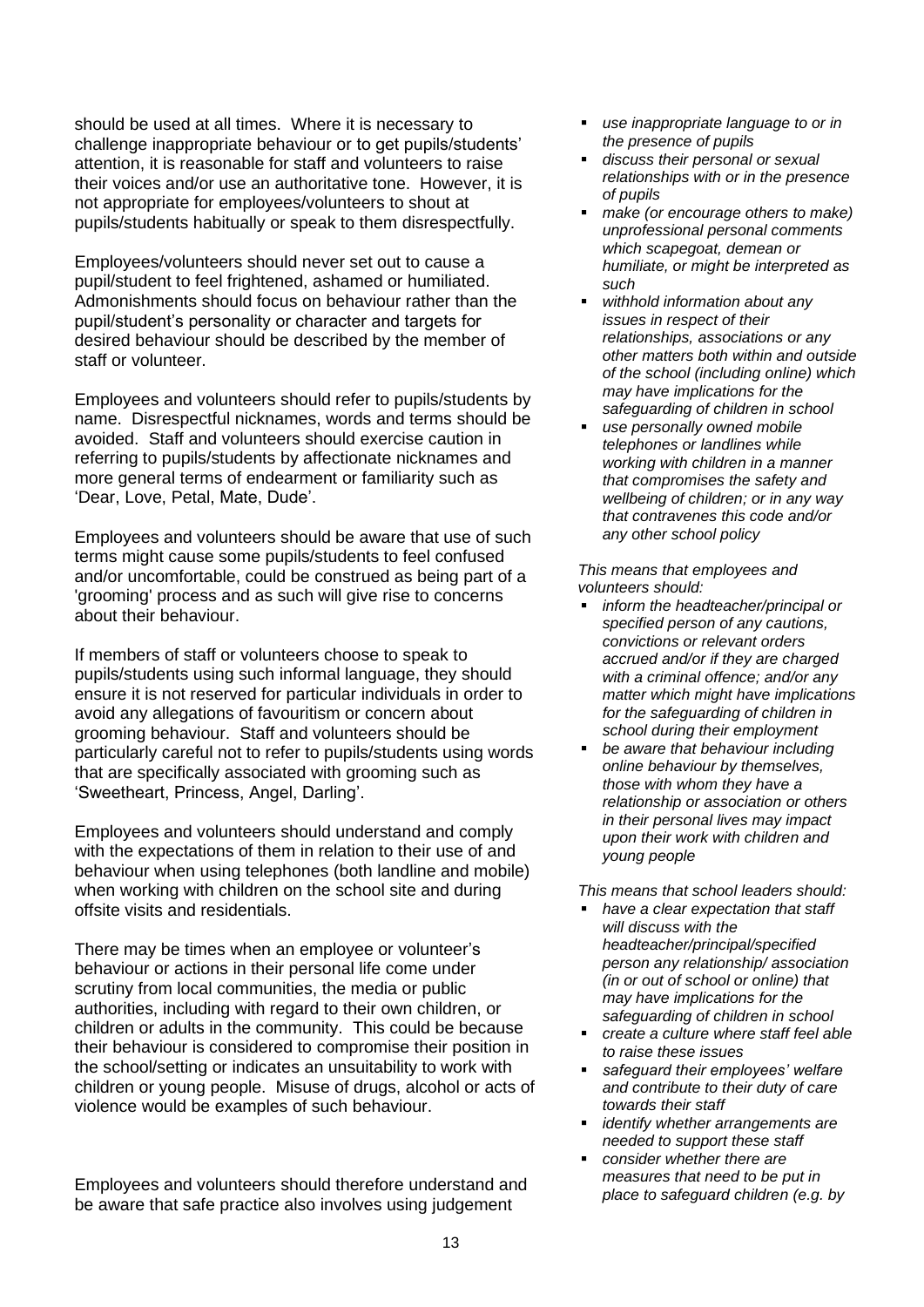and integrity about behaviours in places other than the work setting. That includes behaviours on social media websites and other online behaviours.

The behaviour of an employee or volunteer's partner or other family members may raise similar concerns and require careful consideration by the headteacher/principal as to whether there may be a potential risk to children and young people in school.

Employees and volunteers should be aware that any such behaviour, either in or out of the workplace, could compromise their position within the work setting in relation to the protection of children, loss of trust and confidence, or bringing the school/setting into disrepute. Such behaviour may also result in prohibition from teaching by the Teaching Regulation Agency (TRA), a bar from engaging in regulated activity, or action by another relevant regulatory body.

The Childcare (Disqualification) Regulations 2018 set out grounds for disqualification under the Childcare Act 2006 where an individual meets certain criteria set out in the Regulations. For example, an individual will be disqualified where they have committed a relevant offence against a child; been subject to a specified order relating to the care of a child; committed certain serious sexual or physical offences against an adult; been included on the DBS children's barred list; been made subject to a disqualification order by the court; previously been refused registration as a childcare provider or provider or manager of a children's home or had such registration cancelled*.*

A disqualified person is prohibited from providing relevant early or later years childcare as defined in the Childcare Act 2006 or being directly concerned in the management of such childcare. Schools and private childcare settings are also prohibited from employing a disqualified person in respect of relevant early or later years childcare.

The Disqualification under the Childcare Act 2006 (Regulations 2018) state that schools should make clear their expectation that staff should disclose any relationship or association (in the real world or online) that may impact on the school's ability to safeguard pupils. This applies to all staff in all schools, not just those in early or later years childcare.

Staff are expected to inform the school in writing or in discussion with the Headteacher about any such matter which might have implications for the safeguarding of children in school so that the school can safeguard the welfare of the member of staff as well as pupils/students.

#### 8. **Dress and Appearance**

*putting arrangements in place to stop or restrict a person coming into school where a potential risk to children has been identified)* 

▪ *define expectations of employees and volunteers in relation to the use of landline telephones and personally owned mobile telephones while working with children*

*Schools must not:*

■ *ask intrusive questions of staff regarding those they live with or have relationships/associations with*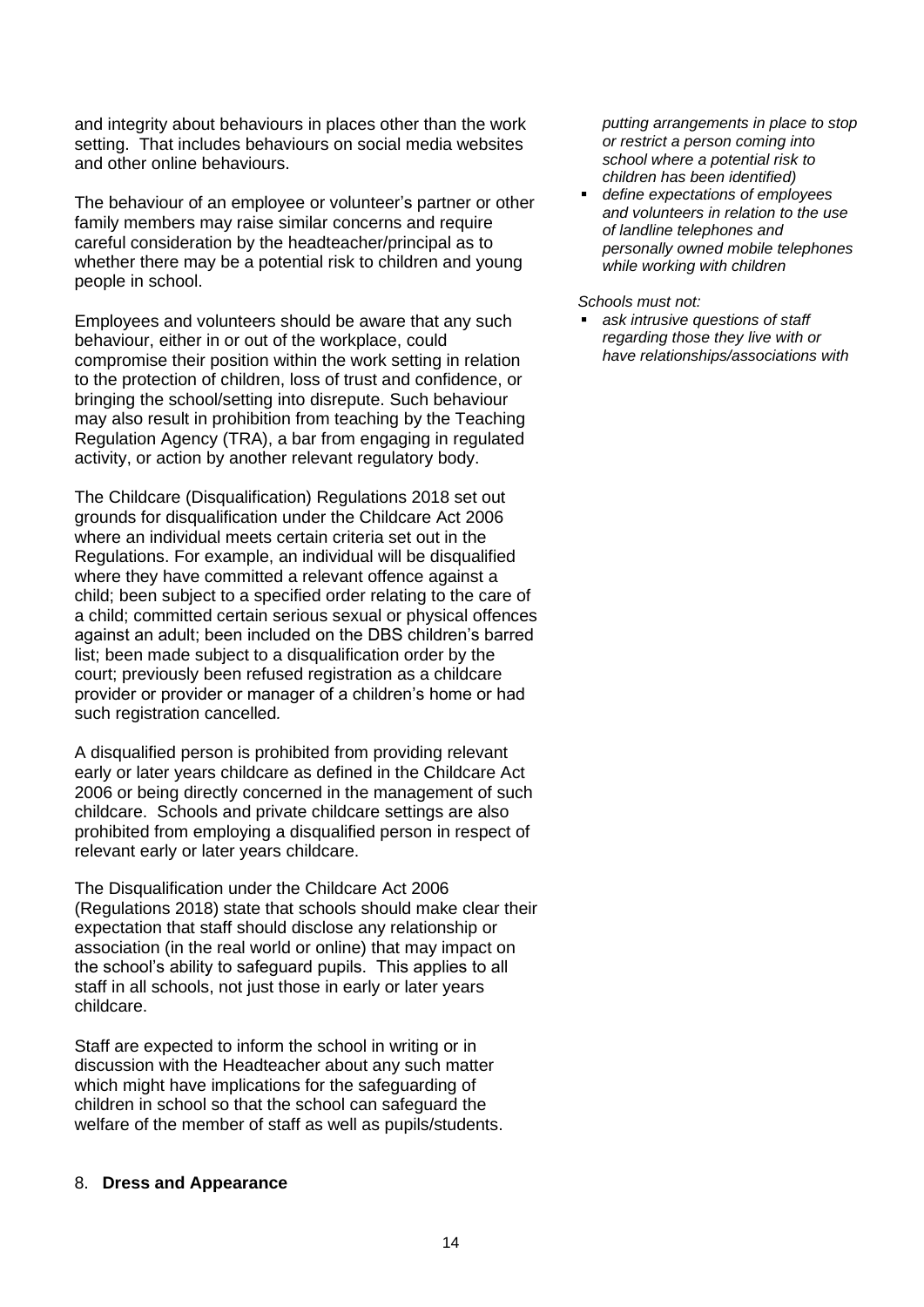A person's dress and appearance are matters of personal choice and self-expression and some individuals will wish to exercise their own cultural customs. However, employees and volunteers should select a manner of dress and appearance appropriate to their professional role and those may need to be different to how they dress when not at work. That also applies to online or virtual teaching or when working with smaller groups than usual on site.

Employees and volunteers should ensure they are dressed decently, safely and appropriately for the tasks and work they undertake. Those who dress or appear in a manner which could be viewed as offensive, inappropriate or provocative will render themselves vulnerable to criticism or allegation.

# 9. **Gifts, rewards, favouritism and exclusion**

The giving of gifts or rewards to pupils/students should be in accordance with agreed practice, consistent with the school or setting's behaviour policy, recorded and not based on favouritism. In some situations, the giving of gifts as rewards may be accepted practice for a group of children, whilst in other situations the giving of a gift to an individual child or young person will be part of an agreed plan, which is recorded and discussed with a senior manager and parents/carers.

There may be specific occasions, such as when a pupil/ student suffers a serious illness or accident, when staff or volunteers may wish to give a child or young person a gift. However, staff and volunteers need to be aware that the giving of gifts could be interpreted by others as a gesture either to bribe or groom<sup>9</sup>. It might also be perceived that a 'favour' of some kind is expected in return.

It is therefore recommended that when gifts are given in specific circumstances, they should be given by the whole staff group or by groups of staff (e.g. a vocational department) or on behalf of the whole school, in line with the agreed policy, by agreement with a senior manager and the action should be recorded.

Staff and volunteers should exercise care when selecting children and/or young people for specific activities, jobs or privileges in order to avoid perceptions of favouritism, unfairness or injustice. Similar care should be exercised when pupils are excluded from an activity. Methods and

*This means that employees and volunteers should wear clothing which:*

- *promotes a positive and professional image*
- is appropriate to their role
- $i$ *s not likely to be viewed as offensive, revealing, or sexually provocative*
- *does not distract, cause embarrassment or give rise to misunderstanding*
- *is absent of any political or otherwise contentious slogans*
- $i$ s not considered to be *discriminatory*
- $is$  *compliant with professional standards*
- *in online engagement, is similar to the clothing they would wear on a normal school day*

*This means that employees and volunteers should:* 

- be aware of and understand the *school's relevant policies, e.g. rewarding positive behaviour and the giving and receiving of gifts*
- ensure that gifts received or given in *situations which may be misconstrued are declared and recorded*
- generally, only give gifts to an *individual child as part of an agreed reward system*
- *where giving gifts other than as above, ensure that these are of insignificant value and given to all pupils equally*
- *ensure that all selection processes which concern children and young people are fair and that wherever practicable these are undertaken and agreed by more than one member of staff*
- *ensure that they do not behave in a manner which is or could be construed as either favourable or unfavourable to individual pupils*

 $9$  grooming' – the act of gaining the trust of a child so that some form of abuse or exploitation can take place.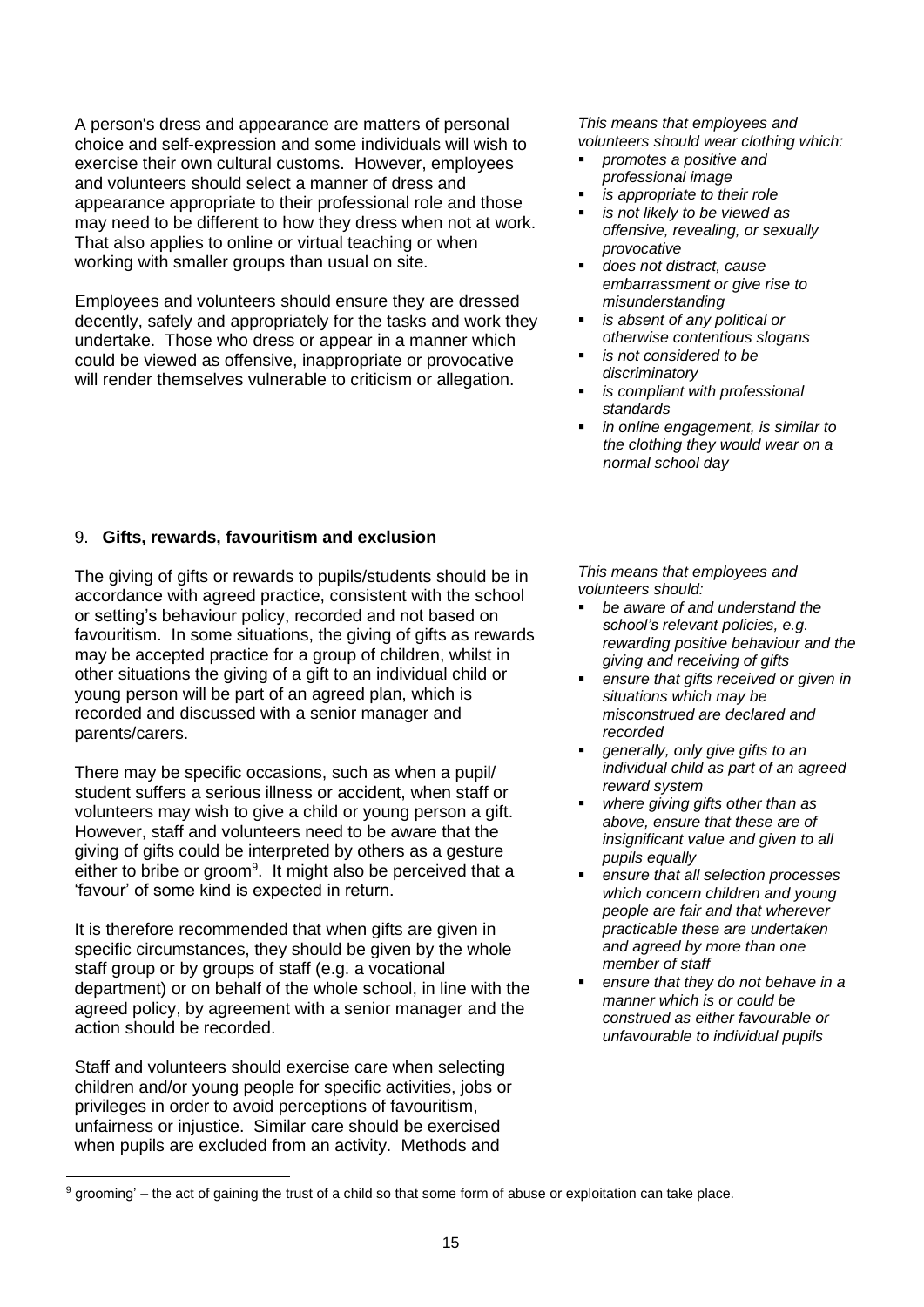criteria for selection and exclusion should always be subject to clear, fair, agreed criteria and subject to scrutiny.

Staff and volunteers should take care to ensure that they do not accept any gift that might be construed as a bribe by others, or lead the giver to expect preferential treatment.

There are occasions when children, young people or parents may wish to pass small tokens of appreciation to staff and volunteers, e.g. to mark a special achievement, occasion or religious festival or as a thank you and this is usually acceptable.

However, it is unacceptable for staff or volunteers to receive gifts on a regular basis or that are of any significant value.

See 37.3-37.5 for declaration of gifts.

#### 10. **Infatuations and 'crushes'**

All staff and volunteers need to recognise that it is not uncommon for a child or young person to be strongly attracted to an adult who works with them and/or develop a 'crush' or infatuation. They should make every effort to ensure that their own behaviour cannot be brought into question, does not appear to encourage this and be aware that such infatuations may carry a risk of their words or actions being misinterpreted.

Any member of staff or volunteer who receives a report, overhears something, or otherwise notices any sign, however small or seemingly insignificant, that a child or young person has become or may be becoming infatuated with either themselves or a colleague, should immediately report this to the Headteacher<sup>10</sup>. In this way appropriate early intervention can be taken which can prevent escalation and avoid hurt, embarrassment or distress for those concerned.

The Headteacher (or chair of governors) should give careful thought to those circumstances where the staff member/volunteer, child or young person and their parents/ carers should be spoken to and should ensure a plan to manage the situation is put in place. This plan should respond sensitively to the child and staff member/volunteer and maintain the dignity of all. This plan should involve all parties, be robust and regularly monitored and reviewed.

*This means that employees and volunteers should:*

- *Record and report to the Headteacher any incidents or indications (verbal, written or physical) that suggest a pupil/student may have developed an infatuation with a member of staff or volunteer*
- *always acknowledge and maintain professional boundaries*

*This means that senior managers should:* 

put action plans in place when *concerns are brought to their attention* 

# 11. **Social Contact outside of the workplace**

 $10$  If the headteacher has the concern that a young person is becoming infatuated with them, they should report this to the chair of governors.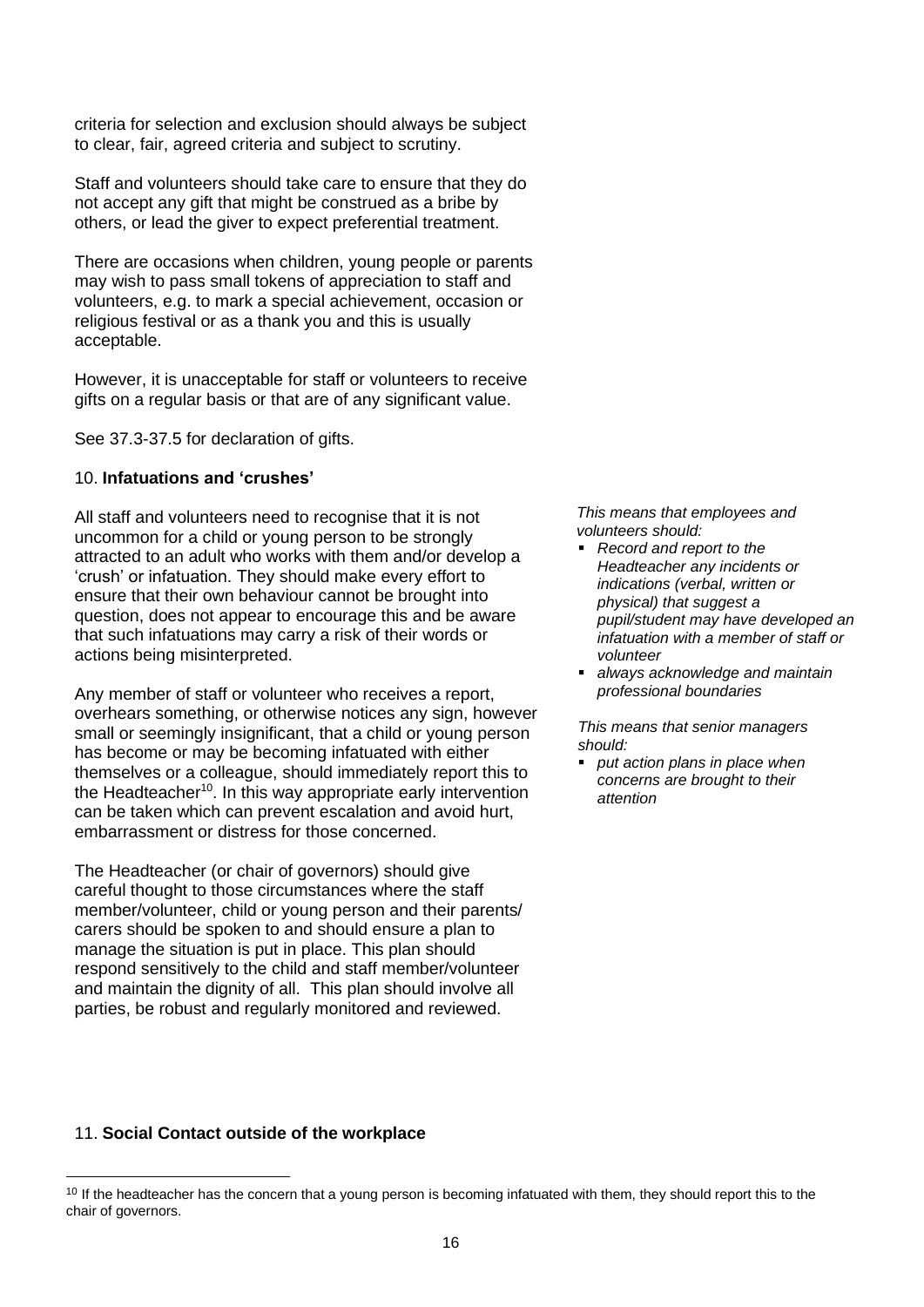Members of staff and volunteers should not establish or seek to establish social contact with pupils/students or their families for the purposes of securing a friendship or to pursue or strengthen a relationship.

However, it is acknowledged that staff and volunteers may have genuine friendships and social contact with parents/ carers of pupils/students, independent of the professional relationship, such as when a parent and teacher are part of the same family/personal network or social/recreational circle. Those circumstances will usually be easily recognised, openly acknowledged and should be explicitly declared in writing by staff/volunteers to the Headteacher/ Principal. Members of staff and volunteers should always take care to maintain appropriate personal and professional boundaries in any such circumstances

Furthermore, staff and volunteers should also be aware that professionals who sexually harm children often seek to establish relationships and contact outside of the workplace with both the child and their parents, in order to 'groom' the adult and the child and/or create opportunities for sexual abuse.

It is also important to recognise that social contact may provide opportunities for other types of grooming such as for the purposes of sexual exploitation or radicalisation.

Staff should recognise that some types of social contact with pupils or their families could be perceived as harmful or exerting inappropriate influence on children and may bring the school/setting into disrepute (e.g. attending a political protest, circulating propaganda).

Staff and volunteers should therefore be aware that social contact in certain situations could be misconstrued as grooming.

If a pupil/student or parent seeks to establish social contact, or if this occurs coincidentally, the member of staff or volunteer should exercise her/his professional judgement in making a response but should always discuss the situation with their manager and, if advised to do so by their manager, with the parent of the child or young person.

This also applies to social contacts made through outside interests or the staff member/volunteer's own family.

Some staff and volunteers may, as part of their professional role, be required to support a parent or carer, for instance when initiating an Early Help assessment or supporting a parent who experiences difficulties in managing their child's behaviour or a personal crisis such as bereavement, domestic abuse or a relationship breakdown.

*This means that employees and volunteers should:*

- *inform senior management in writing of any relationship with a parent/carer which extends beyond the usual parent/professional relationship and is likely to lead to social contact with pupils or their parents/carers*
- *advise senior management of any social contact they have with a pupil or her/his family which could give rise to concern*
- *refrain from sending personal communication to pupils or parents unless agreed with senior managers*
- *report and record any situation, which may place a child at risk or which may compromise the school/setting or their own*
- *professional standing*
- *be aware that the sending of personal communications such as birthday or faith cards should always be recorded and/or discussed with their line manager.*
- *understand that some communications may be called into question and need to be justified.*
- inform senior management of any *requests or arrangements where parents wish to use their services outside of the workplace e.g. babysitting, tutoring*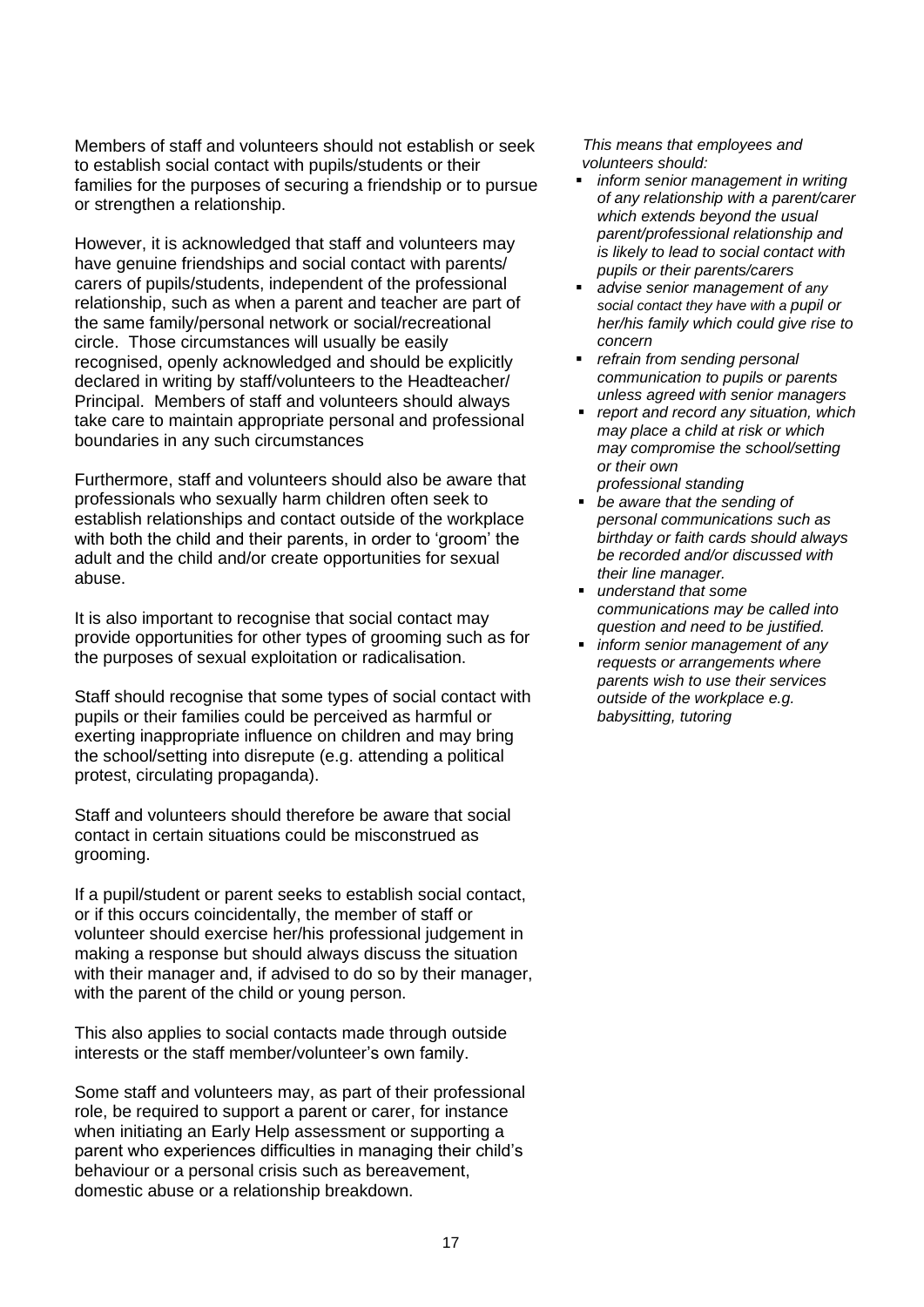Care needs to be exercised in those situations where the parent comes to depend upon the member of staff for support outside their professional role. This situation should be discussed with senior management and, where necessary, referrals made to the appropriate support agency.

#### 12. **Communication with children, young people and their parents/carers (including the use of technology)** (please also refer to section 13)

In order to make best use of the many educational and social benefits of new and emerging technologies, pupils need opportunities to use and explore the digital world. Online safety risks are posed more by behaviours and values than the technology itself.

Staff should ensure that they establish safe and responsible online behaviours, working to local and national guidelines and acceptable use policies which detail how new and emerging technologies may be used. Communication with children both in the 'real' world and through web based and telecommunication interactions should take place within clear and explicit professional boundaries. This includes the use of computers, tablets, phones, texts, Emails, instant messages, social media such as Facebook and Twitter, chat-rooms, forums, blogs, websites, gaming sites, digital cameras, videos, web-cams and other handheld devices. NB Given the ever-changing world of technology it should be noted that this list gives examples only and is not exhaustive.

Staff/volunteers who communicate with pupils/students and their parents using Email, telephone, text or social networking should only do so for professional purposes and by use of school accounts and school owned ICT equipment. Emails should only be sent to the pupil/student's school Email address.

Staff should not request or respond to any personal information from pupils/students or their parents other than which may be necessary in their professional role. They should ensure that their communications are open and transparent and avoid any communication which could be interpreted as 'grooming behaviour'.

Staff and volunteers should not seek contact with or respond to requests for contact from pupils/students or their parents via personal telephone, text, Email or social networking accounts and should not therefore give their personal contact details, e.g. Email address, home or mobile telephone numbers, details of web-based identities to pupils/students or their parents. If pupils/students or their parents locate these by any other means and attempt to contact or correspond with a staff member or volunteer, the latter should not respond and must report the matter to their line manager.

*This means that the school will:*

- have in place an up to date *Acceptable Use Policy (AUP)*
- *continually review the school's online safety policy and practice in the light of new and emerging technologies*
- have a communication policy which *specifies acceptable and permissible modes of communication between staff/ volunteers and pupils/students*
- *provide school devices such as cameras and mobile phones and not expect staff/volunteers to use their own equipment (e.g. on school trips and residentials)*

*This means that employees and volunteers should:*

- *follow the school/setting's Acceptable Use Policy (AUP) and online safety guidance*
- *ensure that privacy settings are set at maximum on any social networking sites they use privately and that pupils/students and their parents/carers are never able to view the content or are listed as approved contacts*
- *never use or access social networking sites of pupils or their parents/carers.*
- *not give their personal contact details to pupils/students or their parents/carers*
- *not seek to communicate/make contact or respond to contact with pupils or their parents/carers outside of the purposes of their work*
- *only use equipment, e.g. mobile phones, and internet services provided by the school/setting to communicate with pupils/ students and their parents/ carers, making sure that parents/carers have given permission for this form of communication to be used*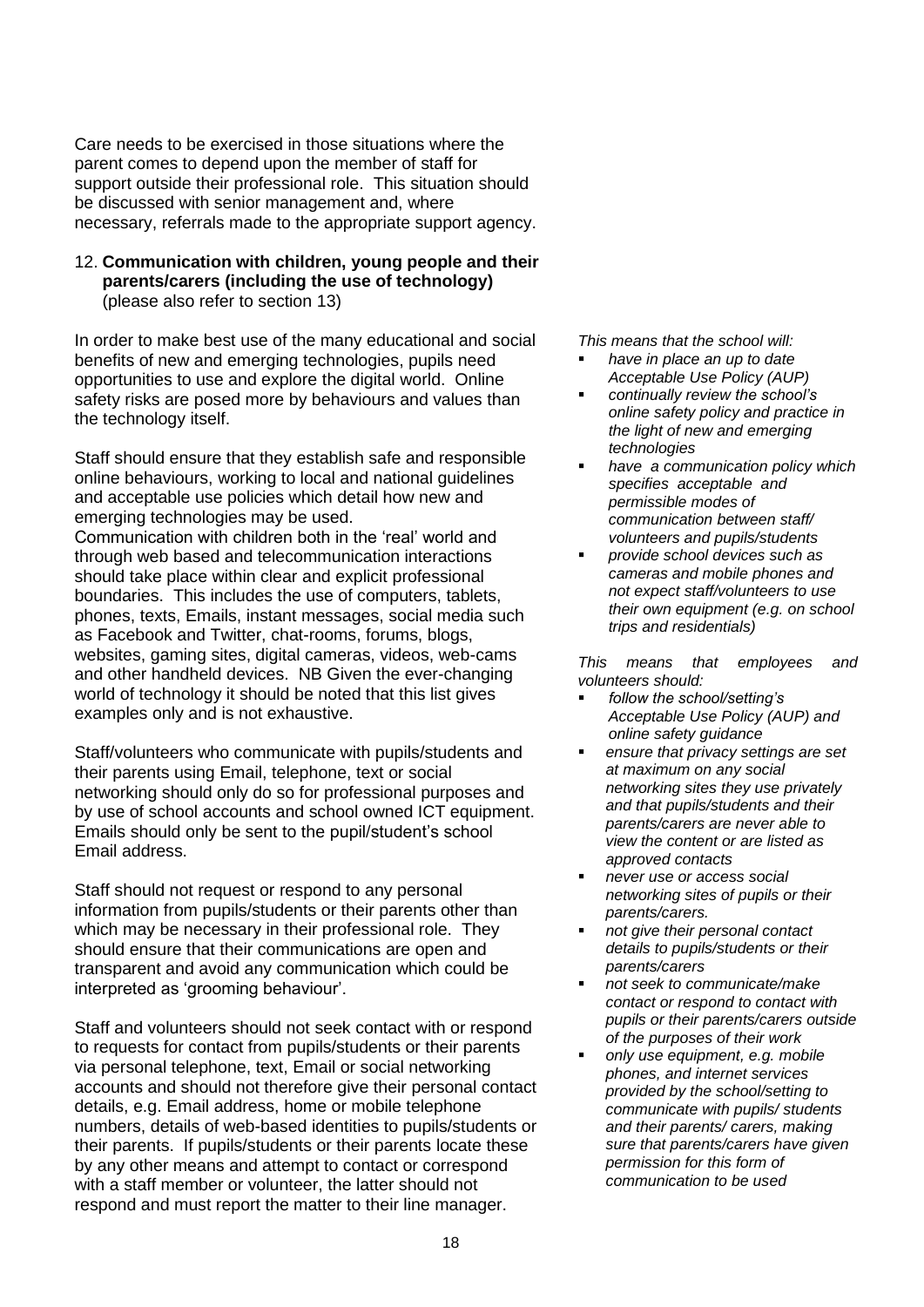The pupils/student/parent should be firmly and politely informed that this is not acceptable.

Staff should, in any communication with children, also follow the guidance in section 7 'Standards of Behaviour'.

Staff should adhere to the school/setting's policies, including those with regard to communication with parents and carers and the information they share when using the internet.

Email, text or social networking communications between a member of staff or volunteer and a pupil/student/parent outside this Code and agreed protocols may lead to disciplinary and/or criminal investigations.

School Email and social networking accounts should only be used in accordance with the school's policy.

# 13. **Use of technology for online/virtual teaching**

The narrative of section 12 remains relevant. However, there has been a sharp increase in the use of technology for remote learning since March 2020 and this section provides further guidelines for staff and school leaders in relation to online and virtual teaching; and online/virtual communication with pupils and parents for teaching and/or welfare purposes.

The school/setting will constantly review its online safety and acceptable use policies and amend those if necessary, ensuring that all staff involved in online/virtual teaching or the use of technology to contact pupils or parents are briefed on best practice and any permanent or temporary changes to policy/procedures. The school/setting will take account of DfE guidance in relation to the planning and delivery of online learning as well as nationally recognised guidance including *[guidance](https://swgfl.org.uk/resources/safe-remote-learning/) from the UK Safer Internet Centre on safe remote [learning](https://swgfl.org.uk/resources/safe-remote-learning/) and London Grid for [Learning](https://static.lgfl.net/LgflNet/downloads/digisafe/Safe-Lessons-by-Video-and-Livestream.pdf) on the use of videos and [livestreaming.](https://static.lgfl.net/LgflNet/downloads/digisafe/Safe-Lessons-by-Video-and-Livestream.pdf)*

The school will liaise with parents/carers including seeking written consent to record lessons and video conversations before staff communicate with children online.

When selecting a platform for online/virtual teaching, the school/setting will satisfy itself that the provider has an appropriate level of security. Staff will always use school/service owned devices and accounts for the delivery of online/virtual lessons/tutorials and will contact pupils only via the pupil's school/setting Email address/log in. This ensures that the school/setting's filtering and monitoring software is enabled.

In deciding whether to provide virtual or online learning for pupils, senior leaders should take into account issues such as accessibility within the family home, the mental health and

- *only make contact with children for professional reasons and in accordance with this Code and other school policies*
- *recognise that text messaging should only be used as part of an agreed protocol and when other forms of communication are not possible; and recognise that text messaging is rarely an appropriate response to a child in a crisis situation or at risk of harm*
- *not discuss or share data relating to children/parents/carers in staff or private social media groups*
- *ensure that their use of technologies could not bring the school/setting school/setting into disrepute*

*This means that senior leaders should:* 

- *regularly review updates and advice in statutory, sector-led and local guidance and from their online safety/monitoring software provider; reviewing and amending their online safety and acceptable use policies to reflect the current situation accordingly*
- *ensure that all relevant staff have been briefed and understand the policies and the standards of conduct expected of them*
- *have clearly defined operating times for virtual learning*
- *consider the impact that virtual teaching may have on children and their parents/carers/siblings*
- *determine whether there are alternatives to virtual teaching in 'real time' – e.g., using audio only, pre-recorded lessons, existing online resources*
- be aware of the virtual learning *timetable and ensure they have the capacity to join a range of lessons*

*This means that employees and volunteers should:* 

- *adhere to their establishment's staff behaviour, safeguarding and ICT acceptable use policies*
- be fully dressed
- ensure that a senior member of staff *is aware that the online lesson/ meeting is taking place and for what purpose*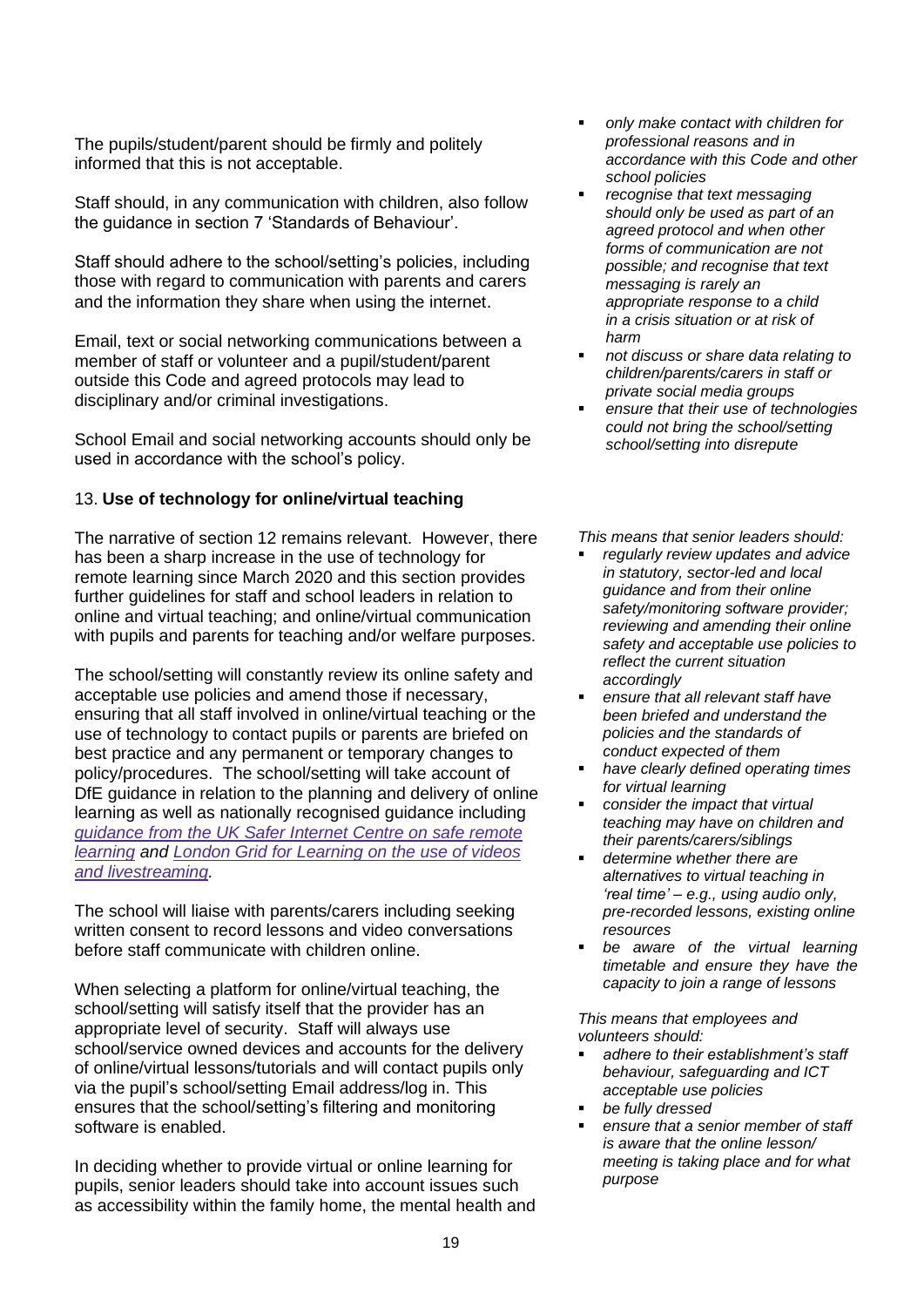wellbeing of children including screen time, the potential for inappropriate behaviour by staff or pupils, staff access to the technology required, etc. Virtual lessons should be timetabled and the headteacher and DSL should be able to drop into any virtual lesson at any time – the online version of entering a classroom for safeguarding purposes.

Where possible, applications that facilitate the recording of lessons will be used, subject to data protection and retention/storage guidelines; although it must be emphasised that recording virtual/online lessons and conversations per se does not prevent abuse. School leaders will randomly sample recorded lessons in order to safeguard pupils/ students and staff and to ensure that policies are being followed.

When delivering online/virtual lessons on a one-to-one basis or communicating with individual children via video chat, staff will speak to parents/carers before lessons/conversations commence and when they finish before logging off. Parents/carers should be asked to ensure that a responsible adult remains in the room or in close proximity.

Staff delivering online/virtual teaching or communicating with children via video chat will be expected to display the same standards of dress and conduct that they would when working face to face in school, modelling appropriate behaviour and presentation to pupils/students and parents.

Below are other issues that staff need to take into account when delivering online/virtual lessons or communicating with children online, particularly where webcams are used:

- Staff and children must be fully dressed and wear suitable clothing, as should anyone else in the household.
- Any computers used should be in appropriate areas, for example not in bedrooms; and the background used by staff should be blurred. If it is not possible to blur the background, staff must consider what children can see in the background and whether it would be appropriate in a classroom. This includes photographs, artwork, identifying features, mirrors etc.
- Staff will ensure that resources and videos used are age appropriate – in the event that a child feels distressed or anxious about content, they may not have support readily available at home.
- Live classes should be recorded so that if any issues were to arise, the video can be reviewed.
- Live classes will be kept to a reasonable length of time so that children do not have too much screen time and in order to minimise disruption for the family.
- Language must be professional and appropriate, including that used by any family members in the background.
- *avoid one to one situations – request that a parent is present in the room for the duration or ask a colleague or member of SLT to join the session*
- *only record a lesson or online meeting with a pupil where this has been agreed with the headteacher or other senior staff, and the pupil and their parent/carer have given explicit written consent to do so*
- be able to justify images of pupils in *their possession*

*This means that adults should not:* 

- *contact pupils outside the operating times defined by senior leaders*
- *take or record images of pupils for their personal use*
- *record virtual lessons or meetings using personal equipment (unless agreed and risk assessed by senior staff)*
- engage online while children are in a *state of undress or semi-undress*

*This means that staff and volunteers should:*

act in accordance with the *school's ICT acceptable use policy (AUP) and/or Policy on Use of Social Networking and Internet Sites*

*This means that the school should:*

ensure that the acceptable use of *the internet, social media and mobile smart telephones owned by members of staff and volunteers are all fully defined in the AUP and/or Policy on Use of Social Networking and Internet Sites*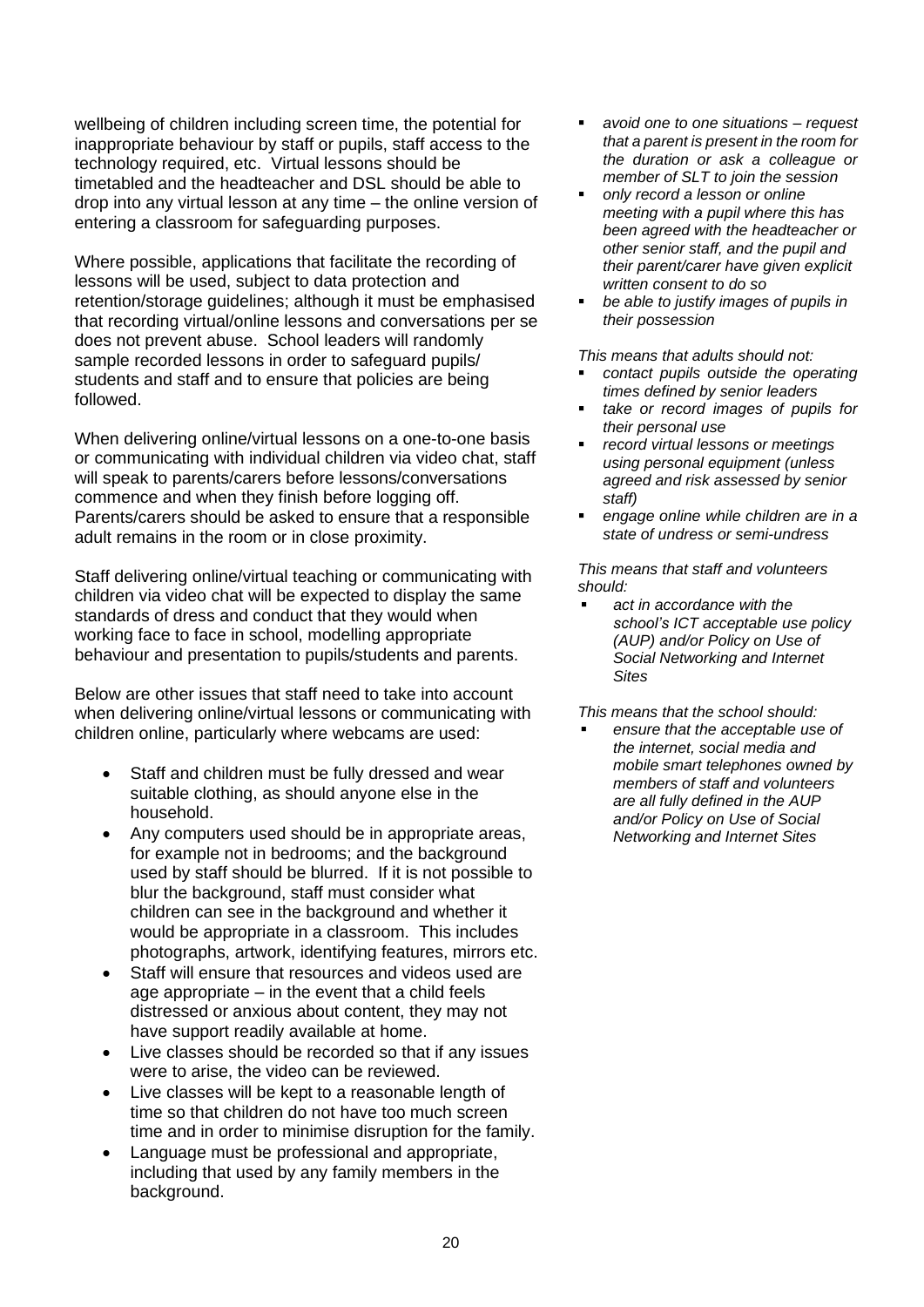- Staff must only use platforms specified by senior managers and approved by the school's ICT manager/co-ordinator for communication with pupils/students
- Staff should make a written record of the length, time, date and attendance of any sessions held.
- Filters at a child's home may be set at a threshold which is different to that in use at the school/setting.

It is the responsibility of the staff member to act as a moderator, raising any issues of suitability (of dress, setting, behaviour) with the child and/or parent immediately and ending the online interaction if necessary. The staff member should make a written record of the incident and share it with the DSL or their line manager depending on the nature of the incident.

If a staff member believes that a child or parent is recording the interaction, the lesson should be brought to an end or the child should be logged out immediately.

In **rare and exceptional circumstances** where staff urgently need to contact a pupil or parent by telephone and do not have access to a school-owned device, they will discuss this with a senior member of staff. If it is agreed there is no alternative to using a personally owned device, staff members will always use 'caller withheld' to ensure the pupil and/or parent is not able to identify the staff member's personal contact details.

## 14. **Use of social media, personal websites and blogs by staff and volunteers on school premises, while on official duty and outside work**

There are a number of ways in which staff and volunteers may use social media, personal websites and blogs for different purposes:

- For work related purposes using school equipment and accounts either on school premises or offsite. Access to some journals, blogs and social networking sites is permitted for these purposes;
- For personal (i.e. not work related) purposes using school equipment and accounts either on school premises or offsite; For personal (i.e. not work related) purposes using personally owned devices and accounts during work time
- For personal (i.e. not work related) purposes using personally owned devices outside work time.

All such usage is subject to the school's acceptable use policy (AUP) and/or Policy on Use of Social Networking and Internet Sites, which may restrict or prohibit some of the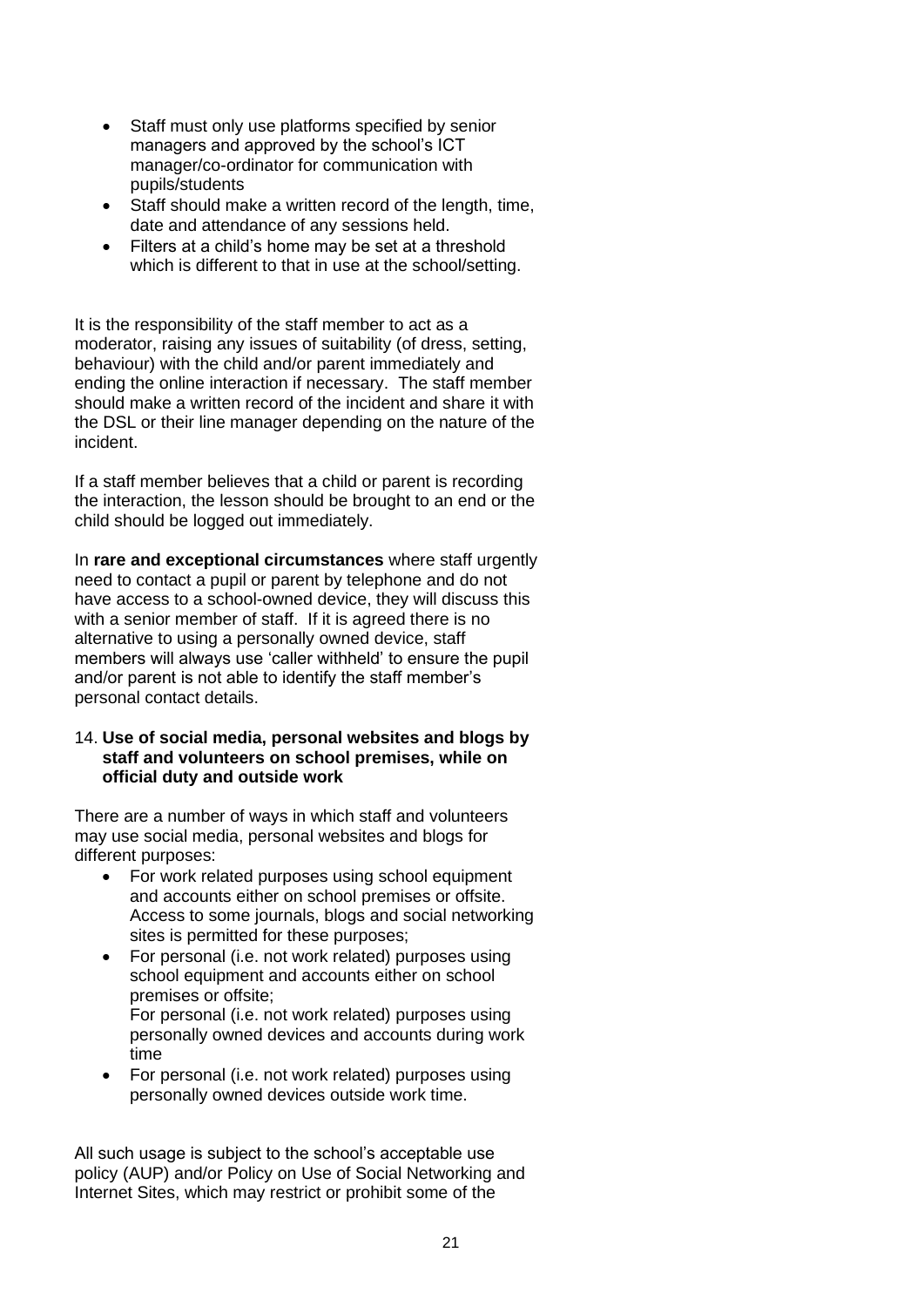above, and this Code.

The school must ensure that confidentiality and its reputation are protected. Therefore, in all uses (both school and personally owned) of social media, websites, blogs etc., all staff and volunteers must:

- always act in the best interests of the school;
- not make any defamatory remarks about the school; pupils/students; staff or volunteers; parents/ carers; associated professionals or contractors; or conduct themselves in way that is detrimental to the reputation of the school;
- must not disclose personal data or information about the school; pupils/students; staff or volunteers; parents/ carers; associated professionals or contractors that could breach the Data Protection Act 2018, for example, posting photographs or images of pupils/students or colleagues.

The school/setting respects employees' and volunteers' rights to a private life. However, employees who wish to set up personal web forums, websites or 'blogs' must do so outside of work and not use school equipment for the purpose.

In addition to the above expectations, employees and volunteers using personal social media accounts, websites, web forums or 'blogs' must:

- refrain from identifying themselves as working for the school in a way which has, or may have, the effect of bringing the school into disrepute;
- not identify other school employees, volunteers or pupils;
- not allow pupils/students or their parents/carers to access their personal social networking accounts;
- when they are contacted by a pupil or parent/ carer, bring that to the attention of the headteacher/principal at the earliest opportunity.

Any breach of these expectations may lead to disciplinary action.

# 15. **Physical contact**

There are occasions when it is entirely appropriate and proper for staff and volunteers to have physical contact with pupils/students with whom they are working. However, it is crucial that they only touch children in ways which are necessary and appropriate to their professional or agreed role and responsibilities and in relation to the pupil's individual needs and any agreed care plan.

There may be some occasions when staff or volunteers consider that a distressed child needing comfort and

- *be aware that even well-intentioned physical contact may be misconstrued by the child, an observer or by anyone to whom this action is described*
- *never touch a child in a way which may be considered indecent*
- *always be prepared to report and explain actions and accept that all*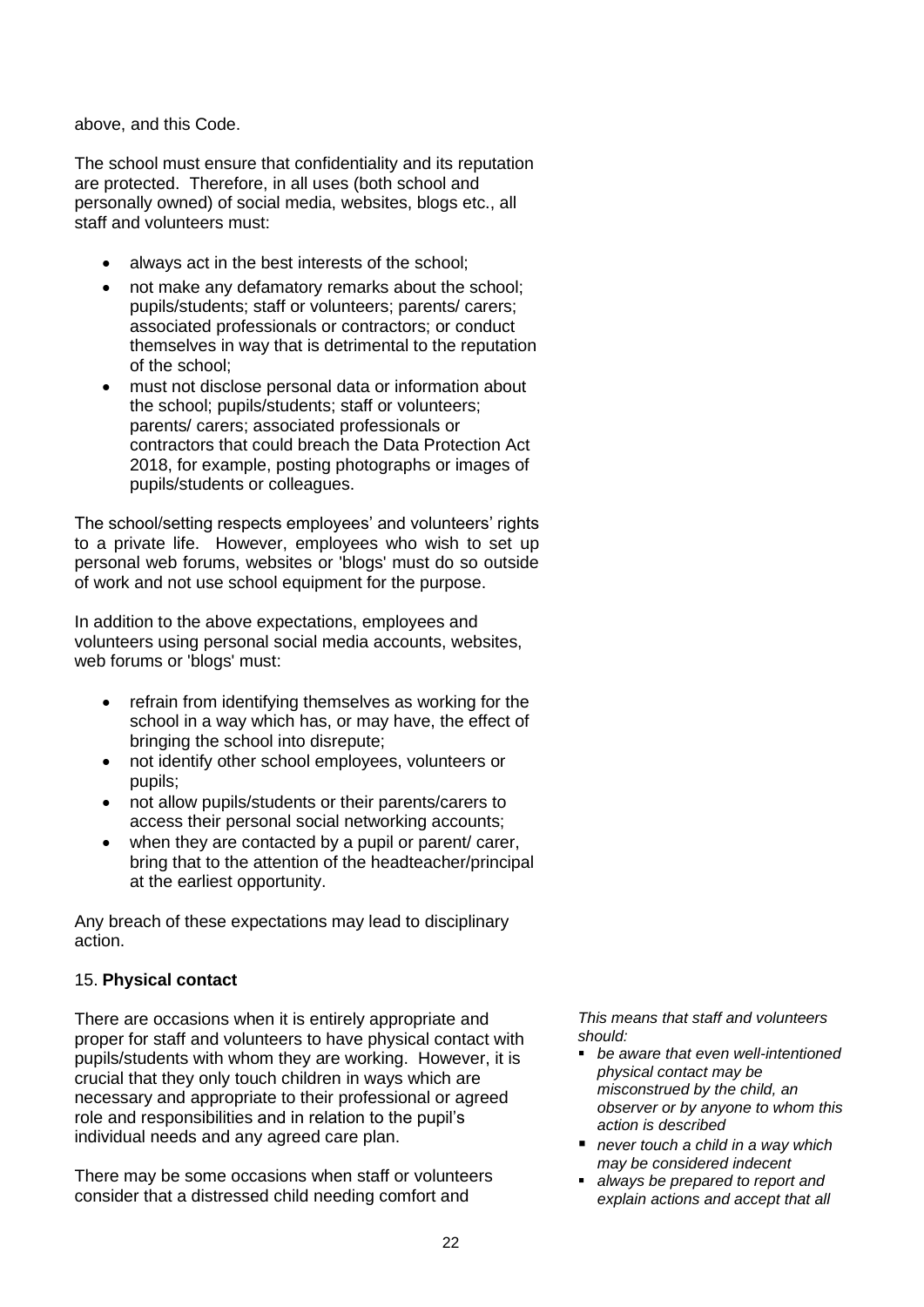reassurance requires physical contact. Young children, in particular, may need immediate physical comfort, for example after a fall, separation from a parent etc. Staff and volunteers should use their professional judgement to comfort or reassure a child in an age-appropriate way whilst maintaining clear professional boundaries.

However, it is important to emphasise that not all children and young people feel comfortable about physical contact. This should be recognised and, wherever possible, adults should seek the pupil's permission before initiating contact and be sensitive to any signs that they may be uncomfortable or embarrassed. Staff and volunteers should acknowledge that some pupils are more comfortable with touch than others and/or may be more comfortable with touch from some adults than others. Staff and volunteers should listen, observe and take note of the child's reaction or feelings and, so far as is possible, use a level of contact and/or form of communication which is acceptable to the pupil.

Where a member of staff or volunteer has a particular concern about the need to provide comfort or reassurance that includes physical contact, or is concerned that an action may be misinterpreted, this should be reported and discussed with a senior manager, who will make a judgement about when and how to inform parents/carers. It is important that staff and volunteers take particular care when working with a pupil/student on a one-to-one basis.

It is not possible to be specific about the appropriateness of each physical contact, since an action that is appropriate with one child in one set of circumstances may be inappropriate in another, or with a different child.

Any physical contact should be in response to the child's needs at the time, of limited duration and appropriate to their age, stage of development, gender, ethnicity and background. Adults should therefore, use their professional judgement at all times.

Physical contact should never be secretive; or for the gratification of the member of staff or volunteer, or represent a misuse of authority. If a member of staff or volunteer believes that an action by them or a colleague could be misinterpreted, or if an action is observed which is possibly abusive, the incident and circumstances should be reported immediately to the headteacher/principal and an appropriate record made. Where appropriate, the headteacher/principal should consult with the Designated Officer in the Local Authority (LADO).

Extra caution may be required where it is known that a child has suffered previous abuse or neglect. Staff and volunteers need to be aware that the child may associate physical contact with such experiences. They should also recognise

*physical contact will be open to scrutiny*

- *not indulge in 'horseplay' or 'fun fights'*
- *always allow/encourage children, where able, to undertake self-care tasks independently*
- *ensure the way they offer comfort to a distressed pupil is age appropriate*
- *not assume that all children seek physical comfort if they are distressed*
- *wherever possible, avoid offering physical reassurance in one to one situations and always record such actions in those circumstances*
- *always tell a line manager/SLT member when and how they offered comfort to a distressed pupil*
- *establish the preferences of pupils*
- *consider alternatives, where it is anticipated that a pupil might misinterpret or be uncomfortable with physical contact*
- *always explain to the pupil the reason why contact is necessary and what form that contact will take*
- *report and record situations which may give rise to concern*
- *be aware of cultural or religious views about touching and always be sensitive to issues of gender*
- *understand that physical contact in some circumstances can be easily misinterpreted*

*This means that the school should:*

- *ensure it has a system in place for recording incidents and the means by which information about incidents and outcomes can be easily accessed by senior management*
- *make adults aware of relevant professional or organisational guidance in respect of physical contact with children and meeting medical needs of children and young people where appropriate*
- *be explicit about what physical contact is appropriate for adults working in the school*
- *provide staff, on a 'need to know' basis, with relevant information about vulnerable children in their care*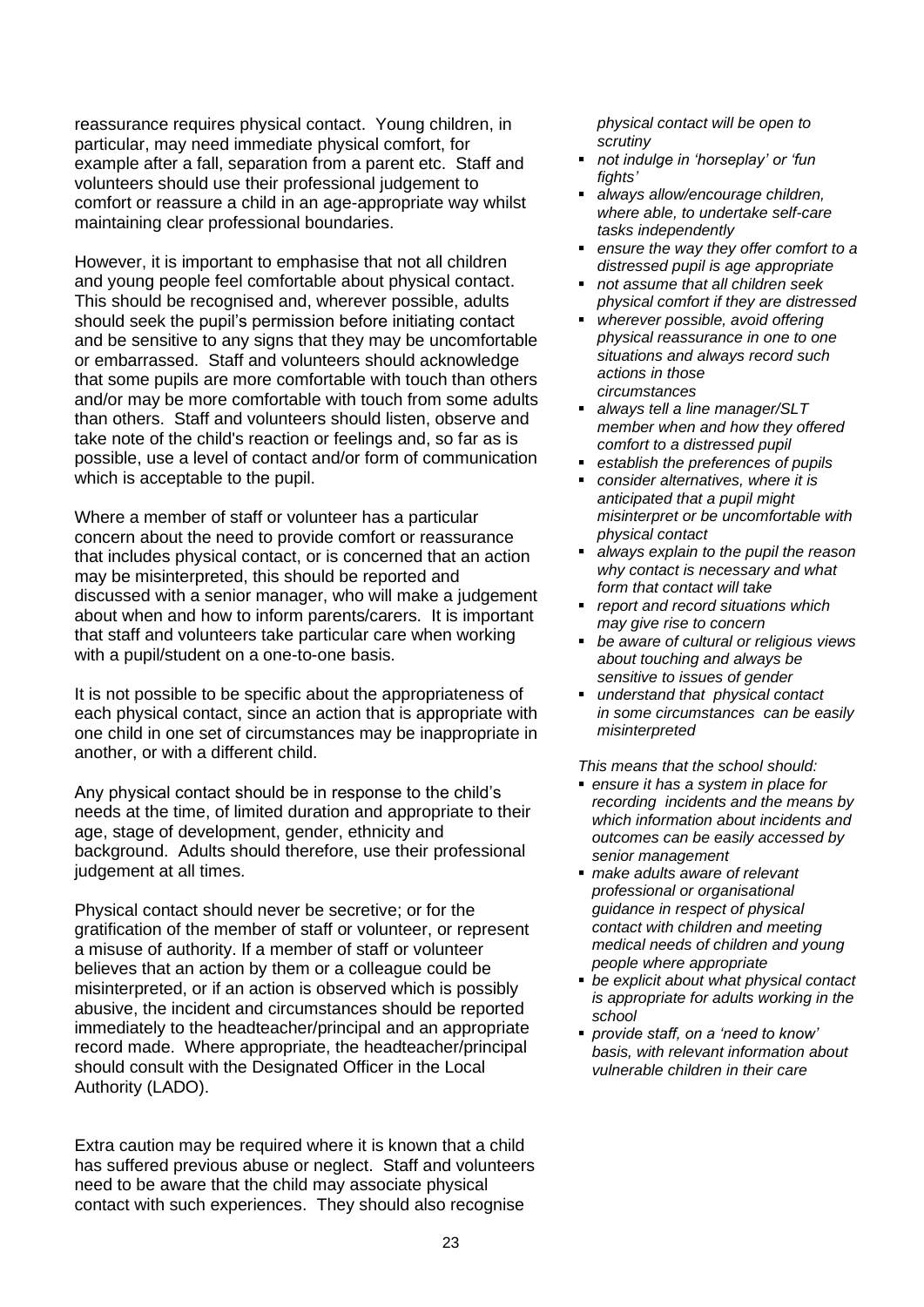that these pupils may seek out inappropriate physical contact. In all circumstances where a child or young person initiates inappropriate physical contact, it is the responsibility of the adult to deter the child sensitively and help them understand the importance of personal boundaries. Such circumstances must always be reported and discussed with the headteacher/principal and the parent/carer.

Where a child seeks or initiates inappropriate physical contact with a member of staff or volunteer, the situation should be handled sensitively and care taken to ensure that contact is not exploited in any way. Careful consideration must be given to the needs of the pupil/student and advice and support given to the member of staff or volunteer concerned.

A general culture of 'safe touch' should be adopted, where appropriate, to the individual requirements of each child. Pupils with special educational needs or disabilities may require more physical contact to assist their everyday learning. The arrangements should be understood and agreed by all concerned, justified in terms of the pupil's needs, consistently applied and open to scrutiny.

Physical contact which occurs regularly with an individual pupil/student is likely to raise questions unless there is explicit agreement on the need for, and nature of, that contact. This would then be part of a formally agreed and written plan or within the parameters of established, agreed and legal professional protocols on physical contact, e.g. sport activities or medical procedures. Any such arrangements should be understood and agreed by all concerned, justified in terms of the child's needs, consistently applied and open to scrutiny.

# 16. **Other activities that require physical contact**

Members of staff and volunteers who work in certain curriculum areas, such as PE, drama, music or outdoor activities, may need to initiate some physical contact with pupils/students, for example to demonstrate technique in the use of a particular piece of equipment, adjust posture, or perhaps to support a pupil/student so they can perform an activity safely or prevent injury. Such activities should be carried out in accordance with existing regulations and best practice. Guidance and protocols around safe and appropriate physical contact may be provided, for example, by sports governing bodies or major arts organisations and should be understood and applied consistently.

Physical contact should take place only when it is necessary in relation to a particular activity. It should take place in a safe and open environment, i.e. one easily observed by others and last for the minimum time necessary. The extent of the contact should be made clear and undertaken with the permission of the pupil/student.

- *treat pupils/students with dignity and respect and avoid contact with intimate parts of their bodies*
- always explain to a pupil/student the *reason why contact is necessary and what form that contact will take*
- *seek consent of parents where a pupil/student is unable to give informed consent because of communication difficulties or a disability*
- *consider alternatives, where it is anticipated that a pupil/student might misinterpret any such contact*
- *be familiar with and follow recommended guidance and protocols*
- *conduct activities where they can be*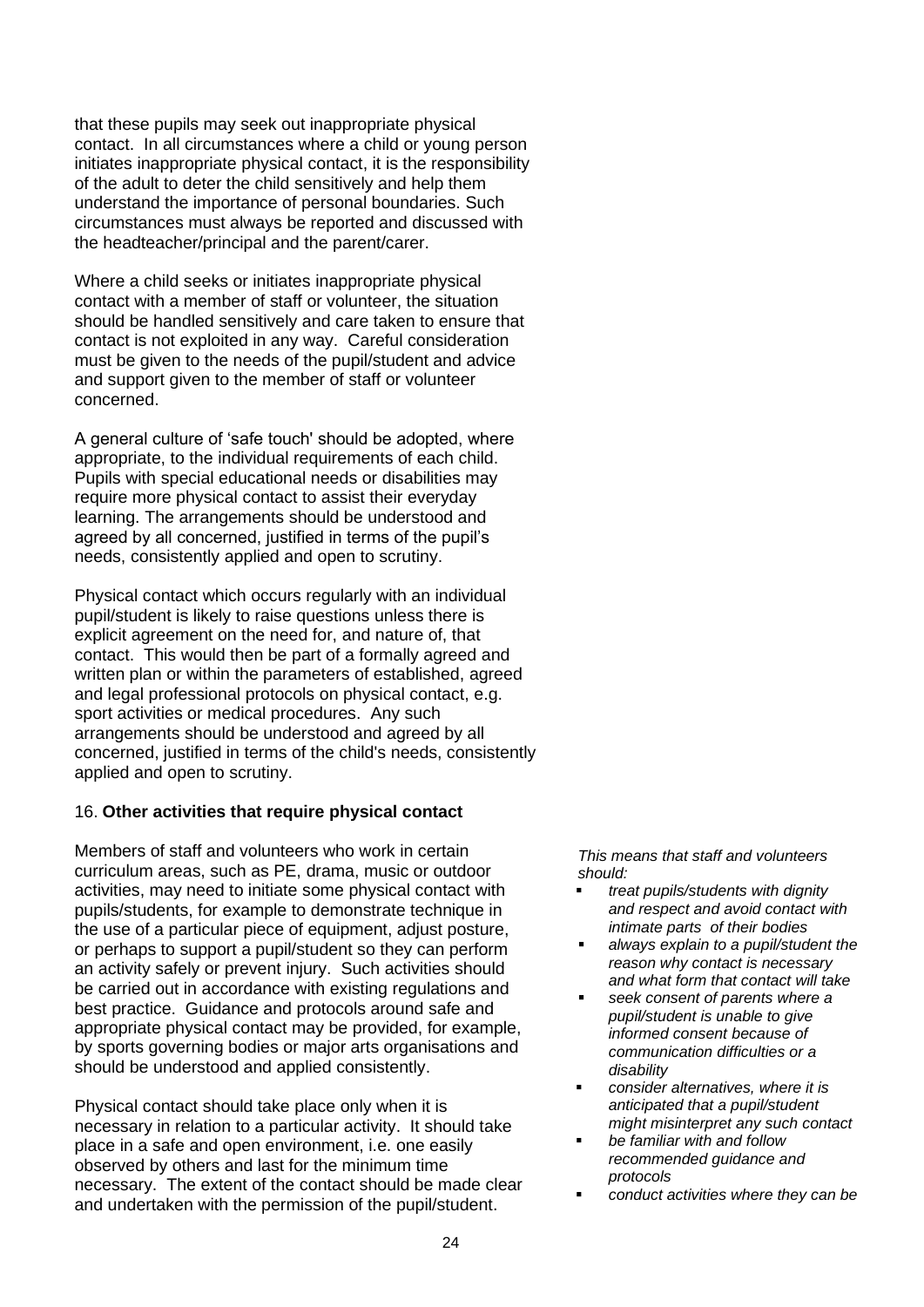Contact should be relevant to their age and level of understanding and adults should remain sensitive to any discomfort expressed verbally or non-verbally by the pupil/student.

Any incidents of physical contact that cause concern or fall outside of these protocols and guidance should be reported to the Headteacher and parent or carer.

It is good practice that all parties clearly understand at the outset what physical contact is necessary and appropriate in undertaking specific activities. Keeping parents/carers and pupils/students informed of the extent and nature of any physical contact may also prevent allegations of misconduct or abuse arising.

# 17. **Intimate /personal care**

Schools and settings should have clear nappy or pad changing and intimate/personal care policies which ensure that the health, safety, independence and welfare of children are promoted and their dignity and privacy are respected. Arrangements for intimate and personal care should be open and transparent and accompanied by recording systems.

Pupils/students should be encouraged to act as independently as possible and to undertake as much of their own personal care as is possible and practicable. When assistance is required, this should normally be undertaken by one member of staff. However, another appropriate adult who is aware of the task to be undertaken should always be in the vicinity, have a line of sight to the child and/or be able to hear the interaction. Intimate or personal care procedures should not involve more than one member of staff unless the pupil's care plan specifies the reason for this.

The emotional responses of any child to intimate care should be carefully and sensitively observed and, where necessary, any concerns passed to senior managers and/or parents/ carers.

A signed record should be kept of all intimate and personal care tasks undertaken and, where these have been carried out in another room, should include times when the pupil/ student and staff members left and returned.

*seen by others*

be aware of gender, cultural or *religious issues that may need to be considered prior to initiating physical contact*

*This means that the school/setting should:*

- have in place up to date *guidance and protocols on appropriate physical contact, which promote safe practice and include clear expectations of behaviour and conduct*
- ensure that staff are made aware of *this Code and that safe practice is continually promoted through supervision and training*

*This means that the school/setting should:* 

- have written care plans in place for *any pupil who could be expected to require intimate care*
- *update care plans in writing where appropriate; e.g. because there are changes to staffing, staff rotas, etc.*
- *ensure that pupils are actively consulted about their own care plan*
- *ensure that intimate/personal care is provided by staff known to the child*
- *ensure that only individuals that have been checked against the relevant DBS barred list are permitted to engage in intimate or personal care*
- ensure that temporary or visiting *staff have been trained in intimate and personal care procedures*

- *adhere to the school's intimate care and nappy changing policies*
- *make other staff aware of the task being undertaken*
- *always explain to the pupil/student what is happening before a care procedure begins*
- Staff should also be aware of and work in compliance with the Warwickshire County Council document *'Guidance on Special Toileting Needs in Schools and Early Years Settings'*
- *consult with senior managers and parents/carers where any variation from the agreed procedure/care plan is necessary*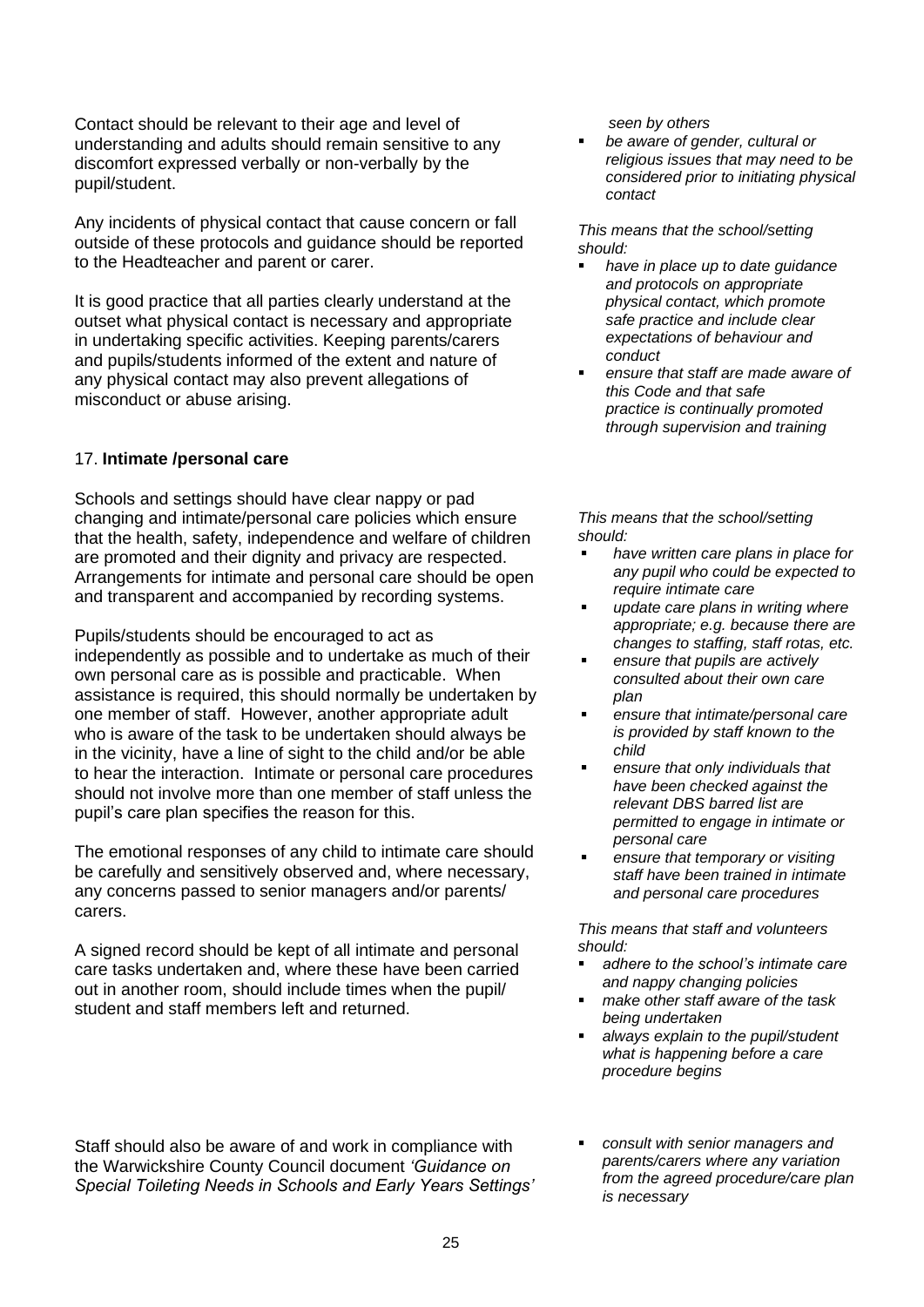## *(2013)<sup>11</sup> .*

Any vulnerability, including those that may arise from a physical or learning difficulty, should be considered when formulating the individual pupil's care plan. The views of parents, carers and the pupil/student, regardless of their age and understanding, should be actively sought in formulating the plan and in the necessary regular reviews of these arrangements. Any changes to the care plan should be made in writing and without delay, even if the change in arrangements is temporary, e.g. staff shortages, changes to staff rotas during partial school closures, etc.

Intimate and personal care should not be carried out by an adult that the child does not know. Anyone undertaking intimate/personal care in an education setting is in regulated activity and must have been checked against the relevant DBS barred list, even if the activity only happens once. That includes volunteers. Volunteers and visiting staff from other schools should not undertake care procedures without appropriate training.

Pupils are entitled to respect and privacy at all times and especially when in a state of undress, including, for example, when changing, toileting and showering. However, there needs to be an appropriate level of supervision in order to safeguard pupils, satisfy health and safety considerations and ensure that bullying or teasing does not occur. This supervision should be appropriate to the needs and age of the children or young people concerned and sensitive to the potential for embarrassment.

When supervising children or young people who are in the course of dressing or undressing as part of curriculum activities such as sport, swimming, dance or drama; or while engaged in a residential visit, staff and volunteers need to seek a balance between safeguarding pupils/students, for instance by ensuring that bullying does not take place, while respecting pupils/students' entitlement to privacy when changing and in a state of undress. Staff should therefore announce their intention of entering a changing room or dormitory, maintain a brisk and business-like presence but avoid lingering in the room, looking at and any form of physical contact with a pupil/student while they are in a state of undress.

- *record the justification for any variations to the agreed procedure/care plan and share this information with the pupil/student and parents/ carers*
- *avoid any visually intrusive behaviour*
- *where there are changing rooms, announce their intention of entering*
- *always consider the supervision needs of the pupils and only remain in the room where their needs require this*

*This means that adults should not:* 

- *change or toilet in the presence or sight of pupils*
- shower with pupils
- *allow any adult to assist with intimate or personal care without confirmation from senior leaders that the individual is not barred from working in regulated activity*
- **EXE** assist with intimate or personal care *tasks which the pupil is able to undertake independently*

#### 18. **Behaviour Management**

All children and young people have a right to be treated with *This means that staff and volunteers* 

<sup>11</sup> <https://apps.warwickshire.gov.uk/api/documents/WCCC-1090-123>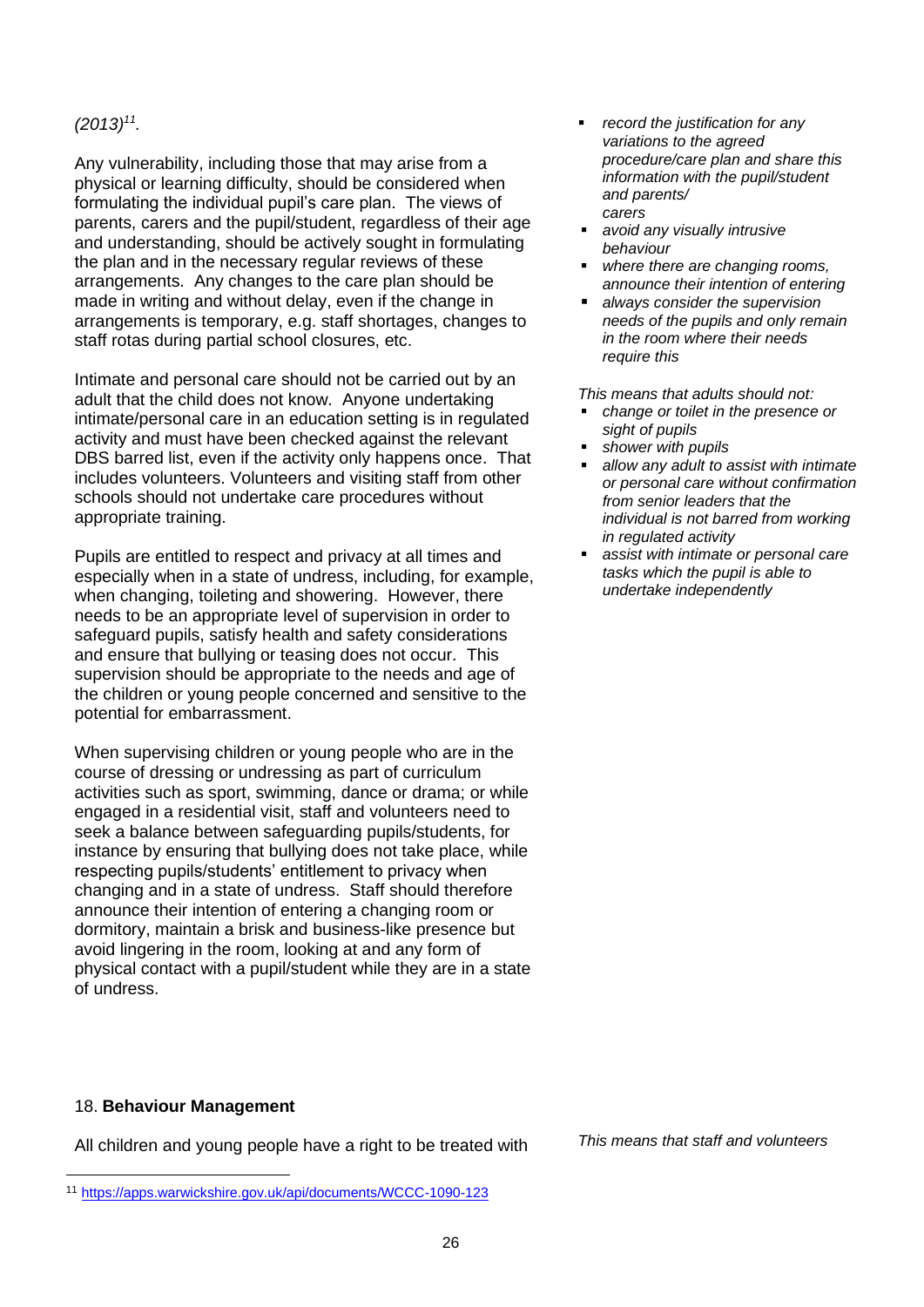respect and dignity even in those circumstances where they display difficult or challenging behaviour. Corporal punishment and smacking are unlawful in all schools and early years' settings.

Staff and volunteers should not use any form of degrading treatment to punish a pupil/student. The use of sarcasm, demeaning or insensitive comments towards children and young people; and any approach to behaviour management that seeks to persuade children to conform as a result of feeling shame and/or humiliation is completely unacceptable. Any sanctions or rewards used should be part of a behaviour management policy which is widely publicised and regularly reviewed.

Where pupils/students display difficult or challenging behaviour, staff and volunteers must follow the school/ setting's behaviour policy, using strategies appropriate to the circumstance and situation. The use of physical intervention can only be justified in exceptional circumstances and must be used as a last resort when other behaviour management strategies have failed.

Where a pupil/student has specific needs in respect of particularly challenging behaviour, a positive handling plan, including an assessment of risk, should be drawn up and agreed by all parties including, when appropriate, a medical officer.

The senior leadership team should ensure that the school/setting's behaviour policy includes clear guidance about the use of isolation and seclusion. The legislation on these strategies is complex and staff should take extreme care to avoid any practice that could be viewed as unlawful, a breach of the pupil's human rights and/or false imprisonment.

# 19. **The use of control and physical intervention**

There are circumstances in which adults working with children displaying extreme behaviours can legitimately intervene by using either non-restrictive or restrictive physical interventions. This is a complex area and staff, volunteers and the school must have regard to government guidance and legislation and local guidance produced by Warwickshire County Council<sup>12</sup> as well as the school's behaviour management and safeguarding policies.

The law and guidance for schools states that adults may reasonably intervene to prevent a child from:

• committing a criminal offence

#### *should:*

- *not use force as a form of punishment*
- *try to defuse situations before they escalate, e.g. by distraction*
- *keep parents informed of any sanctions or behaviour management techniques used*
- *be mindful of and sensitive to factors both inside and outside of the school or setting which may impact on a pupil's behaviour, e.g. bullying, abuse, and where necessary take appropriate action*
- *follow the school/setting's behaviour management policy*
- *behave as a role model*
- avoid shouting at children other than *as a warning in an emergency/safety situation*
- *refer to national and local policy and guidance regarding restrictive physical intervention (RPI)*
- *be aware of the legislation and potential risks associated with the use of isolation and seclusion*
- *comply with legislation and guidance in relation to human rights and restriction of liberty*

*This means that the school should:*

- *have in place a safe behaviour management policy that is not based on persuading children to conform by causing them to feel shame and/or humiliation*
- *where appropriate, develop positive handling plans in respect of individual pupils/students.*

*This means that the school/setting should:*

- *ensure it has a lawful physical intervention policy that is consistent with WSCB and government guidance and legislation and describes the context in which it is appropriate to use physical intervention*
- *regularly acquaint staff with policy and guidance*
- ensure that staff are provided with *appropriate training and support*
- has an agreed policy for when and *how physical interventions should be recorded and reported, which allows for incidents to be tracked and*

<sup>12</sup> <http://www.warwickshire.gov.uk/wscbresources> - Appendix 22 'Guidance on the use of force and physical intervention'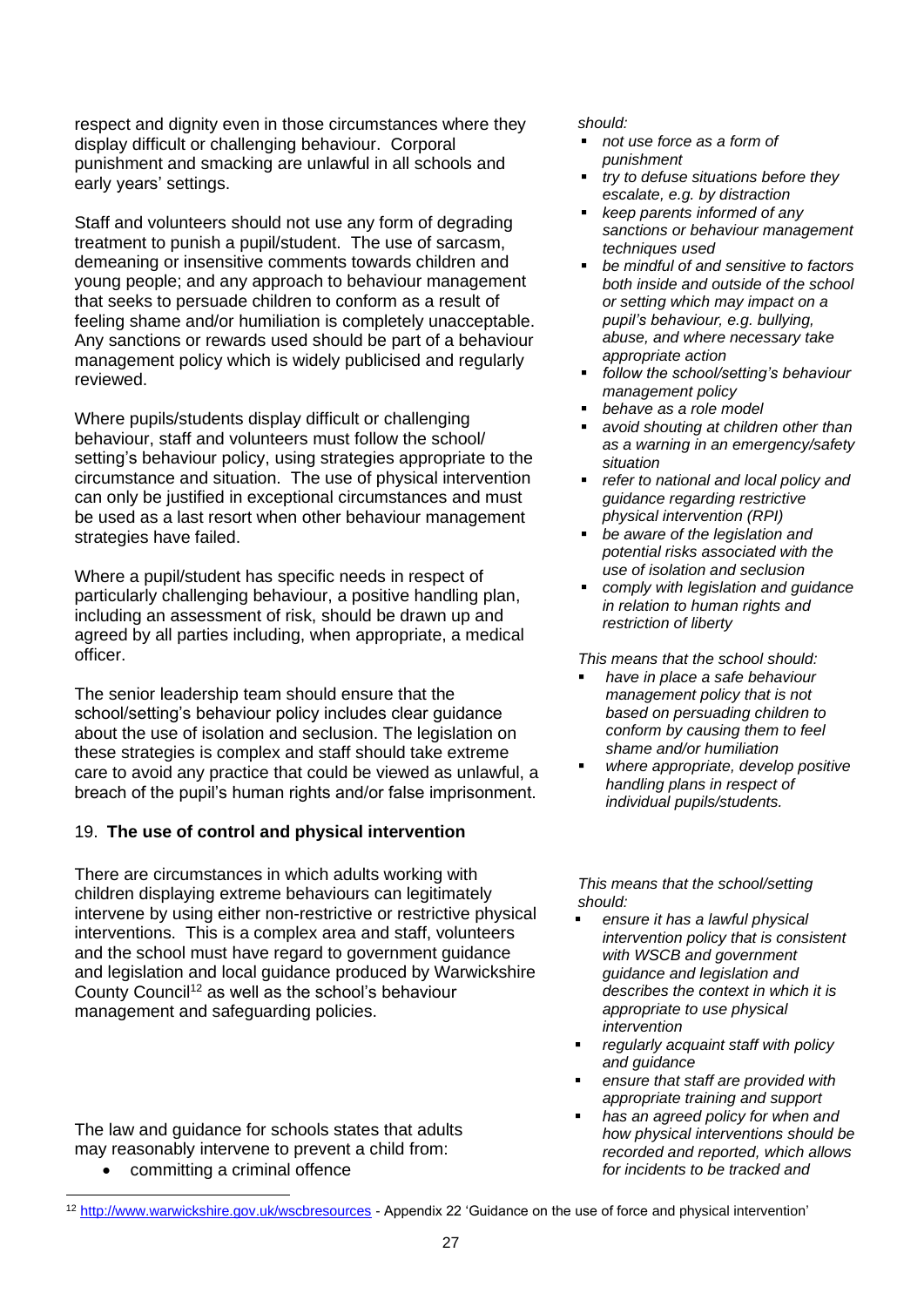- injuring themselves or others
- causing damage to property
- engaging in behaviour prejudicial to good order and to maintain good order and discipline.

Great care must be exercised in order that adults do not physically intervene in a manner which could be considered unlawful.

Under no circumstances should physical force be used as a form of punishment. The use of unwarranted or disproportionate physical force is likely to constitute a criminal offence and will be reported and investigated in line with the WSB inter-agency 'Allegations against staff or persons in positions of trust' procedure<sup>13</sup>.

When physical intervention is used it should be undertaken in such a way that maintains the safety and dignity of all concerned.

Where the school or setting judges that a child's behaviour presents a serious risk to themselves or others, a robust risk assessment, which is reviewed regularly, must always be put in place.

Similarly, where it can be anticipated that physical intervention is likely to be required, individual care plans, drawn up in consultation with parents/carers and where appropriate, the pupil/student, should set out the strategies and techniques to be used and those which should be avoided. Parental consent does not permit settings to use unlawful physical intervention or deprive a pupil of their liberty.

In all cases where physical intervention occurs the incident and subsequent actions should be documented and reported. This should include written and signed accounts of all those involved, including the pupil/student. The parents/carers should be informed on the same day.

#### *monitored*

*This means that staff and volunteers should:*

- *adhere to the school or setting's physical intervention policy*
- *always seek to defuse situations and avoid the use of physical intervention wherever possible*
- *where physical intervention is necessary, only use minimum force and for the shortest time needed*
- *record and report as soon as possible after the event any incident where physical intervention has been used.*

*This means that staff and volunteers should not:*

▪ *use physical intervention as a form of punishment* 

20. **Sexual conduct**

*This means that members of staff and volunteers should:*

<sup>13</sup> [https://www.proceduresonline.com/covandwarksscb/p\\_alleg\\_against\\_staff.html](https://www.proceduresonline.com/covandwarksscb/p_alleg_against_staff.html)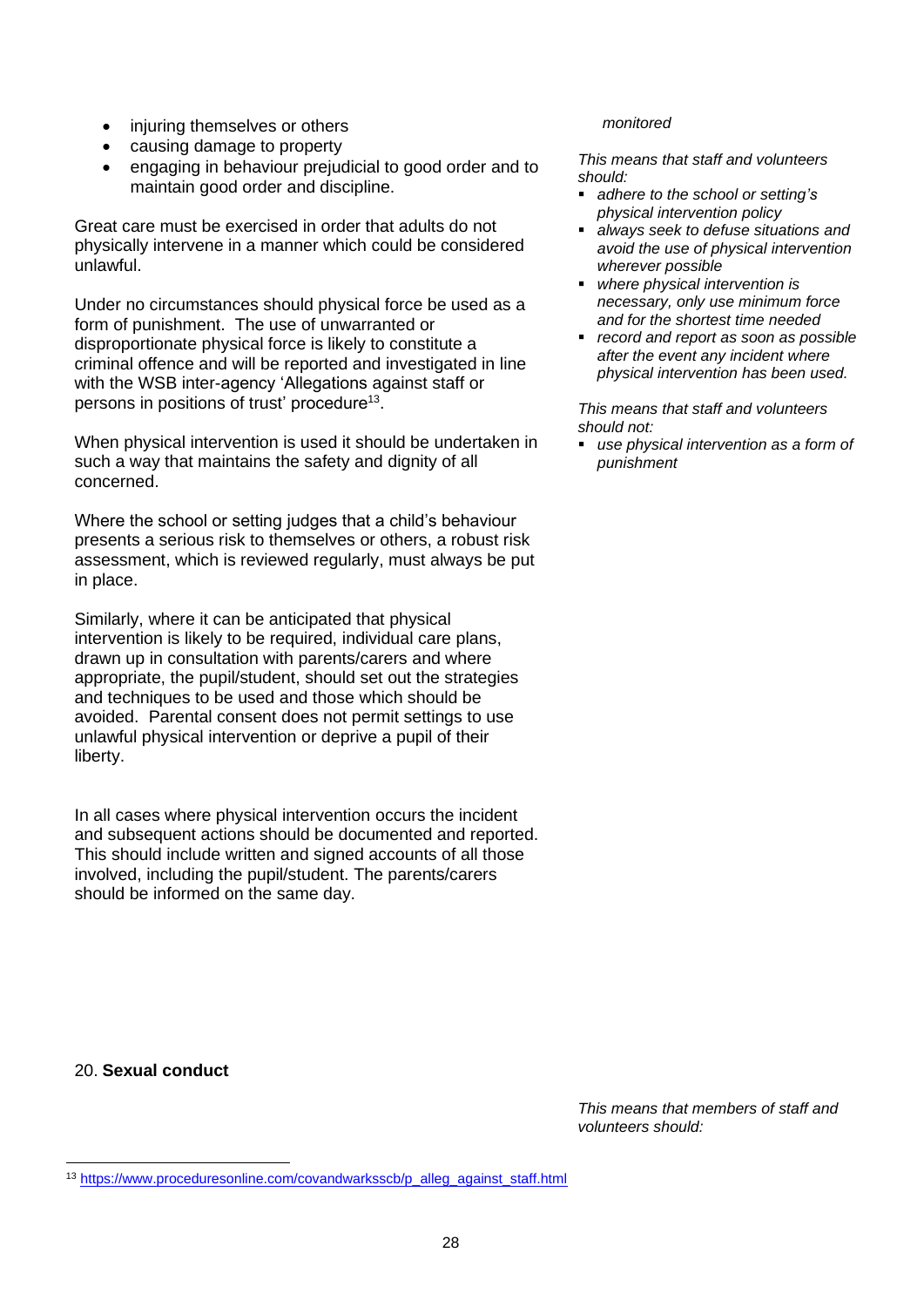Any sexual behaviour by a member of staff or volunteer with or towards a pupil is unacceptable.

Pupils are protected by the same laws as adults in relation to non-consensual sexual behaviour. They are additionally protected by specific legal provisions depending on their age and understanding. This includes the prohibition of sexual activity with children by adults in a position of trust. It is an offence for a member of staff in a position of trust to engage in sexual activity with a pupil under 18 years of age<sup>14</sup>.

Any sexual activity between a member of staff or volunteer with a pupil/student irrespective of the latter's age will always be regarded as a grave breach of trust and a matter for disciplinary action.

The sexual activity referred to does not just involve physical contact including penetrative and non-penetrative acts. It may also include non-contact activities, such as causing children to engage in or watch sexual activity or the production of pornographic material. '*Working Together to*  Safeguard Children<sup>1,</sup> defines sexual abuse as "forcing or enticing a child or young person to take part in sexual activities, whether or not the child is aware of what is happening".

Allowing or encouraging a relationship to develop in a way which might lead to a sexual relationship is also unacceptable.

All members of staff and volunteers should therefore clearly understand the need to maintain appropriate boundaries in their contacts with children and young people.

There are occasions when adults embark on a course of behaviour known as 'grooming' where the sole purpose is to gain the trust of a child and manipulate that relationship so sexual abuse can take place. All staff and volunteers should undertake appropriate training so they are fully aware of those behaviours that may constitute 'grooming' and of their responsibility always to report to the Headteacher any concerns about the behaviour of a colleague which could indicate that a pupil is being groomed.

Staff and volunteers should also therefore be aware that conferring inappropriate special attention and favour upon a pupil/student might be construed as being part of a 'grooming' process and as such will give rise to concerns about their behaviour.

- *not have any form of sexual contact with a pupil from the school or setting*
- *avoid any form of touch or comment which is, or may be considered to be, indecent*
- *not have sexual relationships with children and young people*
- *not have any form of communication with a child or young person which could be interpreted as sexually suggestive, provocative or give rise to speculation, e.g. verbal comments, letters, notes, (in writing or via text, Email or social media), phone calls, physical contact*
- *not make sexual remarks to, or about, a child/young person*
- *not discuss sexual matters with or in the presence of children or young people other than within agreed curriculum content or as part of their recognised job role*
- ensure that their relationships with *children and young people clearly take place within the boundaries of a respectful professional relationship*
- *take care that their language or conduct does not give rise to comment or speculation. Attitudes, demeanour and language all require care and thought, particularly when members of staff are dealing with adolescent boys and girls.*

*This means school leaders should:* 

▪ *keep pupil numbers under constant review* 

# 21. **One to one situations**

<sup>14</sup> Sexual Offences Act 2003: abuse of a position of trust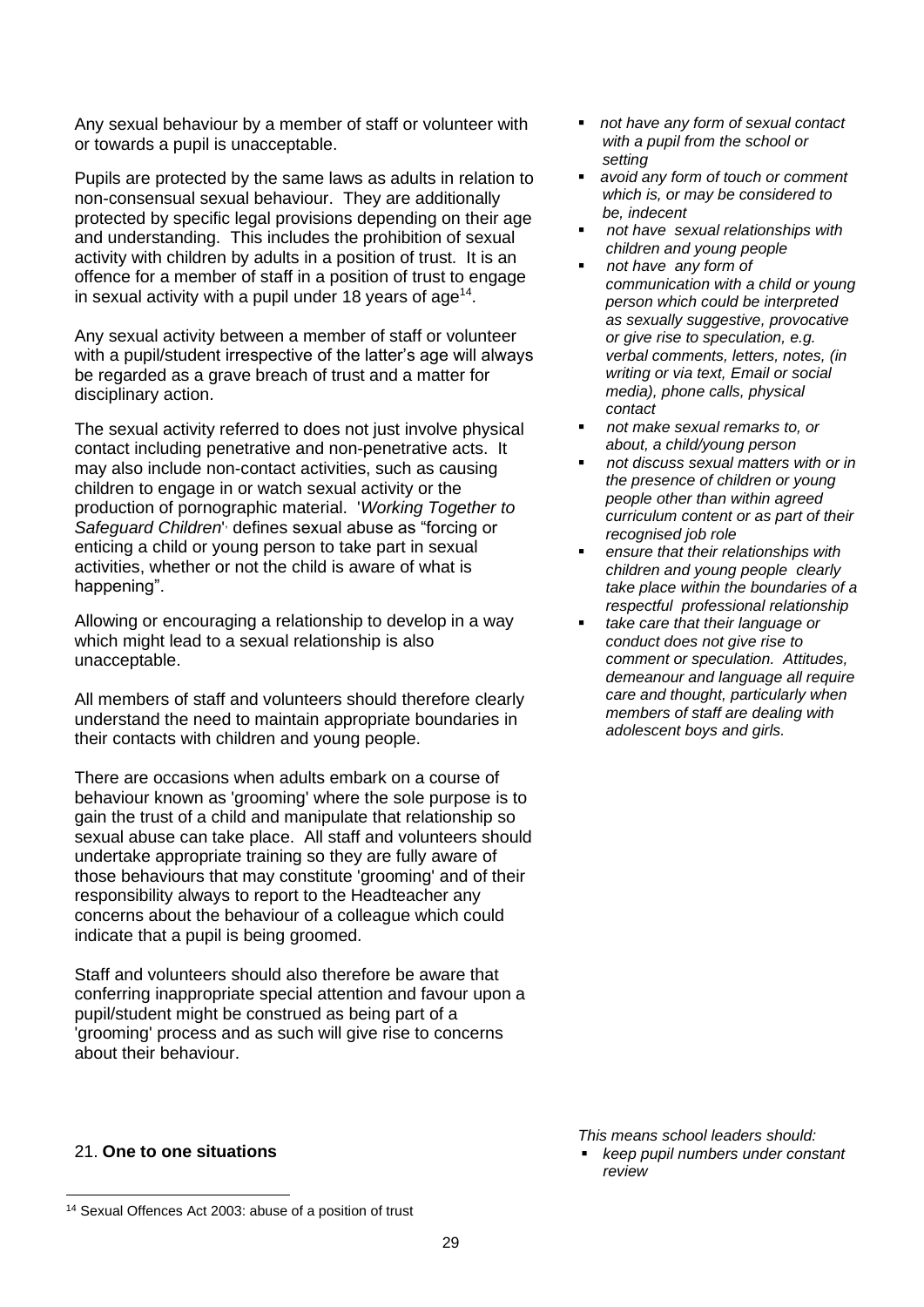The school and all those who work within it have a responsibility to prepare for and make appropriate arrangements for situations in which staff or volunteers including staff from external organisations might find themselves working with pupils/students on a one to one basis.

It is not realistic to state that one to one situations should never take place. However, it is appropriate to state that where there is a need, which has been agreed with a senior manager and/or parents/carers, for an adult to be alone with a child or young person, certain procedures and explicit safeguards must be in place. Wherever possible there should be a fully recorded discussion between the member of staff and their manager as to the reasons for this.

To safeguard both pupils and adults, a risk assessment in relation to the specific nature and implications of the one to one work should always be undertaken. Each assessment should take into account the individual needs of each pupil; safety arrangements for the pupil and adult; and should be agreed and reviewed regularly. Staff and volunteers should maintain an awareness of any areas of the school or setting which may place themselves or pupils/students in vulnerable situations.

One to one situations have the potential to make a child/young person more vulnerable to harm by those who seek to exploit their position of trust. Staff or volunteers working on a one to one basis with pupils/students may also be more vulnerable to allegations or complaints being made against them. Both possibilities should be recognised so that when one to one situations are unavoidable, reasonable and sensible precautions are taken. These might include, for example, staff and volunteers working on a one to one basis in visible areas; in rooms with doors left open; in alcoves/ corridors which afford some quiet and privacy but facilitate other adults passing by periodically; and ensuring that all rooms and areas in which one to one work might take place have observation windows. Every attempt should be made to ensure the safety and security of pupils/students and the staff and volunteers who work with them.

Arranging to meet with pupils from the school or setting away from the school/setting premises should not be permitted unless the necessity for this is clear and approval is obtained from the headteacher/principal or other senior colleague with delegated authority, the pupil and their parents/carers.

In the event of further/future school closures, the DfE suggests that if there is only one vulnerable child or child of a critical worker in school, the school should consider closing, and liaise with the local authority to identify alternative provision, e.g. at a local hub school. If the school must remain open with only one or two children, there should be

- *ensure that risk assessments and emergency procedures are reviewed in the event of lone working and/or very small numbers on site*
- *liaise with the LA on suitable alternative provision if the school needs to close due to very low pupil numbers*

- work one to one with a child only *when absolutely necessary and with the knowledge and consent of senior leaders and parents/carers*
- *be aware of relevant risk assessments, policies and procedures*
- *ensure that wherever possible there is visual access and/or an open door in one to one situations*
- ensure that when lone working is an *integral part of their role, full and appropriate risk assessments have been conducted and agreed*
- avoid meetings with a child or young *person in remote, secluded areas*
- *always inform other colleagues and/or parents/carers about the contact(s) beforehand, assessing the need to have them present or close by*
- *avoid use of 'engaged' or equivalent signs wherever possible. Such signs may create an opportunity for secrecy or the interpretation of secrecy*
- *always report any situation where a child becomes distressed, anxious or angry to a senior colleague*
- carefully consider the needs and *circumstances of the pupil/student involved when in one to one situations*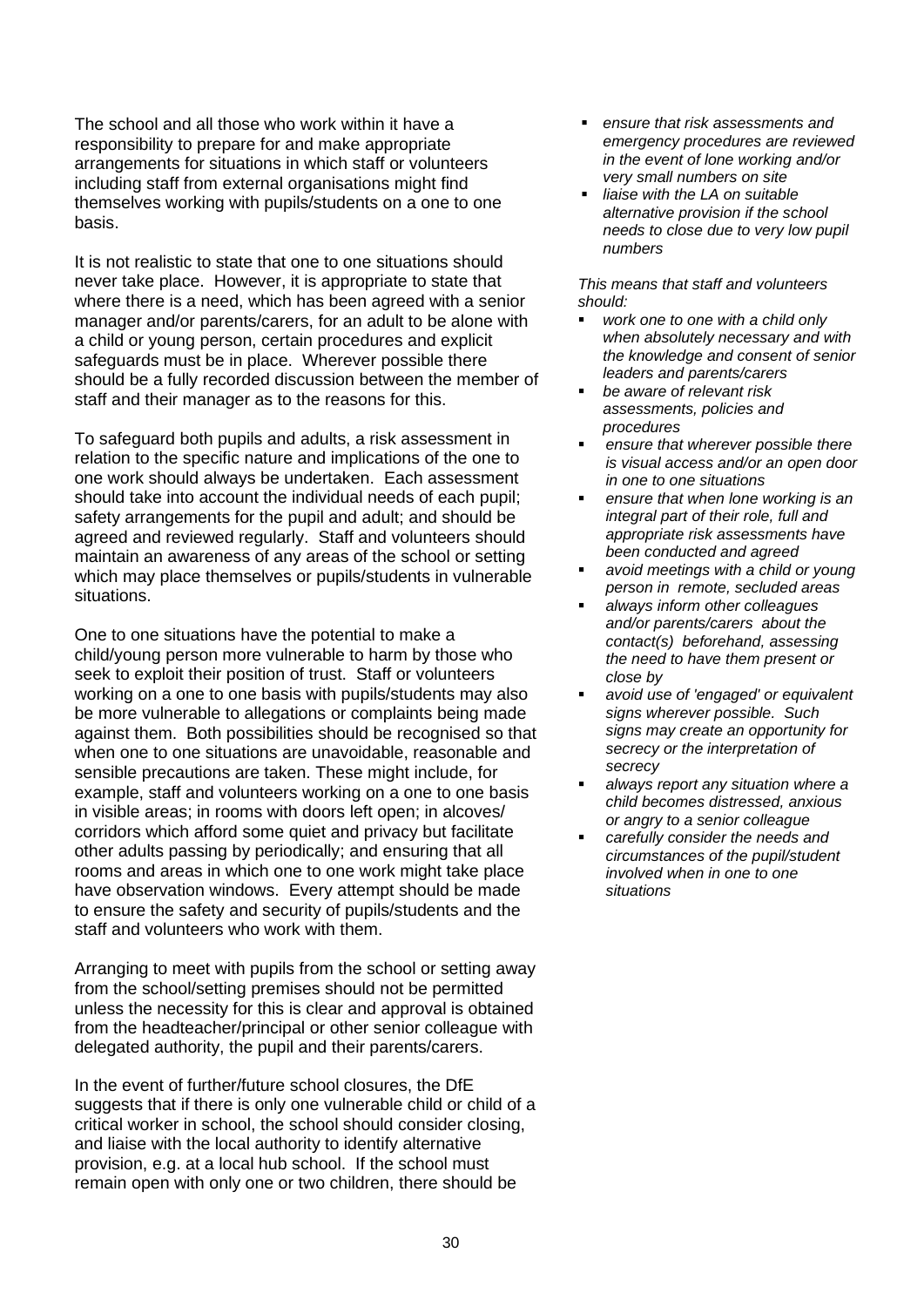more than one member of staff to meet fire safety, first aid, supervision and other emergency procedures.

# 22. **Home visits**

All work with pupils and parents should, wherever possible, be undertaken in the school or setting or other recognised workplace. However, there are occasions when it is necessary to make one-off or regular home visits in response to urgent, planned or specific situations.

In occasional and/or exceptional circumstances, staff may be asked to undertake welfare visits. The school will operate in accordance with advice from DfE, Warwickshire Safeguarding and/or the local authority when deciding whether such home visits are necessary and desirable in children's best interests. Staff will normally undertake home visits with a colleague. Parents/carers will be given advance notice of proposed home visits unless there is good reason not to, e.g. because the visit has been prompted by safeguarding concerns and/or is at the request of Children's Social Care. In these cases, one of the staff undertaking the visit will be the Designated Safeguarding Lead (DSL) or a deputy DSL. The purpose of the visit should be clarified and staff should be aware of the circumstances in which emergency services or partner agencies should be contacted.

When undertaking home visits, it is essential that appropriate policies and related risk assessments are in place to safeguard both pupils/students and members of staff who work with them, all of whom can be more vulnerable in these situations.

A risk assessment should be undertaken prior to any planned home visit taking place. The assessment should include an evaluation of any known factors regarding the pupil/student, parents/carers and others living in the household.

Consideration should be given to any circumstances which might render the staff member becoming more vulnerable to an allegation being made, e.g. hostility, child protection concerns, complaints or grievances. Specific thought should be given to visits outside of 'school hours' or in remote or secluded locations. Following the assessment, appropriate risk management measures should be put in place before the visit is undertaken. In the unlikely event that little or no information is available, visits should not be made alone.

Where a programme of work is to be undertaken in the pupil/student's home, an appropriate work space should be provided and a written work plan/contract should be agreed with the pupil/student and parent/carer. This should include: clear objectives; content; timing; duration of sessions; ground rules; child protection and confidentiality statements. The plan should take into account the preferences of both the

*This means that staff and volunteers should:* 

- agree the purpose for any home *visit with the Headteacher/ Principal or senior leader with delegated responsibility, unless home visits are an acknowledged and integral part of their role, e.g. parent support advisors, home/school link workers*
- have a clear understanding of the *actions that should be taken if it is believed that a child or parent is at immediate risk of harm, including when to contact emergency services and / or partner agencies*
- *adhere to agreed risk management strategies*
- *avoid unannounced home visits wherever possible*
- *ensure there is visual access and/or an open door in one to one situations*
- *observe current government/Public Health guidance in relation to social distancing at all times*
- except in an emergency, never enter *a home without the parent or carer's consent or when the parent is absent*
- *always make detailed records including times of arrival and departure and work undertaken*
- *ensure any behaviour or situation which gives rise to concern is discussed with their manager and, where appropriate, action is taken*
- *never make a home visit outside agreed working arrangements*
- *be vigilant in maintaining their privacy and mindful of the need to avoid placing themselves in vulnerable situations*

*This means that the school/setting should:*

- ensure that it has home visit and *lone-working policies, which all staff and volunteers are made aware of. These should include arrangements for risk assessment and management*
- ensure that policies reflect any *procedures or guidance issued by Warwickshire Safeguarding or the local authority in relation to undertaking home visits*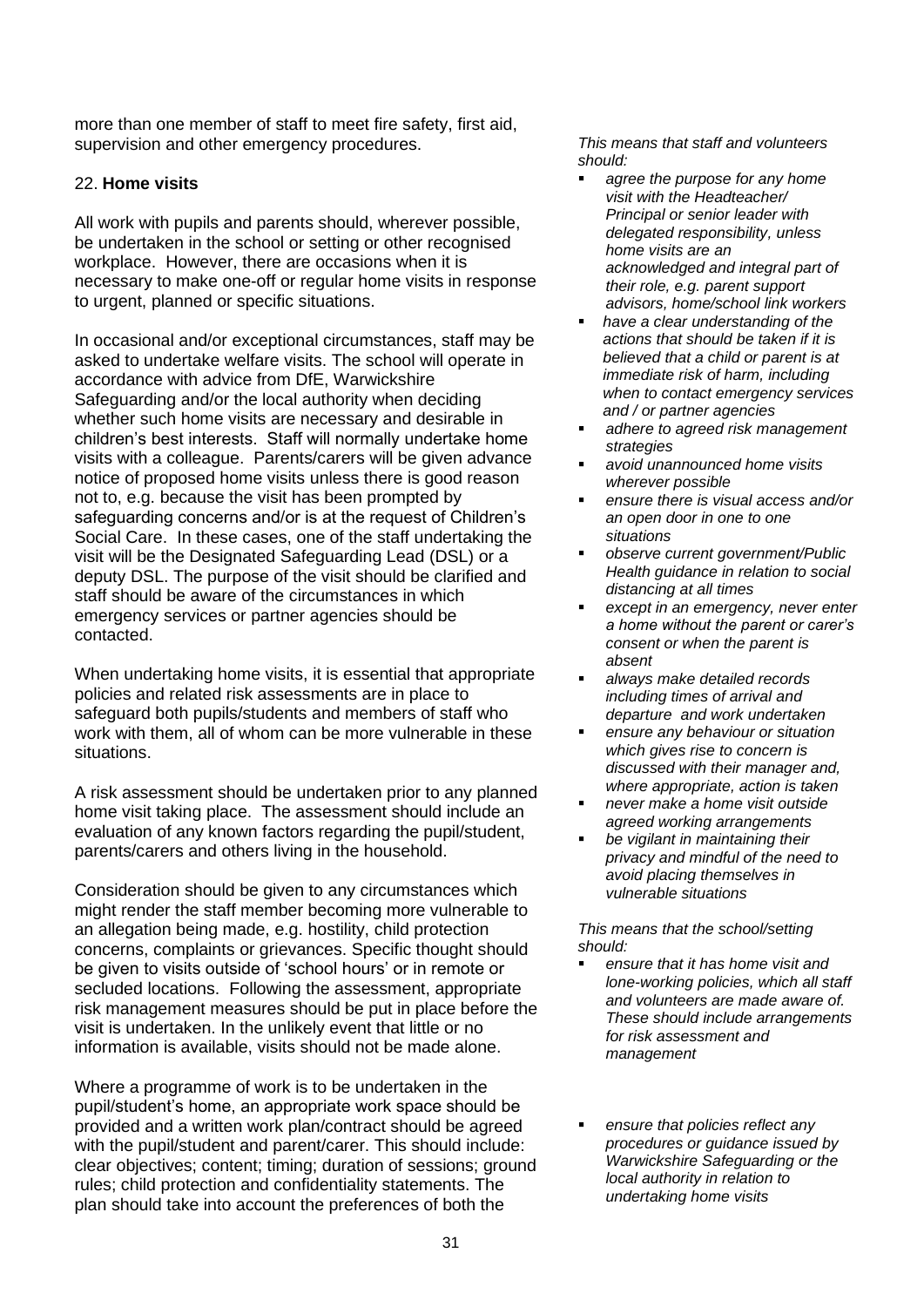pupil/student and parent/carer. There should also be an agreement that the parent/carer or other suitable adult will remain in the home throughout the session.

Where the situation is such that changes in agreed work arrangements are required, a quick assessment will be necessary to determine if the session can continue. The headteacher/principal or line manager should then be informed as soon as is practically possible. Emergency situations should be reported to the Police or Children's Social Care and to the headteacher/principal/parent as appropriate.

If, in an emergency, such a one-off arrangement is required, the member of staff or volunteer must have a prior discussion with a senior manager and the parents or carers and a clear justification for such an arrangement must be agreed and recorded.

Under no circumstances should a member of staff or volunteer visit a pupil/student in their home outside agreed work arrangements and no pupil-student should be in or invited into the home<sup>15</sup> of an employee or volunteer or that of a family member, colleague or friend unless the reason for that has been firmly established and agreed with parents/ carers and the headteacher/principal.

A written record of any such agreement should be maintained in the school or setting. Examples might include situations where a pupil/student is part of a member of staff/volunteer's extended family; or the member of staff/volunteer has an established social relationship with the pupil/student's parents/carers.

# 23. **Transporting children and young people**

In certain situations staff or volunteers may be required or offer to transport pupils as part of their work. As with any other activity undertaken at work, the employer has a duty to carry out a risk assessment covering the health and safety of their staff and to manage any known risks $16$ .

Consideration must be given to the potential distraction of the driver and the supervision of the passengers. A judgement should be made about the likely behaviour and individual needs of the child/ren. If any of them may require close supervision, then another adult should travel in the vehicle so that the driver is not distracted or compromised<sup>17</sup>.

- *ensure that all home visits are justified and recorded*
- *ensure that staff understand the purpose and limitations of all home visits including welfare visits*
- ensure that staff and volunteers are *not exposed to unacceptable risk*
- *make clear to staff and volunteers that, other than in an emergency, they should not enter a home if a parent/carer is absent*
- *ensure that staff and volunteers have access to a school owned mobile telephone and an emergency contact person*

- *plan and agree arrangements with all parties in advance*
- *respond sensitively and flexibly where any concerns arise*
- *take into account any specific or additional needs of the pupil*
- *have an appropriate licence/permit for the vehicle*
- *ensure they are fit to drive and free from any drugs, alcohol or medicine which is likely to impair their judgement and/or ability to drive*
- *ensure that if they need to be alone with a pupil, e.g. in an emergency, this is for the minimum possible time*

<sup>&</sup>lt;sup>15</sup> This includes any home or domestic settings used or frequented by the adult

<sup>16</sup> See also<https://www.gov.uk/government/publications/health-and-safety-advice-for-schools>

<sup>&</sup>lt;sup>17</sup> OEAP updated guidance (July 2018)<https://oeapng.info/3618-transporting-young-people-in-private-cars/>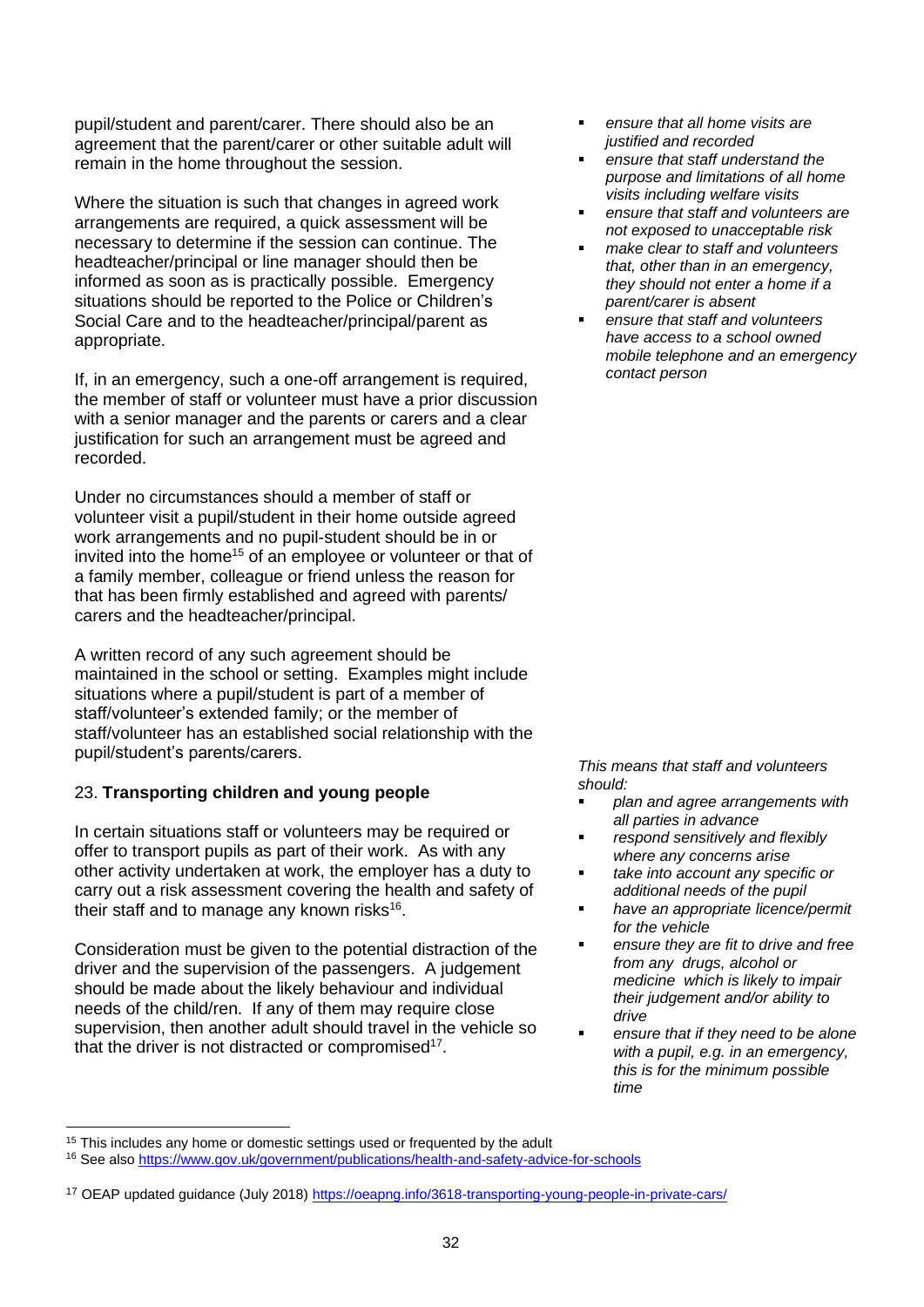Staff and volunteers should not offer lifts to pupils unless the need for this has been agreed by a manager. A designated member of staff should be appointed to plan and provide oversight of all transport arrangements and respond to any concerns that may arise.

Wherever possible and practicable it is advisable that transport is undertaken other than in private vehicles, with at least one adult additional to the driver acting as an escort.

It is a legal requirement that all passengers wear seatbelts and it is the responsibility of the staff member who is driving the vehicle to ensure that this requirement is met. Staff and volunteers should also be aware of and adhere to current legislation regarding the use of appropriately fitted car seats/booster seats for younger children. Staff and volunteers should ensure that their behaviour is safe and that the transport arrangements and any vehicle used to transport pupils meet all legal requirements. They should ensure that the vehicle is roadworthy and appropriately insured and that the maximum carrying capacity is not exceeded.

Staff and volunteers should never offer to transport pupils outside of their normal working duties, other than in an emergency or where not doing so would mean the child might be at risk. In those circumstances the matter should be recorded and reported to both the member of staff/volunteer's line manager and the child's parent(s) at the earliest possible opportunity. The school's health and safety policy and/or educational visits policy should set out the arrangements under which staff may use private vehicles to transport pupils.

- be aware that the safety and *welfare of the pupil who they are transporting is their responsibility until they are safely passed over to a parent/carer*
- *report the nature of the journey, the route and expected time of arrival in accordance with agreed procedures*
- *ensure that their behaviour and all arrangements ensure vehicle, passenger and driver safety. This includes having proper and appropriate insurance for the type of vehicle being driven*
- ensure that any *impromptu* or *emergency arrangements of lifts are recorded and can be justified*
- *refer to local and national guidance for educational visits*

*This means that the school/setting should:*

- *have appropriate policies for transporting pupils/students*  seek evidence that:
	- o *all privately owned vehicles used to transport pupils are safe. This means that the driver holds a valid MOT certificate, where relevant, that the driver certifies the vehicle has been serviced in line with the manufacturer's schedule, and that the driver carries out any pre-use checks specified by the manufacturer*
	- o *the driver is suitable. This means that they hold a valid licence for the type of vehicle and meet any employer requirements*
	- o *there is a valid insurance policy covering the driver and the vehicle for the intended use. This may require that the driver has 'business use' cover.*
- retain evidence of the above with *the risk assessment*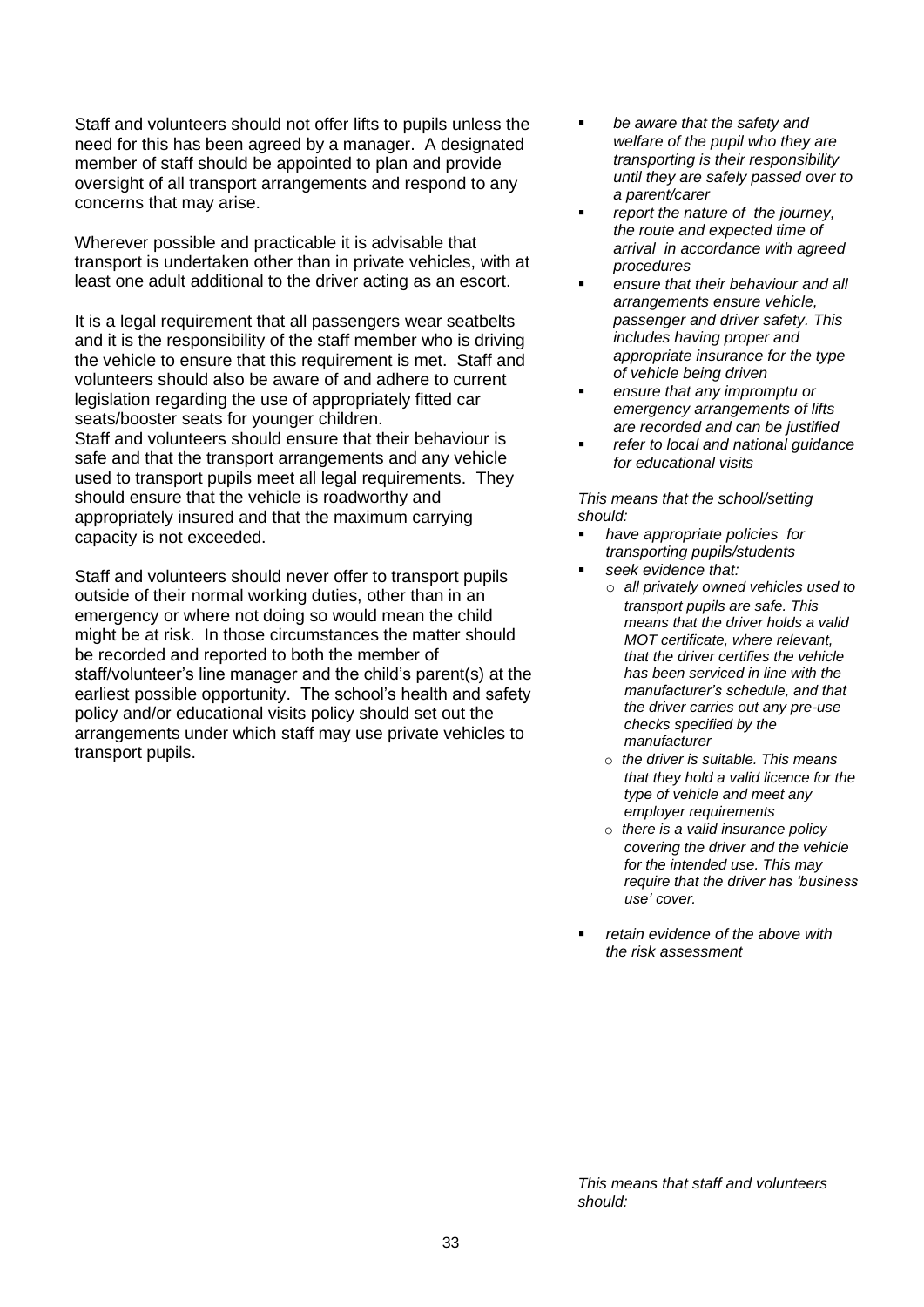## 24. **Educational visits, trips, outings and after-school activities**

Staff responsible for organising educational visits should be familiar with the Department for Education's advice on Health and Safety available at

[https://www.gov.uk/government/publications/health-and](https://www.gov.uk/government/publications/health-and-safety-on-educational-visits)[safety-on-educational-visits](https://www.gov.uk/government/publications/health-and-safety-on-educational-visits)<sup>18</sup>.

The duties in the Health and Safety at Work etc. Act 1974 and the supporting regulations apply to activities taking place on or off the school premises (including school visits) in Great Britain. All school employers must have a Health and Safety policy. This should include policy and procedures for off-site visits, including residential visits and any school-led adventure activities.

The Management of Health and Safety at Work Regulations (1999) impose a duty on employers to produce suitable and sufficient risk assessments. This would include assessment of any risks to employees, children or others during an educational visit, and the measures that should be taken to minimise these risks. For regular activities, such as taking pupils to a local swimming pool, the risks should be considered under the school's general arrangements and a check to make sure that the precautions remain suitable is all that is required. For annual or infrequent activities, a review of an existing assessment may be all that is needed. For new higher-risk activities or trips, a specific assessment of the significant risks should be carried out.

Health and Safety arrangements require members of staff to keep colleagues/employers aware of their whereabouts, especially when involved in activities outside the usual workplace.

Staff and volunteers should take particular care when supervising pupils/students in the less formal atmosphere of an educational visit where a more relaxed discipline or informal dress and language code may be acceptable. However, staff and volunteers remain in a position of trust and need to ensure that their behaviour remains professional at all times, stays within clearly defined professional boundaries and could not be interpreted as seeking to establish an inappropriate relationship or friendship.

Where out of school activities include overnight stays, careful consideration needs to be given to sleeping arrangements. Pupils/students, staff, volunteers and parents should be informed of these prior to the start of the trip. In all circumstances, those organising trips and outings must pay careful attention to ensuring safe staff/pupil/student ratios and a suitable gender mix of staff.

- *adhere to the school/setting's educational visits policy/ guidance*
- *always have another member of staff or volunteer present in out of workplace activities, unless otherwise agreed with a senior manager*
- *undertake risk assessments in line with the school's policy*
- *have written parental consent to the activity*
- *ensure that their behaviour remains professional at all times(see section 7)*
- *never share beds with pupils/students.* 
	- *not share bedrooms unless it involves a dormitory situation or is necessary in order to meet a child or children's specific needs; there is no practicable alternative; there are always at least two members of staff present; and the arrangements have been previously discussed with a senior manager, parents/carers and pupils /students unless the party is placed in the situation unexpectedly.*
	- *refer to local and national guidance for Educational visits, including exchange visits (both to the UK and abroad)*

<sup>&</sup>lt;sup>18</sup> Guidance is also available from the Outdoor Education Advisers' Panel<http://oeapng.info/>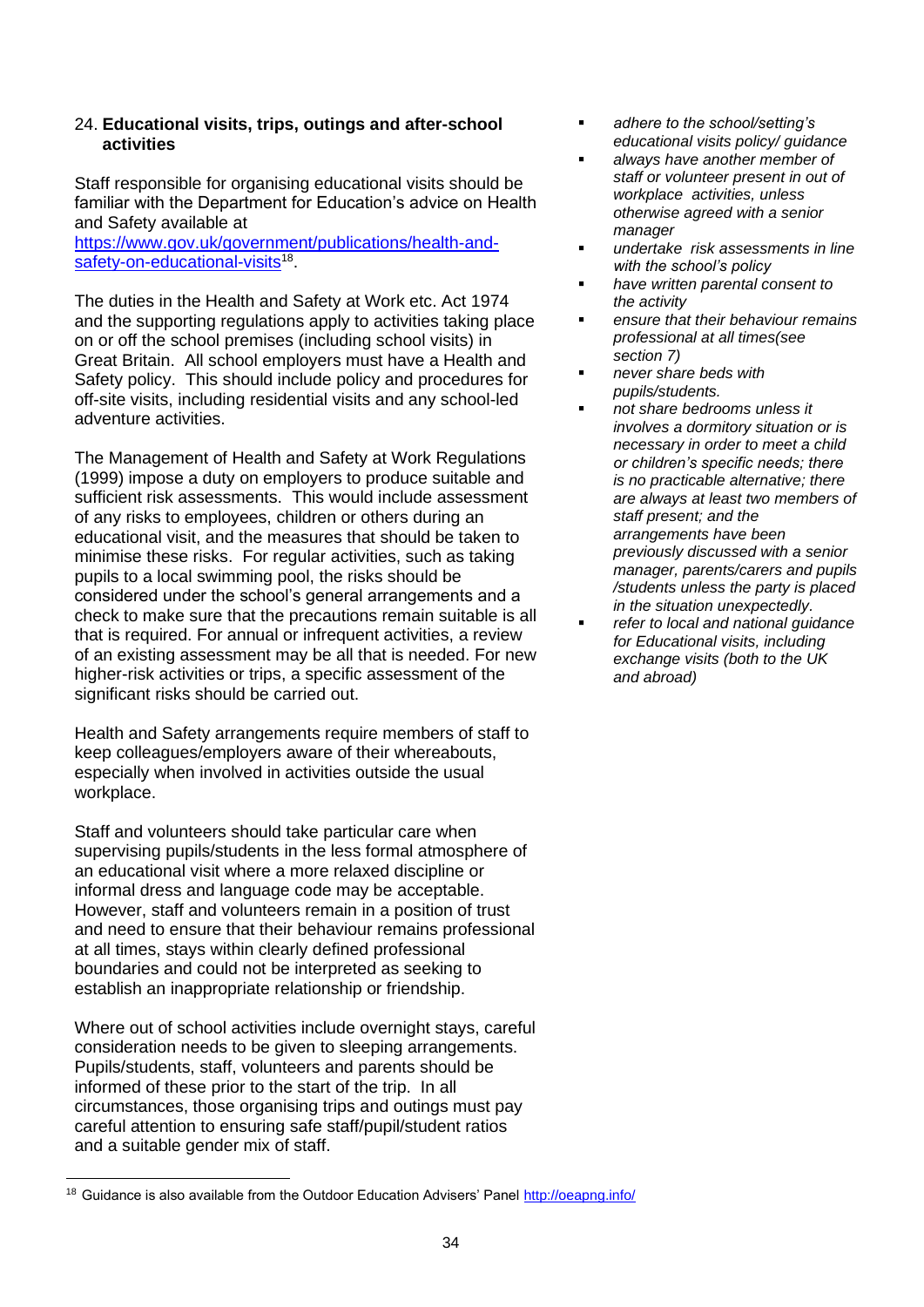Before all overnight stays, there should be a robust written briefing, which must include sleeping arrangements for pupils/students and staff; supervision arrangements when children are getting dressed and undressed and are asleep; the management of any unanticipated situations in which a member of staff or volunteer finds themselves working oneto-one with a pupil/student; and reporting arrangements including any safeguarding and whistleblowing issues.

# 25. **First aid and administration of medication**

All settings should have an adequate number of qualified first-aiders. Parents should be informed when first aid has been administered.

Any member of school staff may be asked to become a qualified first-aider or to provide support to pupils with medical conditions, including the administering of medicines, but they cannot be required to do so unless this forms part of their contract of employment<sup>19</sup>.

Staff should receive sufficient and suitable training and achieve the necessary level of competence before they take on responsibility to support children with medical conditions.

Advice on managing medicines is included in the statutory guidance on supporting pupils at school with medical conditions. In circumstances where a pupil needs medication regularly, this would usually be recorded in their individual healthcare plan. This provides details of the level and type of support a child needs to manage their medical condition effectively in school and should include information about the medicine to be administered, the correct dosage and any storage requirements.

When administering first aid, wherever possible, staff and volunteers should ensure that another adult is present, or aware of the action being taken.

After discussion with parents, children who are competent should be encouraged to take responsibility for managing their own medicines and procedures. This could include for example, the application of any ointment or sun cream, or use of inhalers or Epipens.

If a member of staff or volunteer is concerned or uncertain about the amount or type of medication being given to a pupil/student, provided by a parent/carer or prescribed, this should be discussed with the Designated Safeguarding Lead.

Adults taking medication which may affect their ability to care for children should seek medical advice regarding their

*This means that the school/setting will:*

- *ensure there are trained and named individuals to undertake first aid responsibilities, including paediatric first aid if relevant*
- *in exceptional circumstances, if there is no member of staff available who has completed 'first aid at work' training, identify a senior person to be responsible each day*
- review and update first aid, *medicines in school and crisis/ emergency policies and relevant risk assessments*
- ensure *training is regularly monitored and updated*
- *refer to local and national First Aid guidance and guidance on meeting the needs of children with medical conditions.*
- *always ensure that arrangements are in place to obtain parental consent for the administration of first aid or medication*

- *adhere to the school or setting's policies for health and safety, supporting pupils with medical conditions and administering first aid or medication*
- *make other staff aware of the task being undertaken*
- *have regard to pupils' individual healthcare plans*
- *always ensure that an appropriate health/risk assessment is undertaken prior to undertaking certain activities*
- *explain to the pupil/student what is happening.*
- always act and be seen to act in the *pupil/student's best interests*
- *report and record any administration of first aid or medication*
- *not work with pupils whilst taking medication unless medical advice confirms that they are able to do so*

 $19$  Teachers cannot be required to do these tasks but other members of staff, whose contracts are agreed locally, can be required to do so if their contracts provide for it.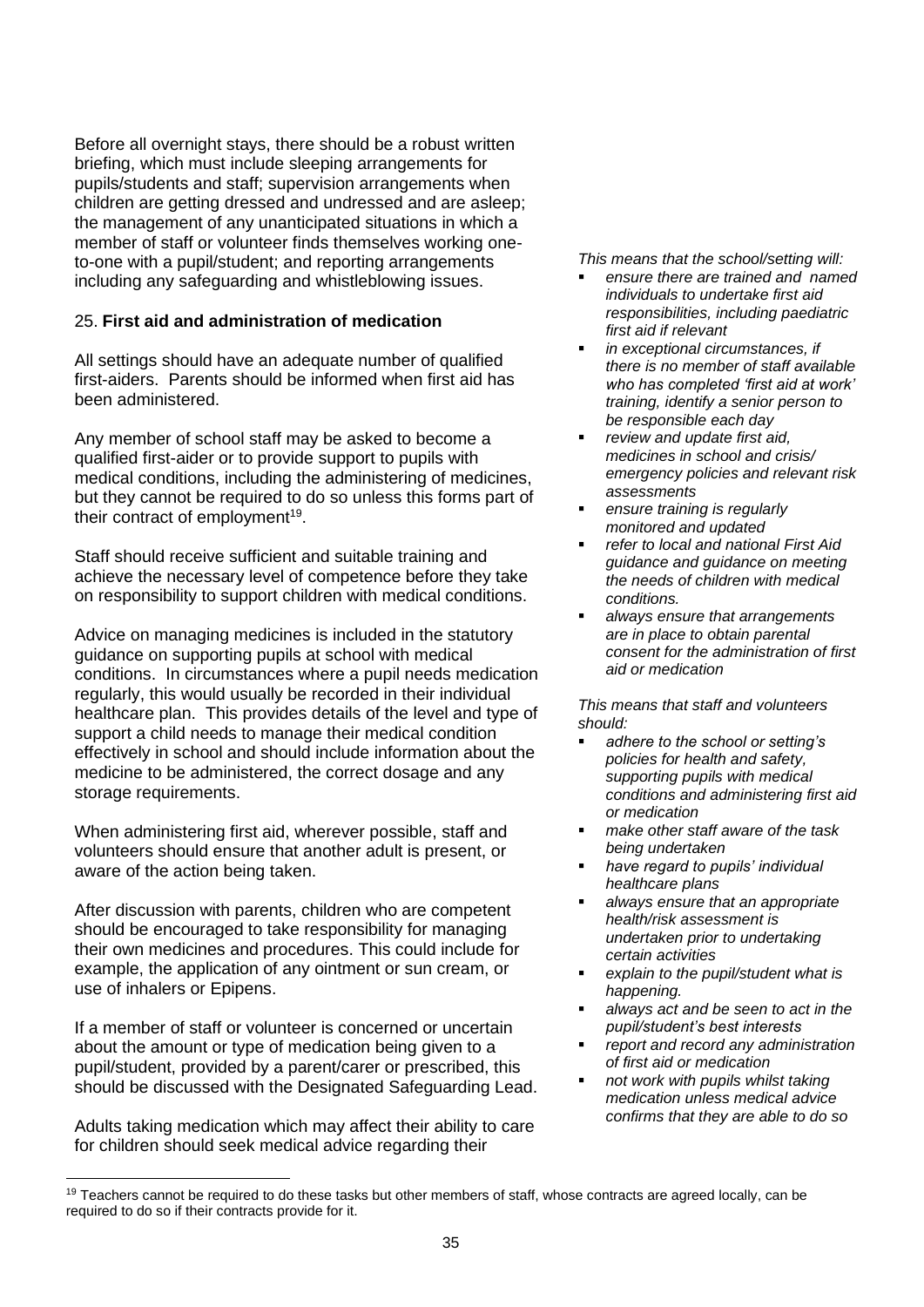suitability to do so and providers should ensure that they only work directly with children if that advice confirms that the medication is unlikely to impair their ability to look after children. Employers are also responsible for managing the performance of their employees and for ensuring they are suitable to work with children.

The risk assessment is likely to recommend that staff medication brought onto the premises must be securely stored and out of reach of children at all times.

Notwithstanding all of the above, the *Managing Health & Safety at Work Regulations* do allow an organisation in exceptional circumstances to function without any member of staff being trained in 'First Aid at Work'. If a school/setting has no trained first aider due to partial closure and/or a situation like COVID-19, it is the responsibility of school leaders and/or the employer to identify a senior person on site each day to lead on any crisis or serious incident including the provision of first aid. This decision should be supported by a risk assessment that takes account of the number of staff, children and/or visitors on site, the proximity of emergency services, any particular risks presented etc. Risks should be minimised as much as possible, for example by not undertaking high risk or adventurous activities.

Depending on the ages of the children accessing the provision, there may need to be at least one person trained in paediatric first aid at all times when children are on site.

#### 26. **Photography, videos, other images and use of smart mobile telephones**

Many educational activities involve recording images. These may be undertaken for displays, publicity, to celebrate achievement and to provide records of evidence of the activity.

Under no circumstances should staff or volunteers be expected or allowed to use their personal equipment to take or store images of pupils/students at or on behalf of the school or setting, including during educational visits, residential trips and other off-site activities such as sports events. That includes the use of any device which can be used for taking/recording images, e.g. cameras, mobilephones, smart phones, tablets, web-cams etc.

Whilst images are regularly used for very positive purposes, adults need to be aware of the potential for these to be taken and/or misused or manipulated for indecent or 'grooming' purposes. Particular regard needs to be given when images are taken of young or vulnerable children who may be unable to question why or how the activities are taking place. Pupils who have been abused previously in a manner that involved images may feel particularly threatened by the use of photography, filming etc. Staff and volunteers should

- adhere to the school/setting's policy *in relation to the creation and storage of images of pupils/students; and the use of personally owned telephones when working with children*
- *only publish images of pupils where they and their parent/carer have given explicit written consent to do so*
- only take *images* where the *pupil/student is happy for them to do so*
- *only retain images when there is a clear and agreed purpose for doing so*
- *store images in an appropriate secure place in the school or setting using equipment owned by the school/setting*
- *ensure that a designated senior member of staff is aware that the photographic/image capturing equipment is being used and for what purpose*
- be able to justify images of pupils in *their possession*
- *avoid making images in one to one*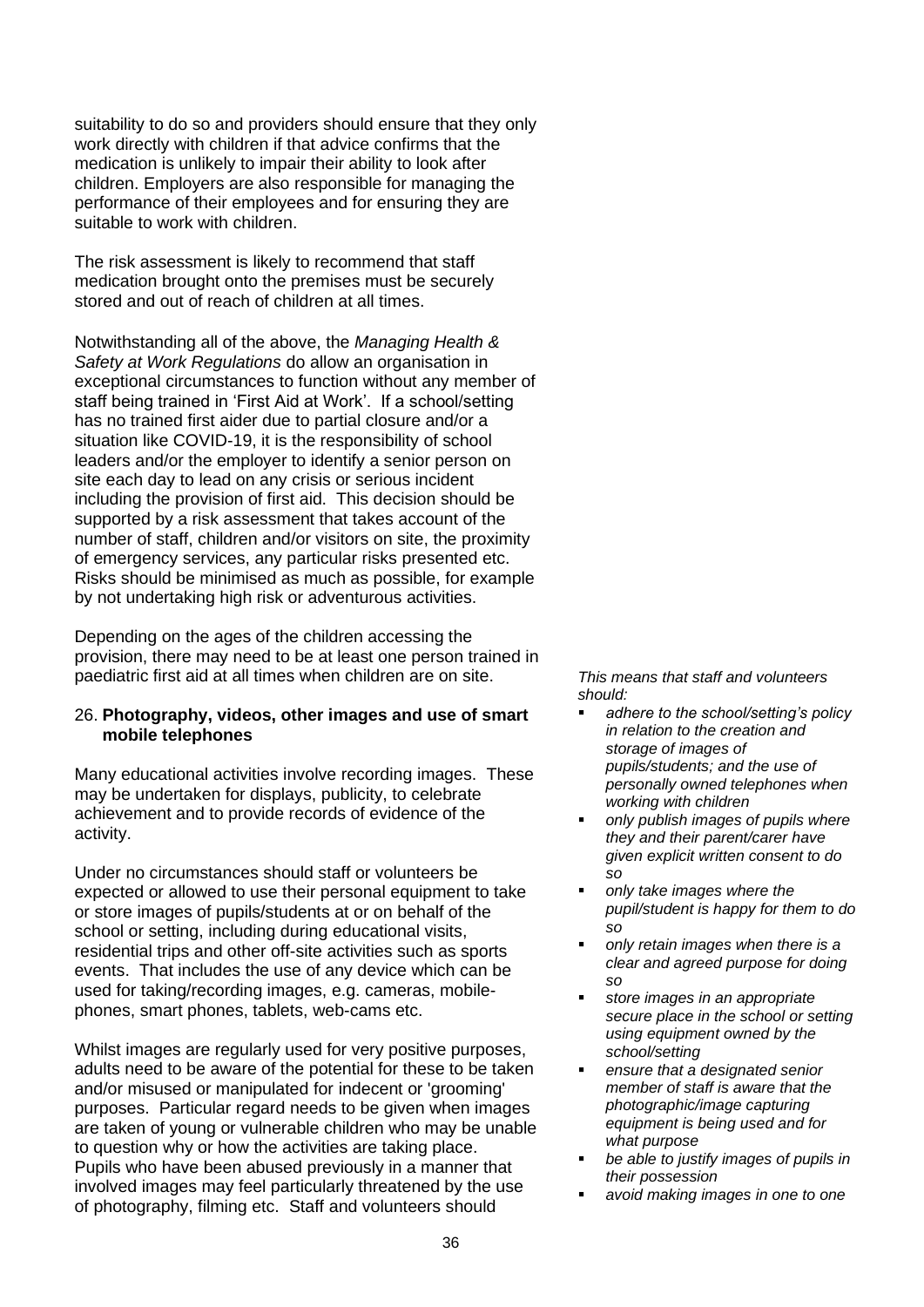therefore remain sensitive to any pupil who appears uncomfortable and should recognise the potential for misinterpretation.

Making and using images of pupils will require the age appropriate consent of the individual concerned and their parents/carers. Images will not be displayed on websites, in publications or in a public place without such consent. The definition of a public place includes areas where visitors to the school/setting have access.

For the protection of pupils/students, the following guidelines must be followed when using images for the purposes of publicising the school/setting:

- if the image is used, avoid naming the child, (or, as a minimum, use first names rather than surnames)
- if the child is named, avoid using their image
- it must be established whether the image will be retained for further use, where and for how long
- **EXECUTE:** images should be securely stored and used only by those authorised to do so.

Staff and volunteers should familiarise themselves with Warwickshire County Council guidance '*Images of children guidance for children and young people in Warwickshire*' 20 .

*situations* 

▪ *report any concerns about any inappropriate or intrusive photographs found*

*This means that staff and volunteers should not:*

- *take images of pupils for their personal use*
- *display or distribute images of pupils/students unless they are sure that they have parental consent to do so (and, where appropriate, consent from the child)*
- *take images of pupils/students using any equipment not provided or authorised by the school to take, record and store images of pupils/students*
- *take images of children in a state of undress or semi-undress or which could be considered as indecent or sexual*
- *take images 'in secret', or take images in situations that may be construed as being secretive*
- *take images of a child's injury, bruising or similar (e.g. following a disclosure of abuse) even if requested by children's social care*

*This means that the school will:* 

- *ensure that a robust policy in respect of the taking, recording, storage and publication of images of pupils/students that is compliant with WCC guidance 'Use of Images Guidance for Children and Young People in Warwickshire' is in place and that staff and volunteers are fully briefed about its contents*
- *have in place clear online safety policies in respect of access to and use of the internet*
- *make guidance available to staff, volunteers and pupils/students about appropriate usage.*

*This means that staff and volunteers should:*

▪ *follow the school/setting's acceptable use and online safety* 

<sup>20</sup> [https://www.safeguardingwarwickshire.co.uk/safeguarding-children/i-work-with-children-and-young-people/interagency](https://www.safeguardingwarwickshire.co.uk/safeguarding-children/i-work-with-children-and-young-people/interagency-safeguarding-procedures)[safeguarding-procedures](https://www.safeguardingwarwickshire.co.uk/safeguarding-children/i-work-with-children-and-young-people/interagency-safeguarding-procedures)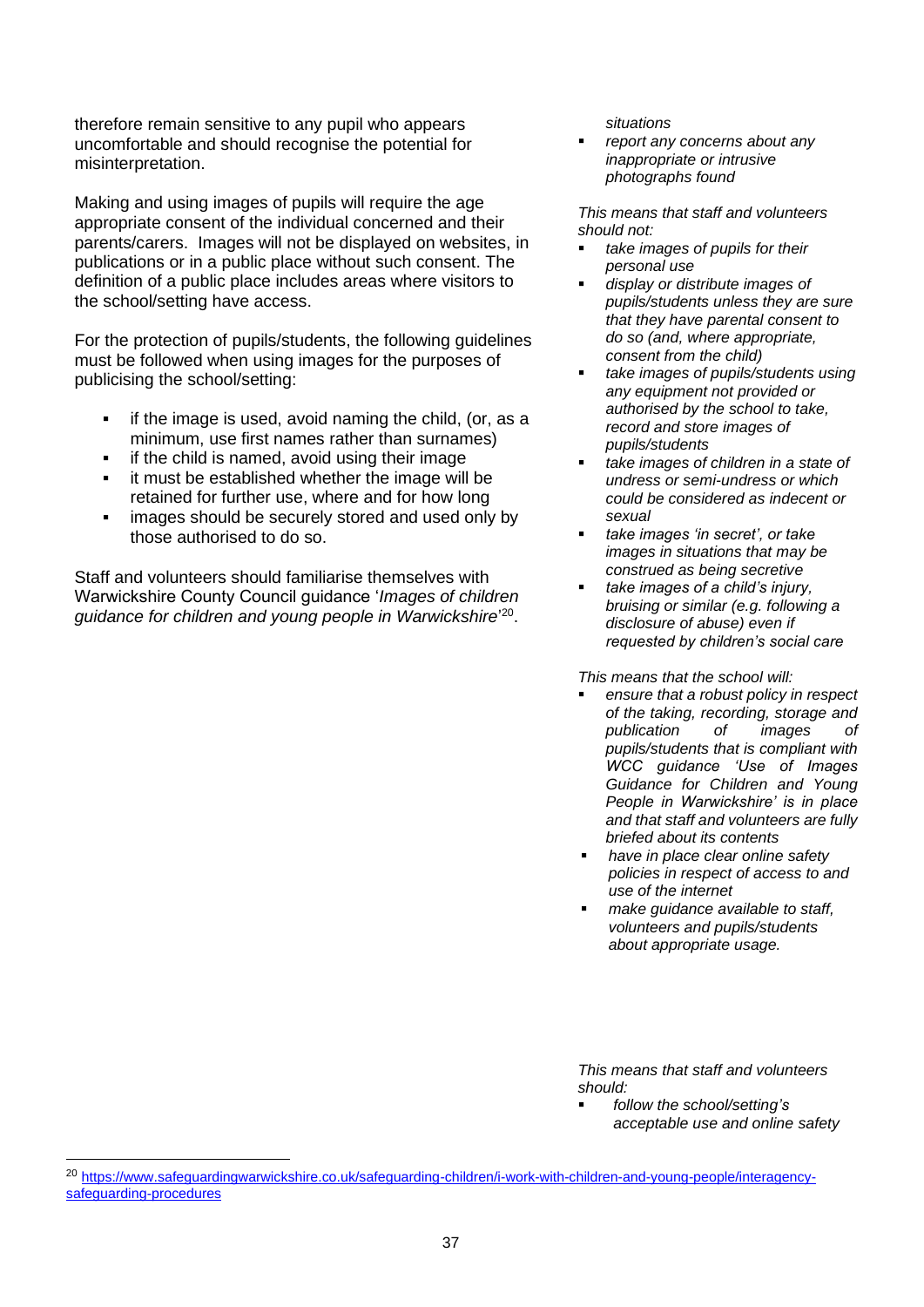#### 27. **Exposure to inappropriate images**

Staff should take extreme care to ensure that children and young people are not exposed, through any medium, to inappropriate or indecent images. The school/setting and staff and volunteers working directly with pupils/students need to ensure that internet-enabled ICT equipment used by pupils/students has the appropriate filters and restrictions to minimise the likelihood of access to inappropriate material.

There are no circumstances that will justify adults making, downloading, possessing or distributing indecent images or pseudo-images of children (child abuse images). Accessing these images, whether using the school/setting's or personal equipment, on or off the premises, or making, storing or disseminating such material is illegal.

If indecent images of children are discovered on the school/setting's premises or on the school/setting's equipment an immediate referral should be made to the Designated Officer (DO) in the Local Authority and the Police should be contacted. The images/equipment will be secured and there should be no attempt to view or delete the images as this could jeopardise necessary criminal action. If the images are of children known to the school/setting, a referral should also be made to children's social care via the  $MASH<sup>21</sup>$ .

Under no circumstances should members of staff or volunteers use equipment belonging to the school/setting to access pornography. Personal equipment containing pornography or links to it should never be brought into or used in the school/setting. This will raise serious concerns about the suitability of the adult to continue working with children and young people.

Staff and volunteers should keep their passwords confidential, should educate pupils/students to do the same and should not allow unauthorised access to equipment. In the event of any indecent images of children or unsuitable material being discovered on a device, the equipment should not be tampered with in any way. It should be secured and isolated from the network, and the DO contacted without delay. Adults should not attempt to investigate the matter or evaluate the material themselves as this may lead to a contamination of evidence and a possibility they will be at risk of prosecution themselves.

*policies* 

- ensure that children cannot be *exposed to indecent or inappropriate images*
- ensure that any films or material *shown to pupils/students are age appropriate*

<sup>&</sup>lt;sup>21</sup> Further advice re: how school staff should respond when finding indecent images of children can be found at [https://www.safeguardinginschools.co.uk/wp-content/uploads/2016/08/Sexting-in-schools-and-colleges-UKCCIS-August-](https://www.safeguardinginschools.co.uk/wp-content/uploads/2016/08/Sexting-in-schools-and-colleges-UKCCIS-August-2016.pdf)[2016.pdf](https://www.safeguardinginschools.co.uk/wp-content/uploads/2016/08/Sexting-in-schools-and-colleges-UKCCIS-August-2016.pdf)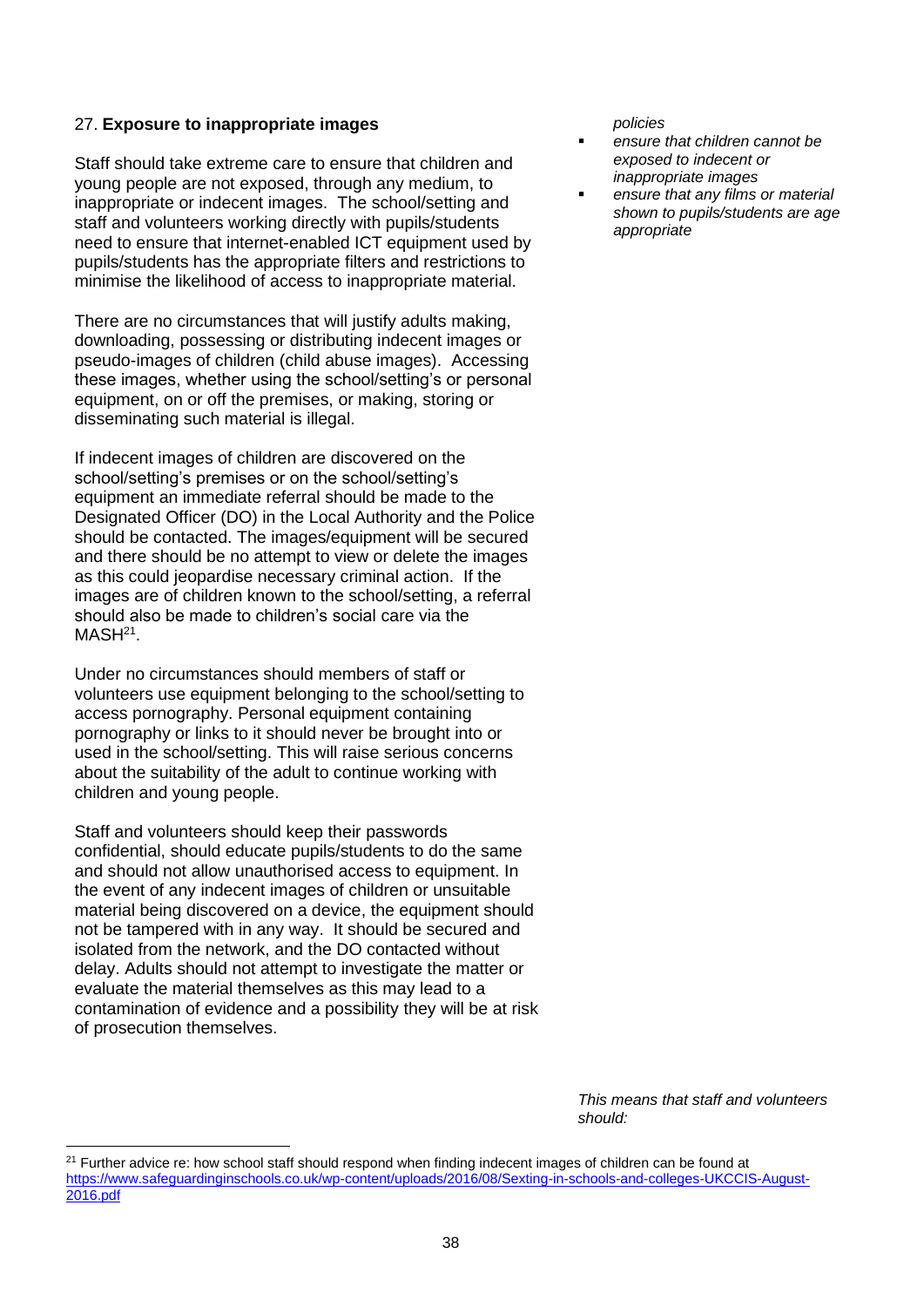## 28. **Personal living accommodation including on site provision**

As stated above, staff should generally not invite any pupils/students into their living accommodation unless the reason to do so has been firmly established and agreed with the headteacher/principal and the pupil's parents/carers.

It is not appropriate for staff to be expected or requested to use their private living space for any activity, play or learning. This includes seeing pupils for, e.g. discussion of reports, academic reviews, tutorials, pastoral care or counselling. Managers should ensure that appropriate accommodation for such activities is found elsewhere in the setting.

Under no circumstances should pupils be asked to assist adults with jobs or tasks, either for or without reward, at or in their private accommodation. Neither should they be asked to do so by friends or family of any employee or volunteer.

This guidance should also apply to all other persons living in or visiting the private accommodation.

# 29. **Overnight supervision and examinations**

There are occasions during exam periods when timetables clash and arrangements need to be made to preserve the integrity of the examination process. In these circumstances, examination boards may allow candidates to take an examination the following morning, including on Saturdays.

The supervision of a candidate on journeys to and from the centre and overnight may be undertaken by the candidate's parent/carer or centre staff.

The examination board requires the centre to determine a method of supervision which ensures the candidate's wellbeing. As a result, in some circumstances staff may be asked to volunteer to supervise students. The overriding consideration should be the safeguarding of both the pupil and staff. The school/setting does not therefore endorse the practice of staff supervising candidates overnight in their own homes. Where necessary, the school/setting will arrange a 'sleep-over' on the school premises, supervised by a minimum of two members of staff.

Where arrangements are made for staff members to supervise a pupil overnight then all necessary safeguards will be put in place.

- *be vigilant in maintaining their privacy, including when living in onsite accommodation*
- *be mindful of the need to avoid placing themselves in vulnerable situations*
- *refuse any request for their accommodation to be used as an additional resource for the school or setting*
- *be mindful of the need to maintain appropriate personal and professional boundaries*
- *not ask pupils to undertake jobs or errands for their personal benefit*

*This means that:*

▪ *the school/setting will ensure that all arrangements reflect a duty of care towards pupils and staff* 

*Where staff do supervise candidates overnight:* 

- *a full health and safety risk assessment must be undertaken*
- all arrangements should be made in *partnership and agreement with the pupil and parents/carers*
- *arrangements involving one to one supervision must be avoided.*
- *as much choice, flexibility and contact with 'the outside world', should be incorporated into any arrangement so far as is consistent with appropriate supervision*
- whenever possible, independent *oversight of arrangements should be made*
- *any situation which gives rise to complaint, disagreement or misunderstanding should be reported*
- staff should have regard to any local *and national guidance*

- *have clear written lesson plans*
- *take care when encouraging pupils to use self-expression not to*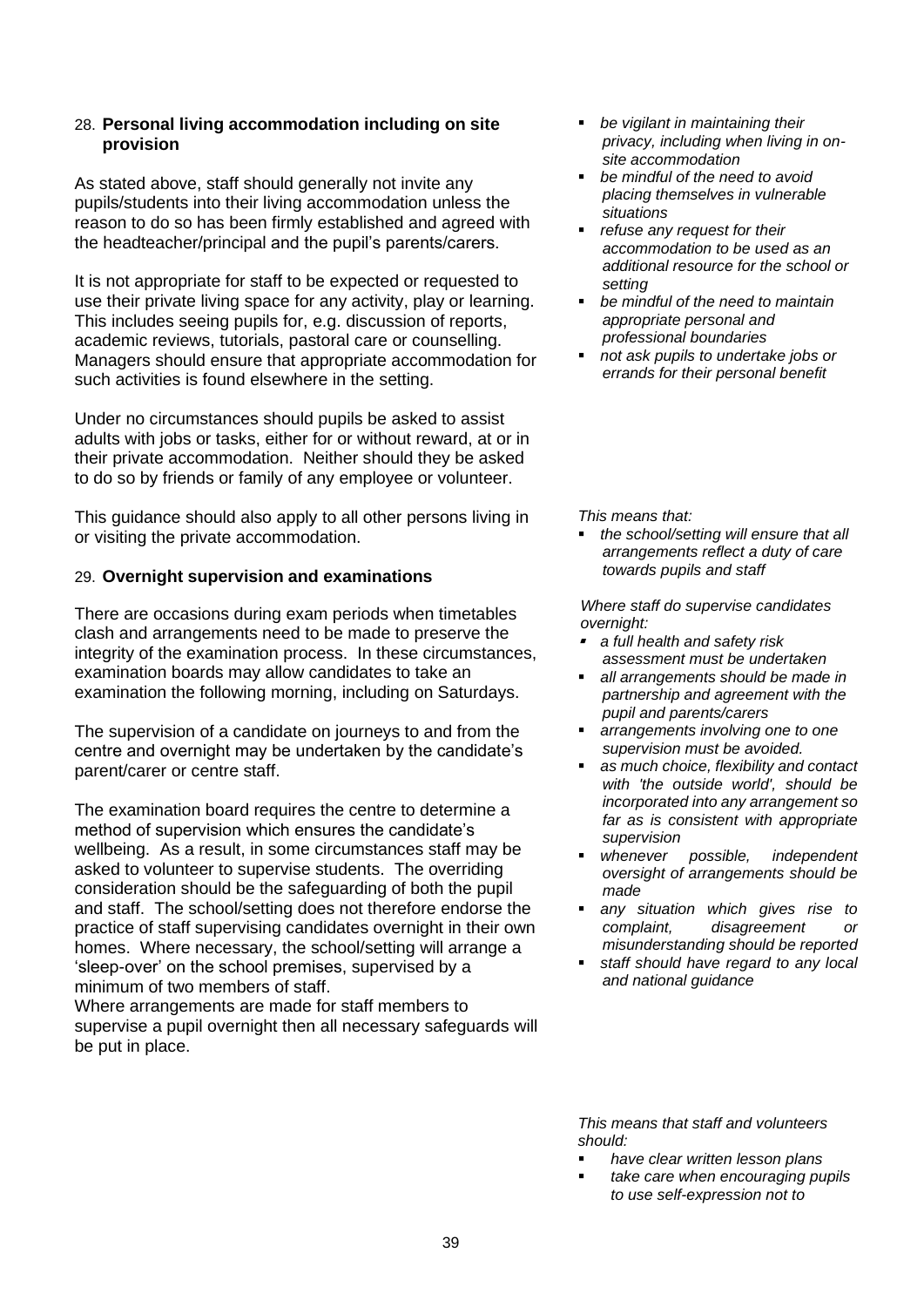# 30. **Curriculum**

Many areas of the curriculum can include or raise subject matter which is sexually explicit or of a political or otherwise sensitive nature. Care should be taken to ensure that resource materials cannot be misinterpreted and clearly relate to the learning outcomes identified by the lesson plan. This can be supported by developing ground rules with pupils/students to ensure sensitive topics can be discussed in a safe learning environment. This plan should highlight particular areas of risk and sensitivity and care should especially be taken in those areas of the curriculum where usual boundaries or rules are less rigorously applied, e.g. drama.

The curriculum can sometimes include or lead to unplanned discussion about subject matter of a sexually explicit, political or otherwise sensitive nature. Responding to pupils/students' questions requires careful judgement and staff should take guidance in these circumstances from the Designated Safeguarding Lead.

Care should be taken to comply with the school/setting's policy on spiritual, moral, social, cultural (SMSC) aspects of the curriculum which should promote fundamental British values and be rigorously reviewed to ensure it is lawful and consistently applied. Staff should also comply at all times with the school/setting's policy for relationships and sex education (RSE). It should be noted that parents have the right to withdraw their children from all or part of any relationships and sex education provided (but not from the National Curriculum for Science).

# 31. **Whistleblowing**

Whistle blowing is the mechanism by which staff and volunteers can voice their concerns, made in good faith, without fear of repercussion. The school has a clear and accessible whistleblowing policy that meets the terms of the Public Interest Disclosure Act 1998. Staff and volunteers who use whistleblowing procedures should have their employment rights protected.

Staff and volunteers should recognise their individual responsibilities to bring matters of concern to the attention of the headteacher/principal and/or relevant external agencies including the DO when appropriate and that to not do so may result in charges of serious neglect on their part where the welfare of children may be at risk.

In relation to whistleblowing concerning an allegation of abuse by a member of staff or volunteer or any breach of this Code of a safeguarding nature, staff and volunteers must comply with section 32 below.

*overstep personal and professional boundaries*

▪ *be able to justify all curriculum materials and relate these to clearly identifiable lessons plans*

*This means that staff and volunteers should not:*

- enter into or encourage *inappropriate discussions which may offend or harm others*
- *undermine fundamental British values*
- *express any prejudicial views*
- attempt to influence or impose their *personal values, attitudes or beliefs on pupils/students*
- *discuss aspects of their own personal and sexual relationships with pupils/students*

*This means that the school/setting will:*

- *ensure that an appropriate whistleblowing policy that is shared with all staff and volunteers is in place; and is reviewed/amended as necessary during exceptional circumstances, e.g. partial closure as in the COVID-19 pandemic*
- *include in the whistleblowing policy how to escalate concerns if they believe that safeguarding arrangements in the setting are not effective, or a child/ren are not being protected*
- *ensure that a clear procedure for dealing with allegations against staff and volunteers which is in line with the WS procedure for the management of allegations is in place. (continued below)*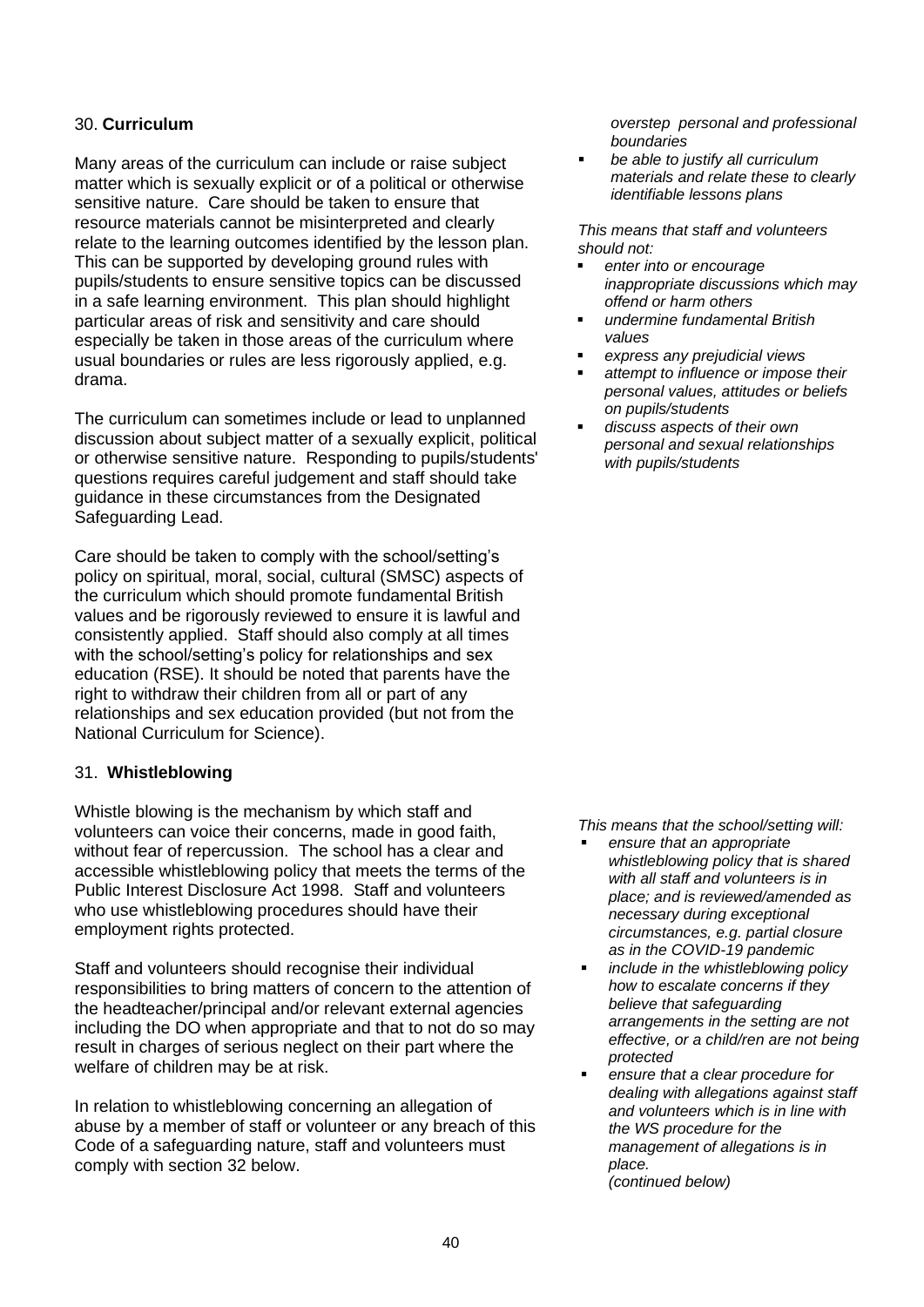# 32. **Sharing concerns and recording incidents**

All members of staff and volunteers should be aware of the school/setting's child protection and safeguarding procedures, including procedures for dealing with allegations against staff, volunteers and other adults that work with pupils/students.

All staff and volunteers should feel able to raise concerns about any poor or unsafe practice and any potential failure in the school/setting's safeguarding regime and have confidence that any such concerns will be taken seriously by the headteacher/principal<sup>22</sup>.

To that end, staff and volunteers have a duty to report any breach of this code of conduct including what may seem minor contraventions and all concerns about poor practice or possible child abuse by colleagues **to the headteacher/ principal** without delay in line with the school/setting's child protection and safeguarding procedures<sup>23\*</sup>.

That duty is not restricted to but includes specific allegations being made or incidents being witnessed, by any person, of abuse perpetrated by any member of staff, volunteer or other adult who works with children and young people.

The recommended format for all staff in schools to record any such poor practice or possible child abuse by colleagues or other adults who work with children is the pro forma 'Logging A Concern about the behaviour of an adult who works with children', also known as the 'Yellow form'. All such forms should be passed directly to the headteacher. Alternatively, staff are free to approach the headteacher directly to discuss their concerns.

In the event of the headteacher being absent or unavailable for some reason (including times of school closure or partial closure), staff should contact the chair of governors and/or take advice from the Designated Officer or MASH Education

*This means that staff and volunteers should:*

- *report any behaviour by colleagues or any other adult working with children in the school/setting that raises concern to the headteacher/ principal using yellow forms regardless of source*
- escalate their concerns by reporting *directly to the DO if they believe a child or children are not being protected or where they have concerns about the headteacher/principal's response*

*This means that staff and volunteers should:*

- *be familiar with the school's systems for recording concerns, both about children and the behaviour of adults who work with children*
- *know how to contact the DO, WCC MASH Education Lead and Ofsted/regulatory body directly if required*
- *take responsibility for recording any incident, and passing on that information where they have concerns about any matter pertaining to the welfare of an individual in the school/setting*

*This means that the school/setting:*

▪ *should have an effective, confidential and accessible system for recording and managing concerns raised by any individual regarding adults' conduct and any allegations against staff and volunteers* 

<sup>&</sup>lt;sup>22</sup> Keeping Children Safe in Education (DfE 2020), paragraph 57

<sup>&</sup>lt;sup>23</sup> In the event of any member of staff or volunteer having concerns about the headteacher/principal breaching this code of conduct or abusing a child, they should contact the Chair of Governors without delay.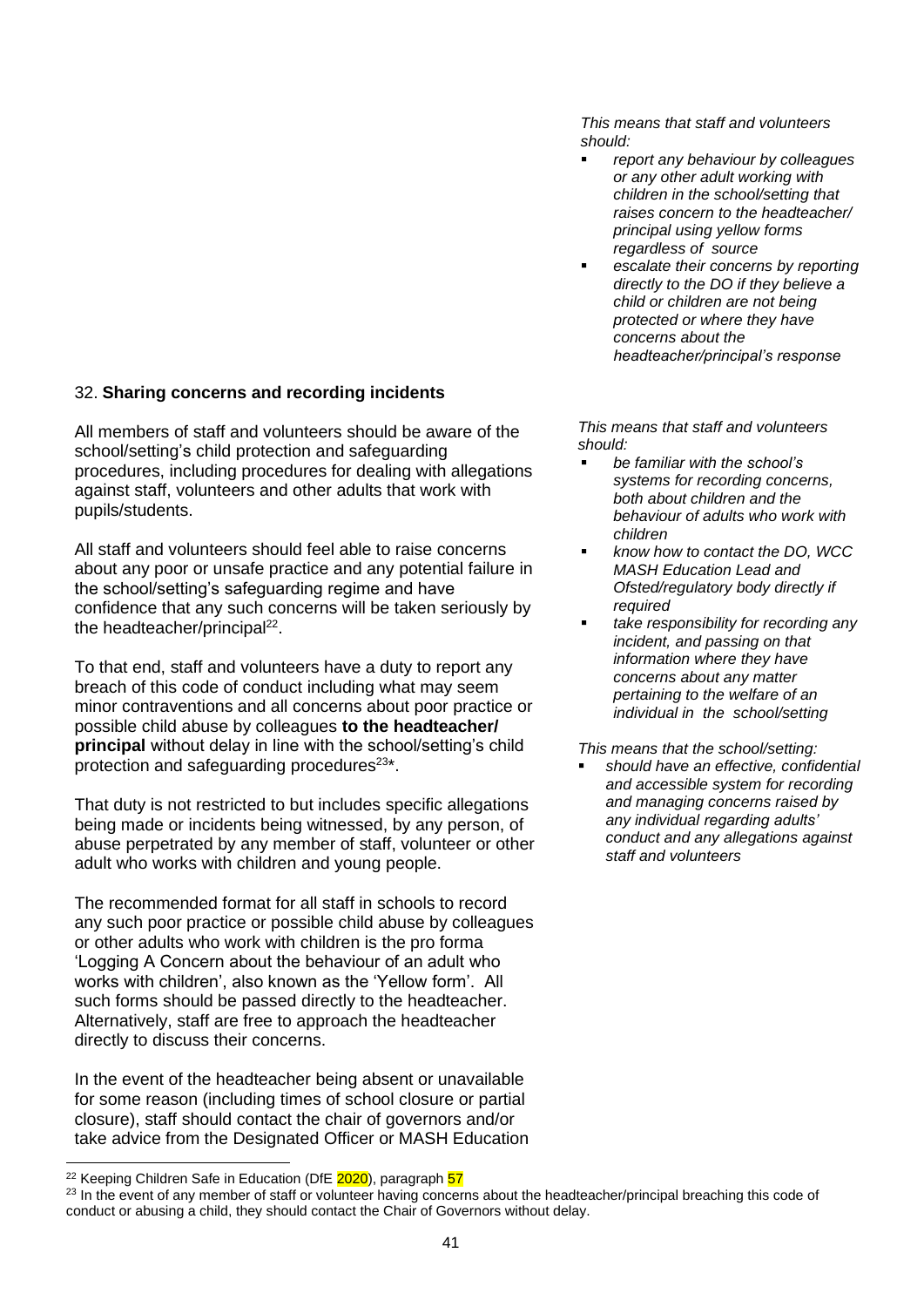## Lead.

Similarly, in the event that a member of staff feels the headteacher or chair of governors has not taken their legitimate concerns seriously, they should escalate their concerns by contacting the chair of governors and/or take advice from the Designated Officer or MASH Education Lead.

In the event of any allegation being made to a member of staff or volunteer other than the headteacher/principal, information should be clearly and promptly recorded and reported to the headteacher/principal without delay.

Members of staff and volunteers should always feel able to discuss with their line manager any difficulties or problems that may affect their relationship with or behaviour towards pupils/students, so that appropriate support can be provided and/or action can be taken.

All reports of breaches of this code of conduct and all specific allegations of abuse must be taken seriously and properly investigated in accordance with school and WS procedures and statutory guidance. Staff who are the subject of allegations are advised to contact their professional association or Trade Union.

It is essential that accurate and comprehensive records are maintained wherever concerns are raised about the conduct or actions of adults working with or on behalf of pupils/ students.

\* In the event of any member of staff or volunteer having concerns about the headteacher/principal breaching this code of conduct or abusing a child, they should contact the chair of governors without delay. Alternatively, staff and volunteers are free to contact the DO in the Local Authority or the MASH Education Lead to discuss their concerns.

To that end, contact details for the Chair of Governors, Designated Officer and MASH Education Lead will be readily accessible to all staff and volunteers via the safeguarding noticeboard in the staff room.

# 33. **Tutoring of School Pupils**

# 33.1 Independent Tutoring

Members of staff and volunteers, who undertake tutoring outside school on a self-employed basis, should ensure that they do not tutor children who attend this school/setting outside the school premises as this would be a blurring of professional boundaries. It is appropriate for staff and volunteers to offer independent tutoring to pupils at the school/setting on the school premises on a self-employed basis at lunch times or outside school hours for subjects not available through the regular curriculum (e.g. musical instrument tuition, dance, minority interest sports), subject to written approval by the headteacher, written parental consent and compliance by the teacher with this Code at all times. Members of staff must also inform the headteacher/principal if they undertake any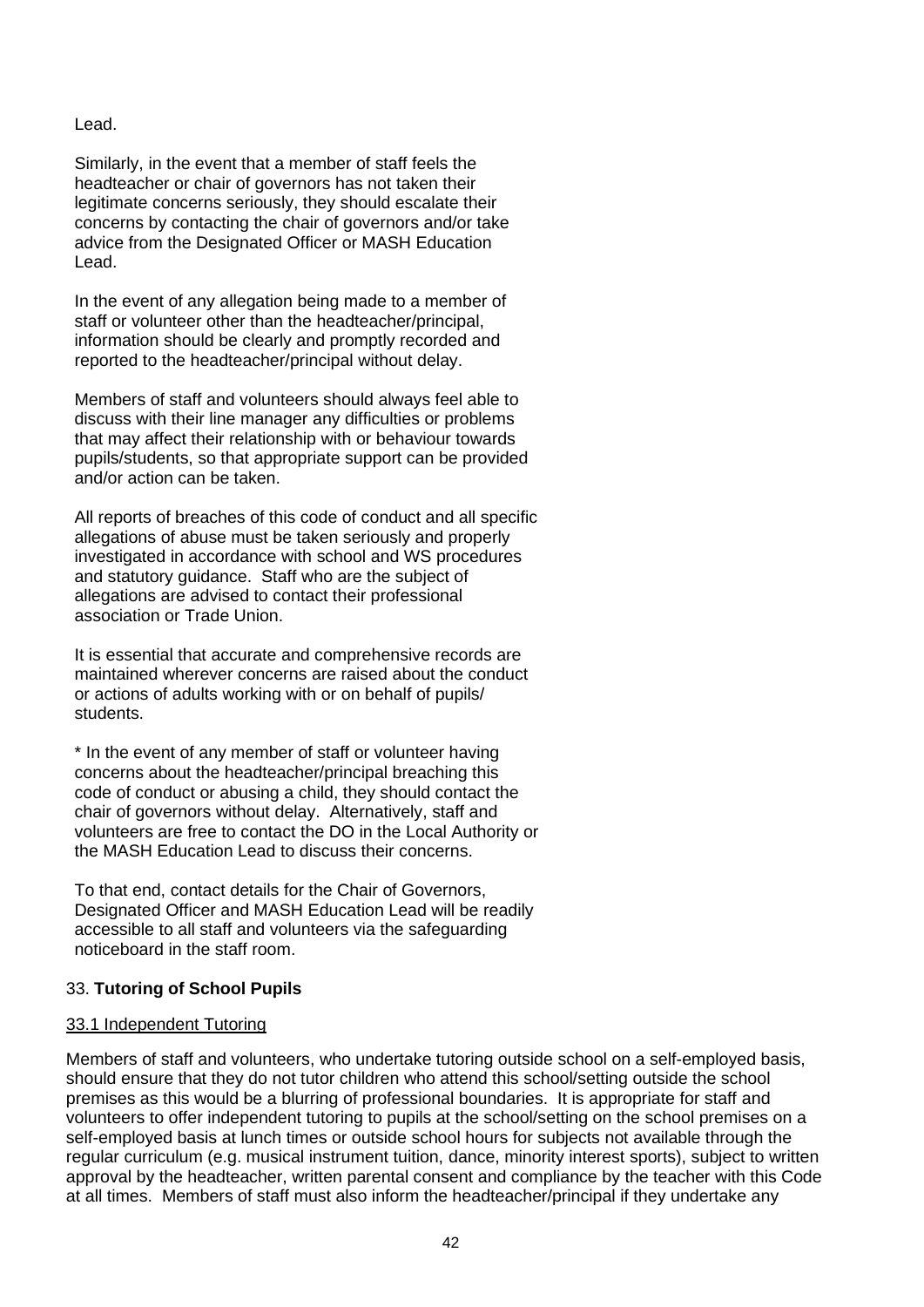additional employment outside the school premises including tutoring of children who attend different schools and always ensure they have the parents'/carers' consent.

## 33.2 One-to-One Tuition

The above paragraph does not apply where tutors employed by the Local Authority or a school are undertaking tuition under the one-to-one tuition programme, where pupils and tutors are identified by the school.

#### 34. **Professional behaviour**

Employees must not misuse or misrepresent their position, qualifications or experience or bring the reputation of the school into disrepute. Such behaviour may lead to disciplinary action and in the case of a teacher's professional misconduct may lead to a referral to the National College of Teaching and Learning (NCTL). Serious safeguarding related allegations that are upheld will be referred to the Disclosure and Barring Service (DBS).

#### 35. **Criminal actions**

School employees must inform the headteacher/principal (Chair of Governors if the employee is the headteacher/principal) immediately if they are subject to a criminal conviction, caution, ban, police enquiry, investigation or pending prosecution. The headteacher/principal or Chair will discuss the situation with the employee in the context of their role and responsibilities in order to help safeguard children, other employees at the school and the school's reputation.

#### **Required reading:**

- School's Safeguarding and Child Protection policy and procedure.
- Teacher Standards

#### 36. **Declaration of interests**

An employee is required to declare any situation whereby a group or organisation they are associated with would be considered to be in conflict with the ethos of the school. Membership of a trade union or staff representative group would not need to be declared. Employees should also consider carefully whether they need to declare to the school their relationship with any individual(s) where this might cause a conflict with school activities. For example, a relationship with a Governor, another staff member or a contractor who provides services to the school.

Failure to make a relevant declaration of interests is a serious breach of trust and therefore if employees are in doubt about a declaration, they are advised to take advice from their headteacher/principal or trade union.

All declarations, including nil returns, should be submitted in writing to the headteacher/principal on a school Register of Business Interests. (Appendix 1 – Pro Forma).

#### 37. **Probity of records and other documents**

The deliberate falsification of documents is not acceptable. Where an employee falsifies records or other documents, including those held electronically, this will be regarded as a serious disciplinary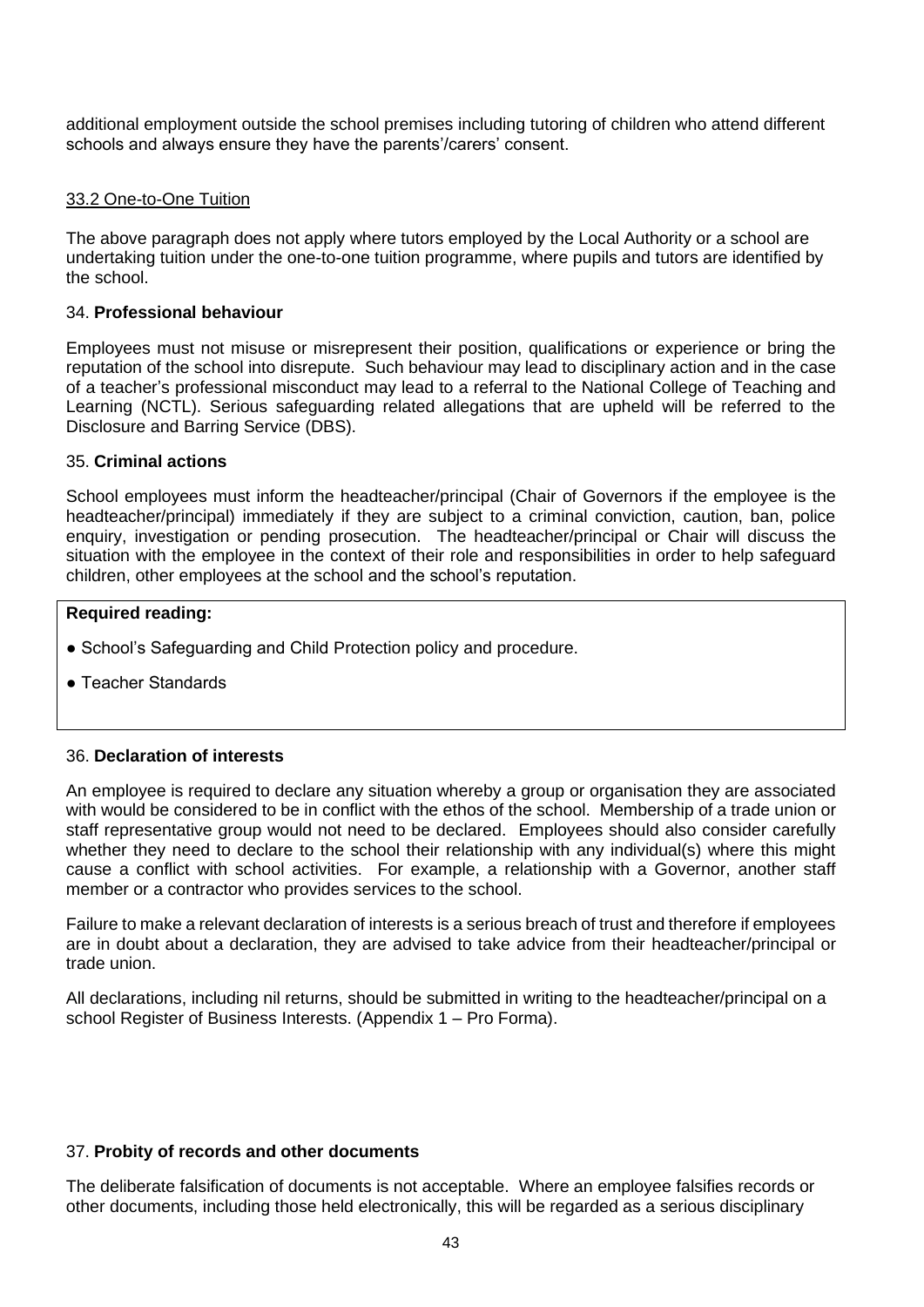matter and potentially a criminal offence. Where an employee who has claimed any benefit, including housing benefit, either directly or indirectly and has failed to disclose their full earnings, this will be investigated as a potential allegation of gross misconduct and the employee may be dismissed and referred to the Police.

## 38. **Financial inducements**

#### 37.1 Financial Regulations for schools

All school employees **must comply with the school's and Local Authority's** (where the school is a maintained school) **Financial Regulations**. Employees should familiarise themselves with the regulations but some of the principal employee requirements are summarised below.

#### 37.2 Business Contacts

"Business contact" refers to any person, body or organisation with which the school is involved on a financial or charitable basis (including contractors; developers; consultants; regional or national charities). This also includes business contacts who are potential suppliers (e.g. they are tendering for future business).

#### 37.3 Declaration of gifts

Any gifts that are received should be declared in writing to the Governing Body on the Register of Gifts and Hospitality (Appendix 2 – pro forma) with the exception of those items specifically identified in sections below. This document shall remain available for inspection by the Governing Body and local authority's Internal Audit team where it is the employer.

#### 37.4 Gifts or hospitality to an employee

Where a business contact offers a personal gift, personal payment or other incentive such as secondary employment to an employee, these should not be accepted and should be returned with a suitable official letter. Such offers should be declared to the Governing Body and recorded in the Register of Gifts and Hospitality.

If it is not possible to return gifts then the employee who deals with that supplier should declare the gift to the Governing Body who will keep a record of it and decide how it is to be used. Such gifts remain the property of the school and should be included in the Register of Gifts and Hospitality.

The only exceptions to these are:

- Low cost, functional items suitable for business use rather than personal use and displaying the supplier's logo e.g. diaries, calendars and pens. These items may be accepted and do not have to be included in the Register of Gifts and Hospitality.
- Gifts offered by parents or students to school staff to express their thanks, such as boxes of chocolates. However, only gifts with an individual value of £25 or less may be accepted. Such gifts do not have to be declared in writing to the Governing Body or be included in the Register of Gifts and Hospitality. For the avoidance of doubt employees must always refuse gifts of money.

Where hospitality in the form of meals and drinks is offered by a business contact, this is only acceptable where it forms part of a normal business meeting (for example, refreshments at training events or meals at evening meetings). Offers of hospitality to specific events, such as a dinner or sporting event, should only be accepted after authorisation from the Governing Body. These would normally only be approved where there is a clear and demonstrable benefit to the school and the hospitality would not expose the school to criticism that the business contact was exerting undue influence. These should be recorded in the Register of Gifts and Hospitality.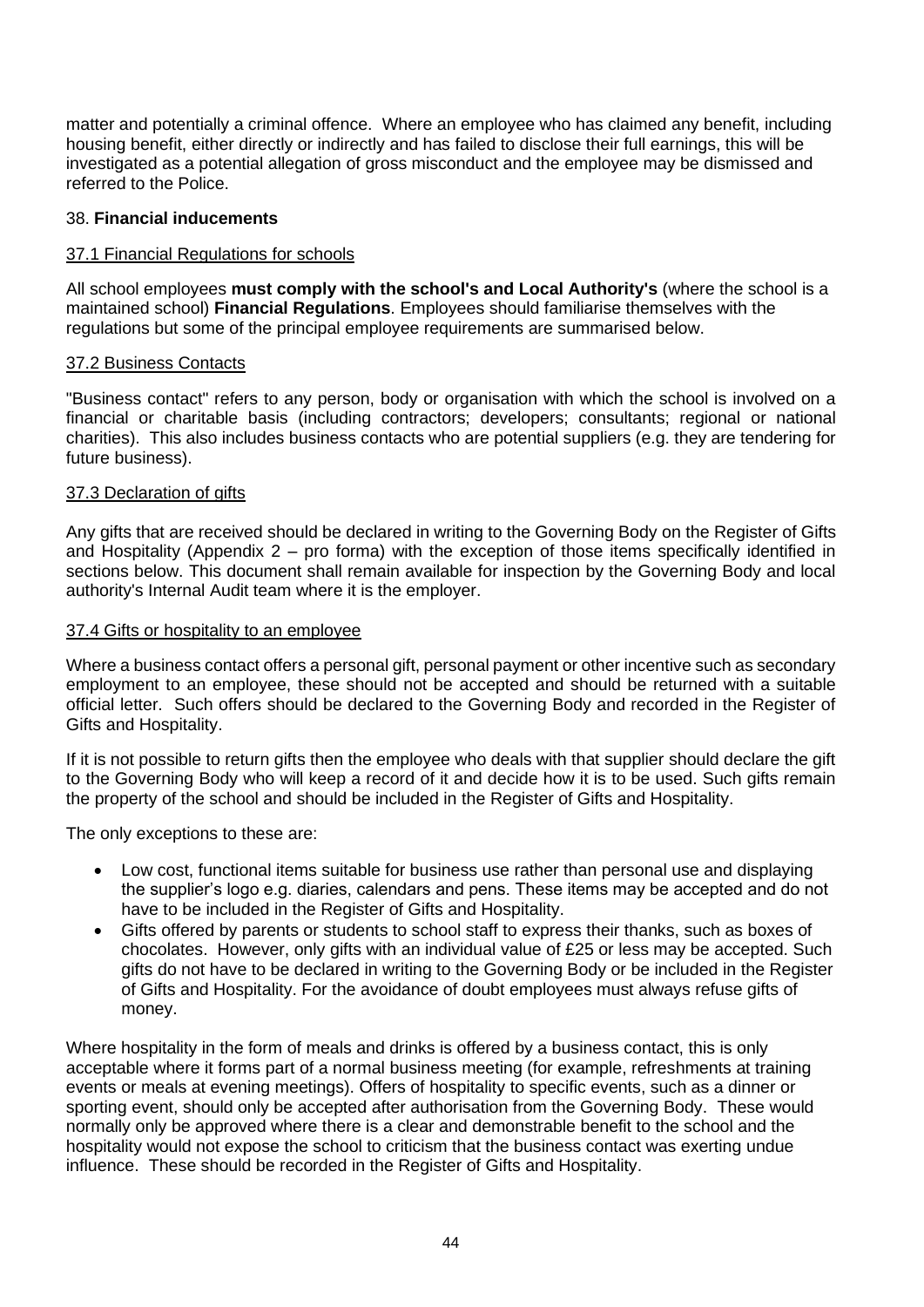Visits by employees to exhibitions, demonstrations, conferences, business meals and social functions in connection with the school's business and authorised by the school, shall be at the school's expense.

#### 37.5 Gifts or hospitality to the school

Where a business contact sends a gift to the school (for example, a stationery supplier sending a gift), these should not be accepted and should be returned to the supplier. Such offers should be declared to the Governing Body and recorded in the Register of Gifts and Hospitality.

If it is not possible to return the gift, the employee who usually deals with the supplier should declare the gift to the Governing Body who will keep a record of it and decide how it is to be used. Such gifts remain the property of the school and should be included in the Register of Gifts and Hospitality. The only exceptions to this are low cost, functional items suitable for business use (as opposed to personal use), such as diaries, calendars or pens, may be accepted and do not have to be declared on the Register of Business Interests.

#### 37.6 Use of school contacts

Apart from participating in concessionary schemes arranged by trade unions or other such groups for their members, employees shall not use school business contacts for acquiring materials or services.

# **Required reading:**

#### Scheme of Financing Schools

#### 39. **Other employment**

Subject to para 32.1 above, employees are permitted to take up secondary employment outside the school as long as the activity does not constitute a conflict of interest, adversely affect their primary employment at the school or exceed the legal maximum working week of 48 hours as defined by the Working Time Regulations. The secondary employment must be undertaken outside the working hours of the employee's normal post and employees are required to keep the headteacher/principal (Governing Body if the employee is the headteacher/principal) informed of their employment at other organisations.

#### 40. **Health and safety**

Employees must adhere to the school's Health and Safety policy, procedure and guidance and must ensure that they take every action to keep themselves and everyone in the school environment safe and well.

This includes taking immediate safety action in a potentially harmful situation (either at school or offsite) by complying with statutory and school guidelines and collaborating with colleagues, agencies and the Local Authority.

# **Required reading:**

School's Health and Safety Policy.

# 41. **Use of alcohol and illegal drugs**

The taking of illegal drugs or alcohol during working hours is unacceptable and will not be tolerated. All employees are expected to attend work without being under the influence of alcohol or illegal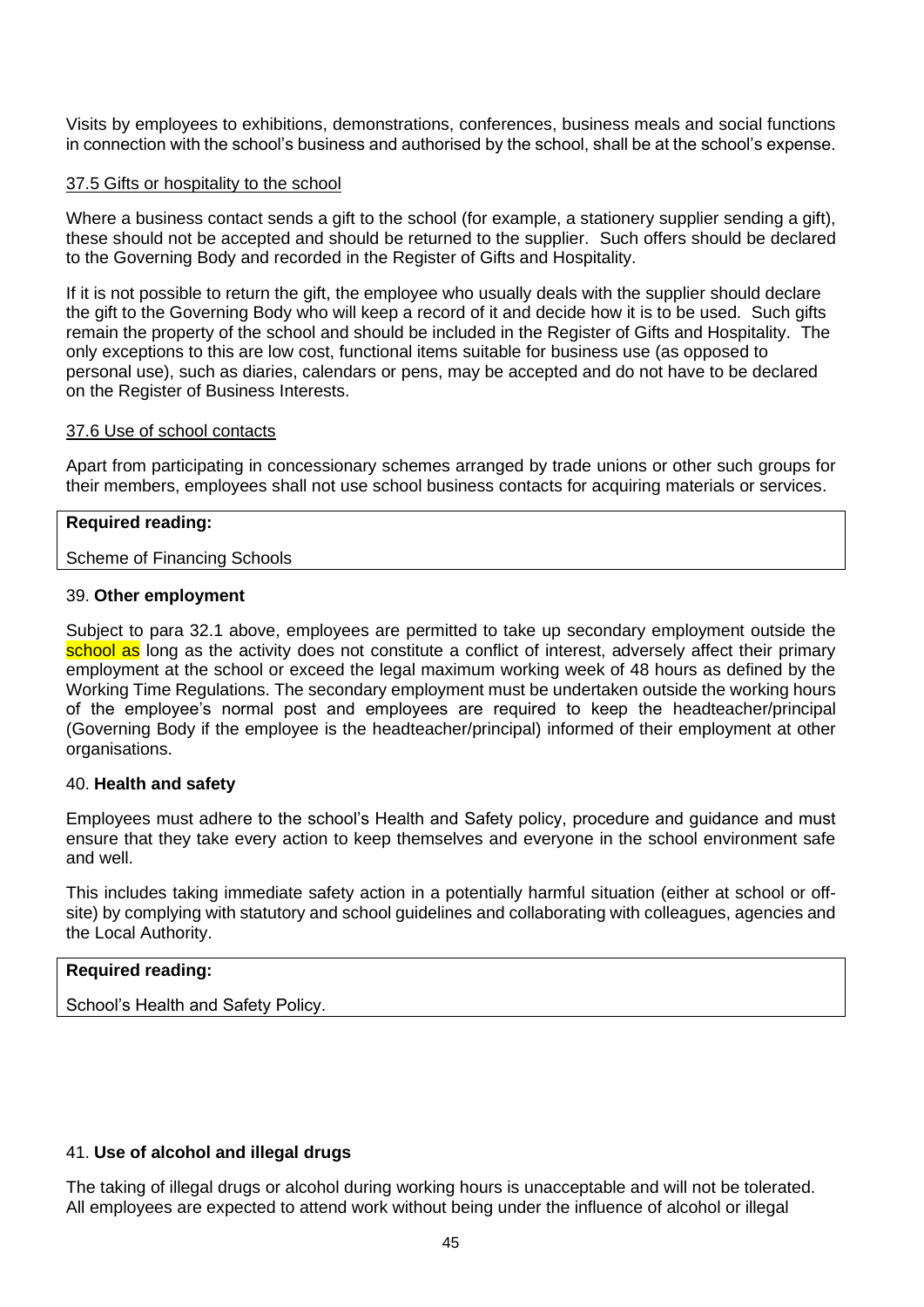drugs and without their performance being adversely impacted by the consumption of alcohol or illegal drugs. If alcohol or drug usage impacts on an employee's working life, the school has the right to discuss the matter with the employee and take appropriate action (disciplinary/capability procedures), having considered factors such as the school or Local Authority's reputation and public confidence in the school and the employee.

# 42. **Use of school premises, equipment & communication systems**

School equipment and systems (phone, email and computers) are available only for school-related activities and should not be used for the fulfilment of another job or for personal use. This is unless authorised by the headteacher/principal (NB for the headteacher/principal this is the Chair of Governors); in case of an emergency, or where used for brief periods outside of working hours.

This includes photocopying facilities, stationery and premises. It also applies to access provided for remote use (e.g. handheld portable devices etc.) and to staff working outside of school premises and using their own IT equipment.

Illegal, inappropriate or unacceptable use of school equipment or communication systems may result in disciplinary action and in serious cases could lead to an employee's dismissal. This list is not exhaustive and includes:

- creating, sending or forwarding any message that would reasonably be considered inappropriate or unacceptable.
- committing or implying commitment to any contractual arrangements.
- accessing, publication or circulation of illegal, offensive, unacceptable, inappropriate or non-work related material.
- any illegal activities.
- posting confidential information about the school and/or other employees, children or parents on social networking sites.
- gambling or gaming.
- unauthorised use of school facilities (or employee's personal IT equipment), for personal use during employee's working time.

Employees receiving inappropriate communication or material or who are unsure about whether something h/she proposes to do might breach this policy should seek advice from their headteacher/principal.

The school has the right to monitor e-mails, phone calls, internet activity or document production, principally in order to avoid offensive or nuisance material and to protect systems from viruses but also to ensure proper and effective use of systems. Communication systems may be accessed when the school suspects that the employee has been misusing systems or facilities, or for the investigation of suspected fraud or other irregularity.

Accredited Trade Union representatives can use school communication systems for the purposes of undertaking trade union duties and these will be treated as confidential.

Passwords should not be shared and access to computer systems must be kept confidential. Breach of this confidentiality may be subject to disciplinary action. Where appropriate the school should consider a system of proxy access. Any school equipment that is used outside school premises, for example laptops, should be returned to the school when the employee leaves employment or upon request by the headteacher/principal.

# 43. **Frequently Asked Questions**

Q1. Why do we need to have a Code of Conduct?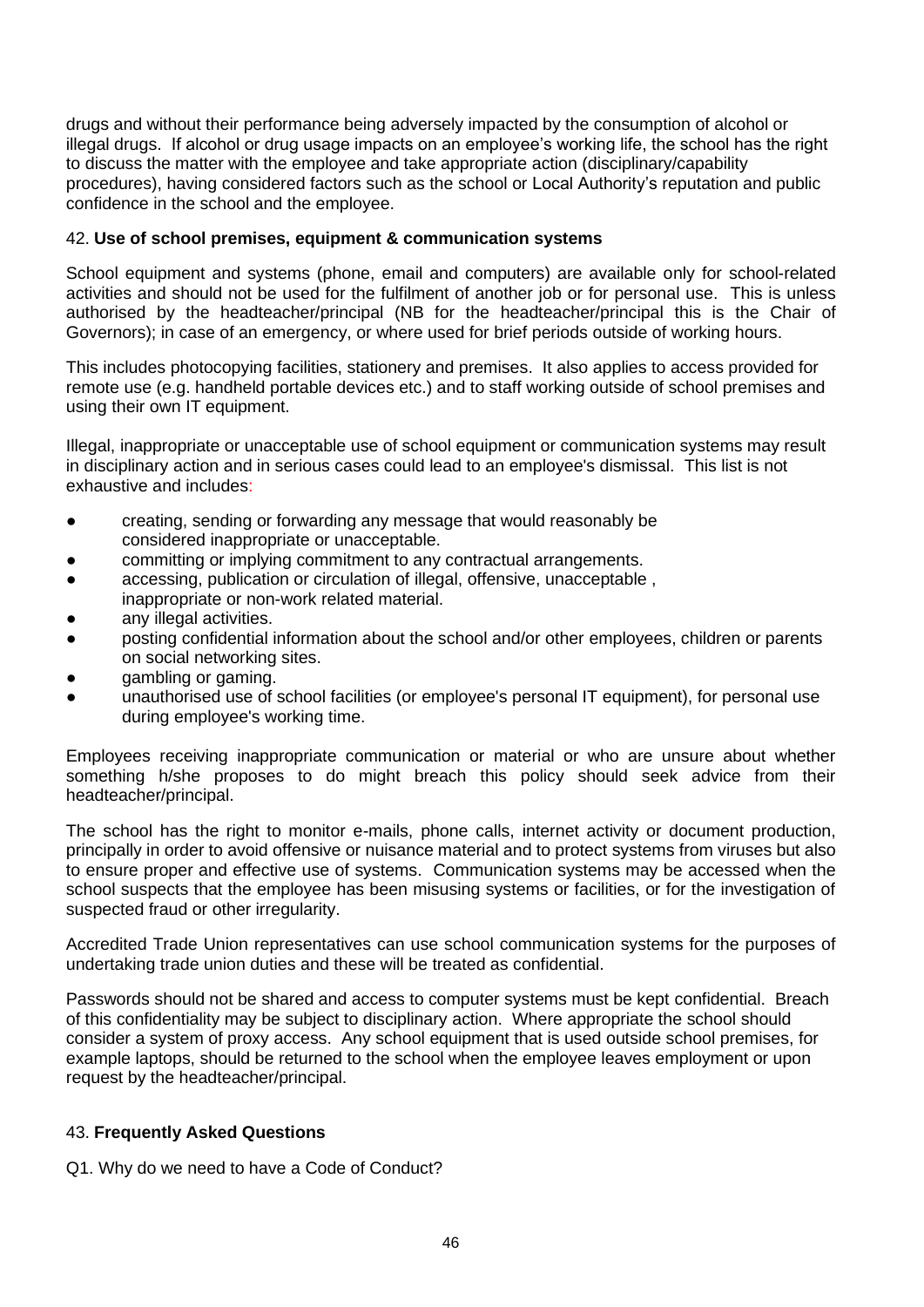A1. It is important that all employees are aware of the standards of behaviour expected by the Governing Body and that these standards are systematically and fairly applied. Maintenance of those standards will contribute to the school fulfilling its statutory responsibility to safeguard and promote the welfare of all pupils/students. Employees also need to be aware of the potential consequences of not adhering to the Code.

Q2.What happens if I breach the Code?

A2. Failure to observe the code of conduct could lead to action being taken under the Schools' Model Procedure for Misconduct relating to School Staff. This does not preclude appropriate action being taken against an employee under other procedures for reasons other than misconduct, for example unsatisfactory performance, which would be dealt with under the Capability Procedure. Please refer to both procedures for the detailed process involved and the potential outcomes which might follow a breach of the Code of Conduct.

Any breach of the code by agency staff must be referred to the agency to be dealt with.

It is not possible to cover all situations which may occur at work. Nor is it possible to state that any single incident of misconduct will always attract the same penalty, bearing in mind such factors as mitigation, previous conduct and personal circumstances.

Q3. How do I know if I am using the internet and email in the correct way?

A3. There are guidelines in the Code of Conduct. However you should make yourself aware of the guidance and the school's Acceptable Use Policy. Ask the headteacher/principal or Business Manager/school office if you are unsure.

Q4. What do I do if I am offered a gift by a supplier or a customer?

A4. A gift of less than £25 can be seen as a 'token', for example diaries or calendars are acceptable. However, if the gift is valued at £25 or more you should refuse it. In a situation where a refusal might be difficult or considered offensive then you should consult your headteacher/principal who will decide on the appropriate action.

Q5. My father in law is on the Board of Directors for one of the schools' potential contractors, what do I need to do?

A5. This would constitute a conflict of interest if you are involved in the process of awarding contracts, or had any influence with the contract. If you have such a relationship you should declare this personal interest by completing Appendix x (pro forma).

Q6. I have become involved in a close relationship with a team member who I manage. Can I continue with my normal management role?

A6.You should not be involved in any disciplinary, appraisal or any other employment decision for an employee with whom you have a personal relationship. You also need to be aware that professional boundaries must be maintained. If there is any disruption in the workplace or obvious favouritism, action could be taken under the appropriate procedure. If you have any doubts, please contact your manager / headteacher/principal for advice.

Q7. One of the pupils/students I work with has asked for my personal mobile number and email address. What should I do?

A7. You should not give your personal mobile phone number or email address to a pupil/student unless there is a specific need which has been agreed with your line manager, Headteacher, parents or carers.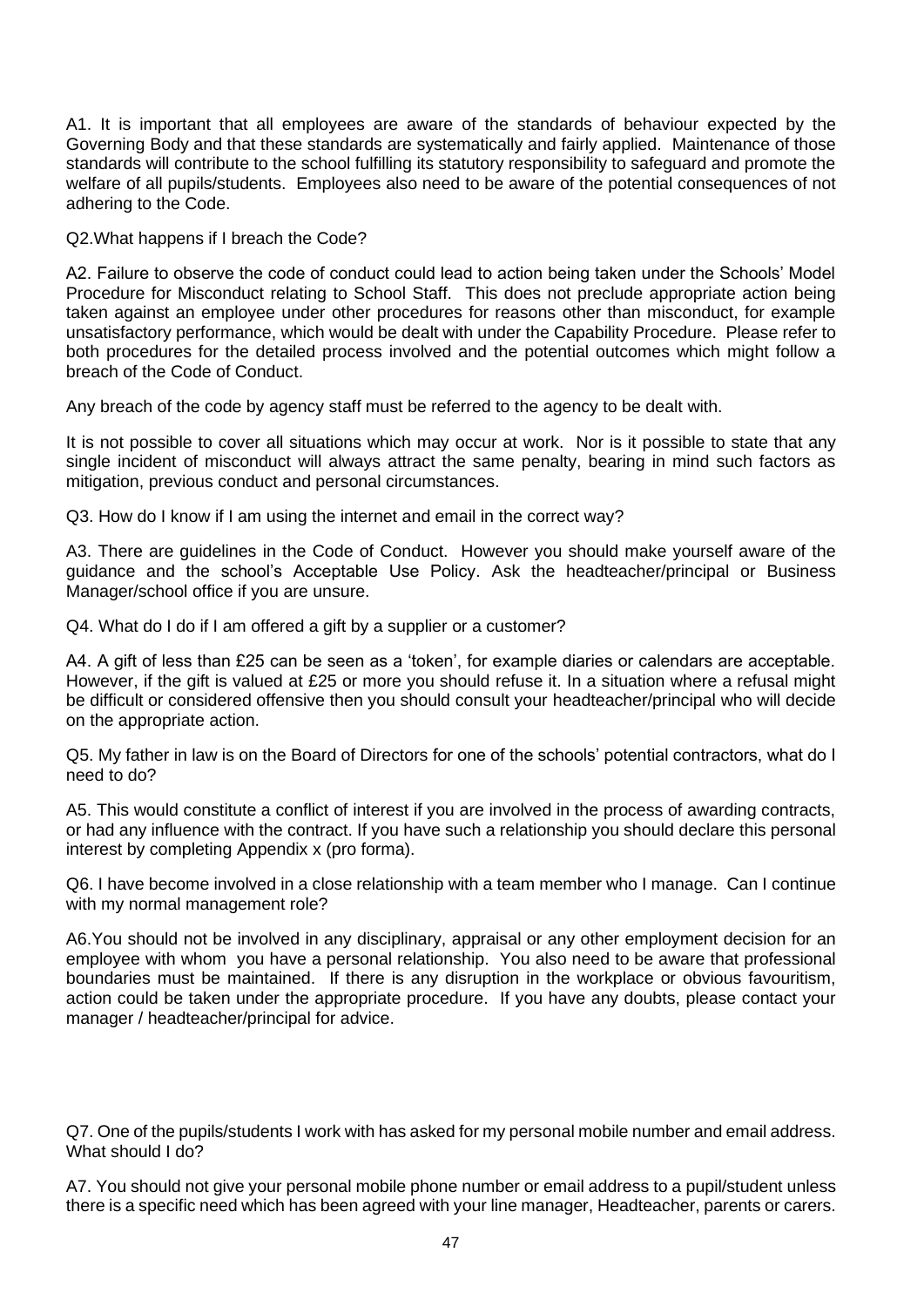However, this would be a rare occurrence. If the pupil/student persists in their request you should speak to your line manager/ headteacher/principal.

Q8. I work with vulnerable pupils/students who can display extreme behaviours. How should I deal with such a situation?

A8. Initially you should try to diffuse the situation. If this is not possible then you may need to consider physical intervention. Any physical intervention should be based upon a risk assessment (either formal or 'dynamic', i.e. on the spot) and be in the pupil/student's best interests. It must be reasonable, proportionate and considered absolutely necessary. If physical intervention is used, you must record and report the situation as soon as possible according to local arrangements. Please also refer to Local Authority '*Guidance on the Use of Force and Physical Intervention'.*

Q9. I use social networking sites a lot in my own time but am regularly contacted to be a 'friend' by pupils/students whom I teach within my school. What should I do?

A9. You need to check your security settings to make sure only those people you wish to have access to your web pages can see them. You should decline the 'friends' requests of pupils and their parents and maintain a strictly professional working relationship. If you are unsure, you should speak with your line manager / headteacher/principal.

Q10. I work as a contractor and my niece has asked me for a job as a cleaner for whom I would be the line manager for. Can I recruit her?

A10. If there is a vacancy then it would need to be advertised. Your niece can choose to apply for the post, but as she is a relative you should not be involved in the recruitment and selection process as it would be considered a conflict of interest.

If your niece is appointed by another manager and you are her line manager, you must maintain a strictly professional relationship at work and you must not be involved in any employment decisions, for example, appraisals, pay decisions, etc.

Q11. If I go to the schools' Christmas party and get drunk, what business is it of school?

A11. As an employee of Council and/or school, if you partake in activities linked with work then it can be genuinely classed as an extension of your employment and we would expect you to conduct yourself appropriately. If your behaviour was influenced by alcohol and you behaved in an inappropriate way (i.e, actions against a fellow employee or member of the public, school reputational damage), this could result in disciplinary action being taken.

Q13. I work as a cleaner within a number of schools; do I need to inform each school that I am working somewhere else?

A13. You must inform the headteacher/principal of each school that you work for a number of schools and the total hours that you work. If this exceeds 48 hours per week, you will need to sign an 'opt out form'. You also need to consider your work life balance and your health if you are working this number of hours.

Q13. I often let off steam via Facebook about my day at work. What business is this of the school?

A13. There would potentially be damage to the school reputation as members of the public can access and view this. The comments could be identified with harassment if named people are linked to the school. This could result in allegations of misconduct that the school would investigate under the Model Procedure for Misconduct of School Staff.

#### **APPENDIX 1**

## **REGISTER OF BUSINESS INTERESTS FORM**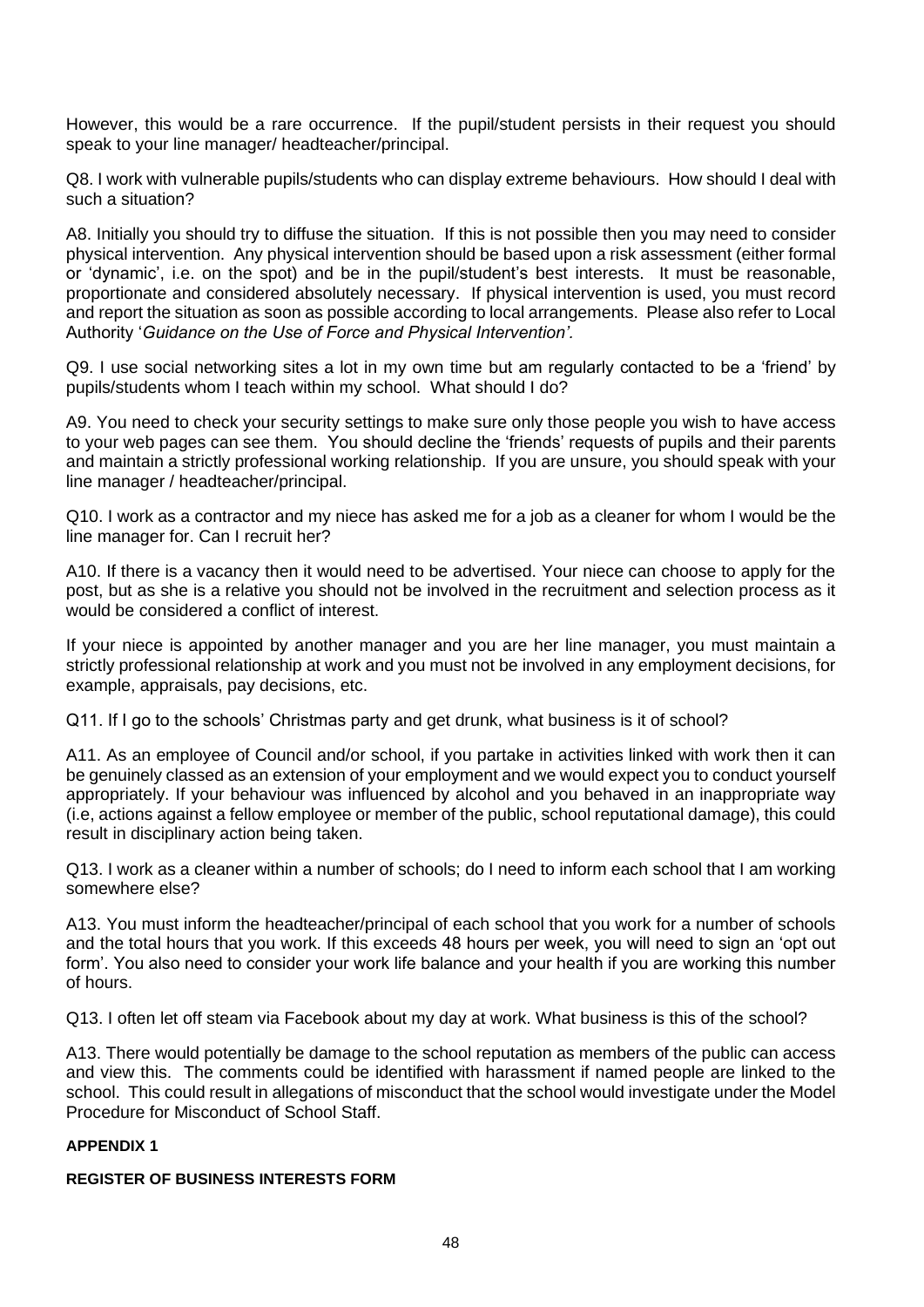#### **Governors and staff declaration form**

**I wish to declare the following information in accordance with the Governing Body's requirements that a Register of Business Interests should be maintained.**

| Name:                                                                                                                             |  |
|-----------------------------------------------------------------------------------------------------------------------------------|--|
| Post:                                                                                                                             |  |
| Signature:                                                                                                                        |  |
| Date:                                                                                                                             |  |
| You should provide full details of your declaration below, including a nil return:                                                |  |
| Declaration of relationship or contracting arrangements:                                                                          |  |
| Relationships or links with businesses:                                                                                           |  |
| Contracts or proposed contracts (or any activity which would cause potential conflict) in which<br>you are involved / interested: |  |
| State whether the interest is direct or indirect, and the nature of the interest:                                                 |  |